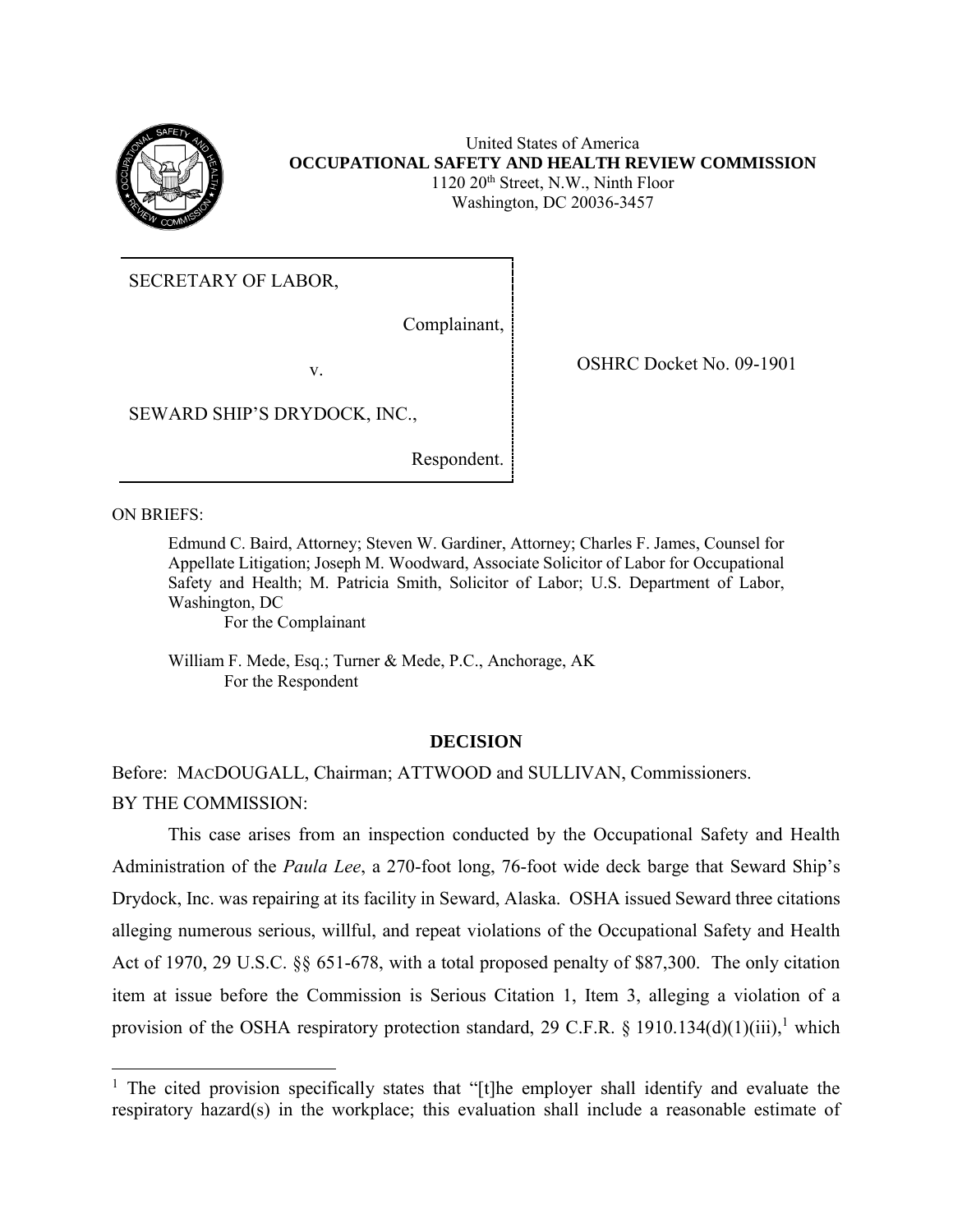addresses the selection of respirators, the factors upon which to base respirator selection, and requires an employer to "identify and evaluate the respiratory hazard(s) in the workplace ... ."<sup>2</sup> *Id.* Administrative Law Judge Patrick B. Augustine vacated this citation item, finding Seward complied with the cited provision. For reasons different than those found by the judge, we vacate the item.

#### **BACKGROUND**

 Two OSHA compliance officers conducted a two-day inspection at Seward's facility. While on board the *Paula Lee*, they observed multiple empty interior tanks, or "voids," which were located underneath the main deck. Seward's employees entered the voids through 19-inch wide manholes to perform welding repairs. It is undisputed that the employees used two types of welding rods, each of which contained materials that when burned could result, according to their material safety data sheets (MSDSs), in the release of fumes consisting of, among other substances, carbon monoxide and/or iron oxide.

One of the compliance officers asked Larry Williams, Seward's shipyard superintendent, for documentation of Seward's respiratory hazard evaluations for the voids. According to the compliance officer, Williams responded that Seward did not have any because the company relied on a marine chemist certificate it obtained prior to starting work on the barge and on daily atmospheric tests Williams conducted each morning before welding began. 3 The marine chemist

 $\overline{\phantom{a}}$ 

employee exposures to respiratory hazard(s) and an identification of the contaminant's chemical state and physical form. Where the employer cannot identify or reasonably estimate the employee exposure, the employer shall consider the atmosphere to be IDLH [immediately dangerous to life or health]." 29 C.F.R. § 1910.134(d)(1)(iii).

 $2$  Two citation items were settled prior to the hearing, and as to the remaining items, the judge vacated two, and he affirmed seven as serious and three as repeat, assessing a total penalty of \$34,000.

<sup>&</sup>lt;sup>3</sup> Pursuant to OSHA's shipyard regulations, certain kinds of hot work (i.e., welding), conducted in a confined space requires initial testing by a marine chemist, who must certify the space as "safe for hot work." 29 C.F.R. § 1915.14(a). Once the marine chemist certificate has been issued, further testing is conducted at the shipyard by a "competent person." 29 C.F.R. § 1915.14(b). Marine chemists are certified by the National Fire Protection Association. 29 C.F.R. § 1915.11(b).

In addition to serving as Seward's shipyard superintendent, Williams was also designated as its shipyard competent person. A "competent person" for purposes of the shipyard standards is "a person who is capable of recognizing and evaluating employee exposures to hazardous substances or to other unsafe conditions and is capable of specifying the necessary protection and precautions to be taken to ensure the safety of employees . . . ." 29 C.F.R. § 1915.4(o). One of a competent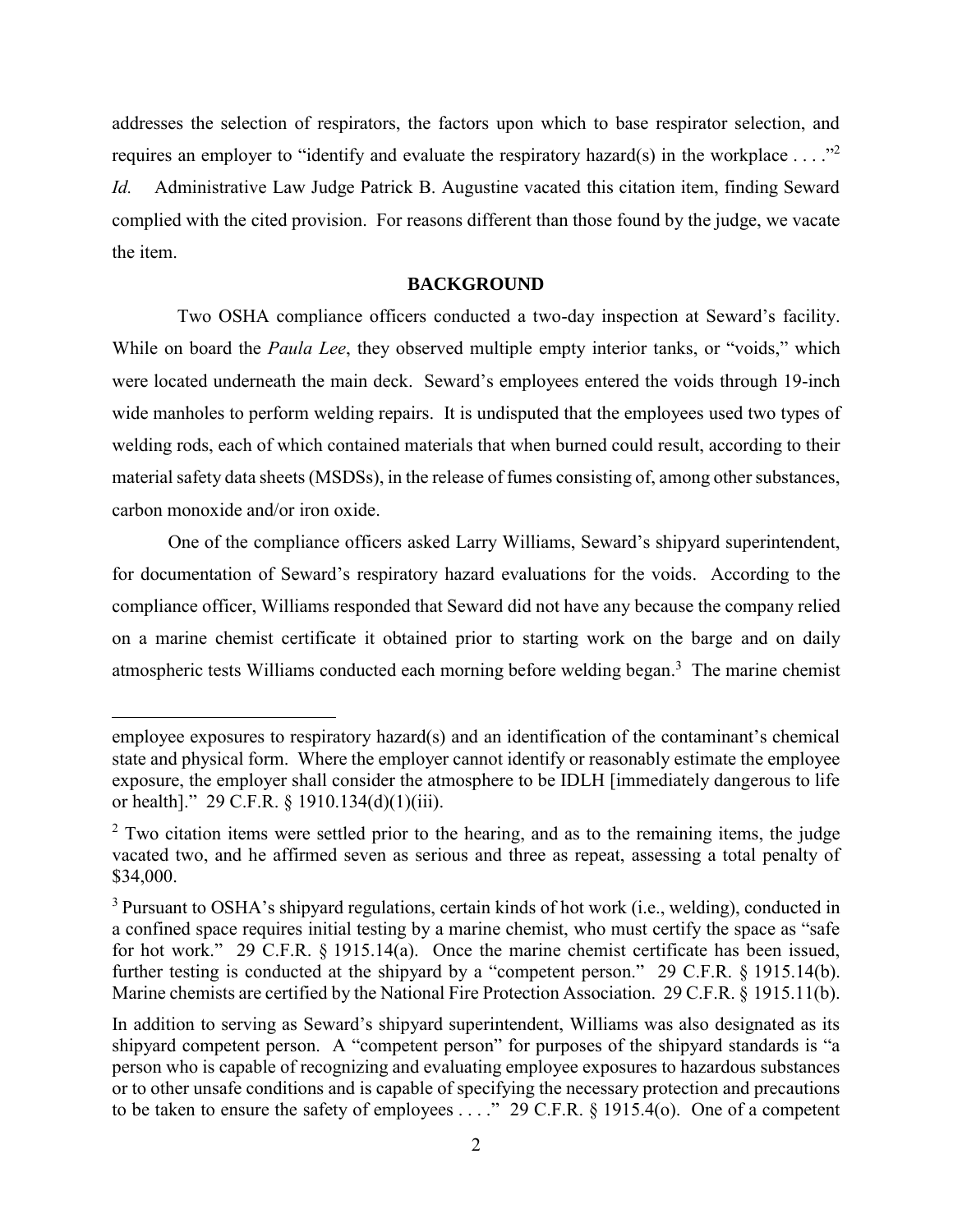who prepared the certificate had evaluated the voids for, among other substances, carbon monoxide, which he found was not present. The judge found that Seward complied with the cited provision because "the Marine [chemist] Certificate on its face indicate[s] an evaluation of respiratory hazards."

### **DISCUSSION**

In the citation item on review, the Secretary alleges that Seward failed to conduct a respiratory hazard assessment pursuant to 29 C.F.R. § 1910.134(d)(1)(iii). As a threshold matter, on review before the Commission is whether the cited respiratory protection standard provision,  $§$  1910.134(d)(1)(iii), is applicable to the conditions at Seward's worksite. The Secretary argues that this provision requires an employer to assess its workplace for respiratory hazards in order to determine *whether* respirators are "necessary," in addition to setting forth requirements for selecting an appropriate respirator. In contrast, Seward responds that the cited provision applies only *if* respirators are "necessary" pursuant to 29 C.F.R.§ 1910.134(a)(2);<sup>4</sup> only then must the assessment mandated by paragraph  $(d)(1)(iii)$ —which the company claims applies solely to the selection of an appropriate type of respirator—be conducted.

*1. Plain Meaning of § 1910.134(d)(1)(iii)*

 $\overline{a}$ 

To determine a standard's meaning, the Commission must first look to its text and structure. *Superior Masonry Builders Inc.*, 20 BNA OSHC 1182, 1184 (No. 96-1043, 2003) (citing *Unarco Commercial Prods.*, 16 BNA OSHC 1499, 1502-03 (No. 89-1555, 1993); *Chevron U.S.A., Inc. v. Nat. Res. Def. Council, Inc.*, 467 U.S. 837, 842-43 (1984)). If the wording is unambiguous, the plain language of the standard will govern, even if the Secretary posits a different interpretation. *Id.*; *Blount Int'l Ltd.*, 15 BNA OSHC 1897, 1902 (No. 89-1394, 1992). Both the courts and the Commission have rejected the Secretary's interpretation of a standard when it strains the plain meaning of the regulatory text. *Worcester Steel Erectors, Inc.*, 16 BNA OSHC 1409, 1418-19 (No. 89-1206, 1993).

person's duties is to "visually inspect and test each space certified as 'Safe for Hot Work' as often as necessary to ensure that atmospheric conditions within that space are maintained within the conditions established by the [marine chemist] certificate after the certificate has been issued." 29 C.F.R. § 1915.15(c).

<sup>&</sup>lt;sup>4</sup> Section 1910.134(a) states, in relevant part: "A respirator shall be provided to each employee when such equipment is necessary to protect the health of such employee." 29 C.F.R. § 1910.134(a).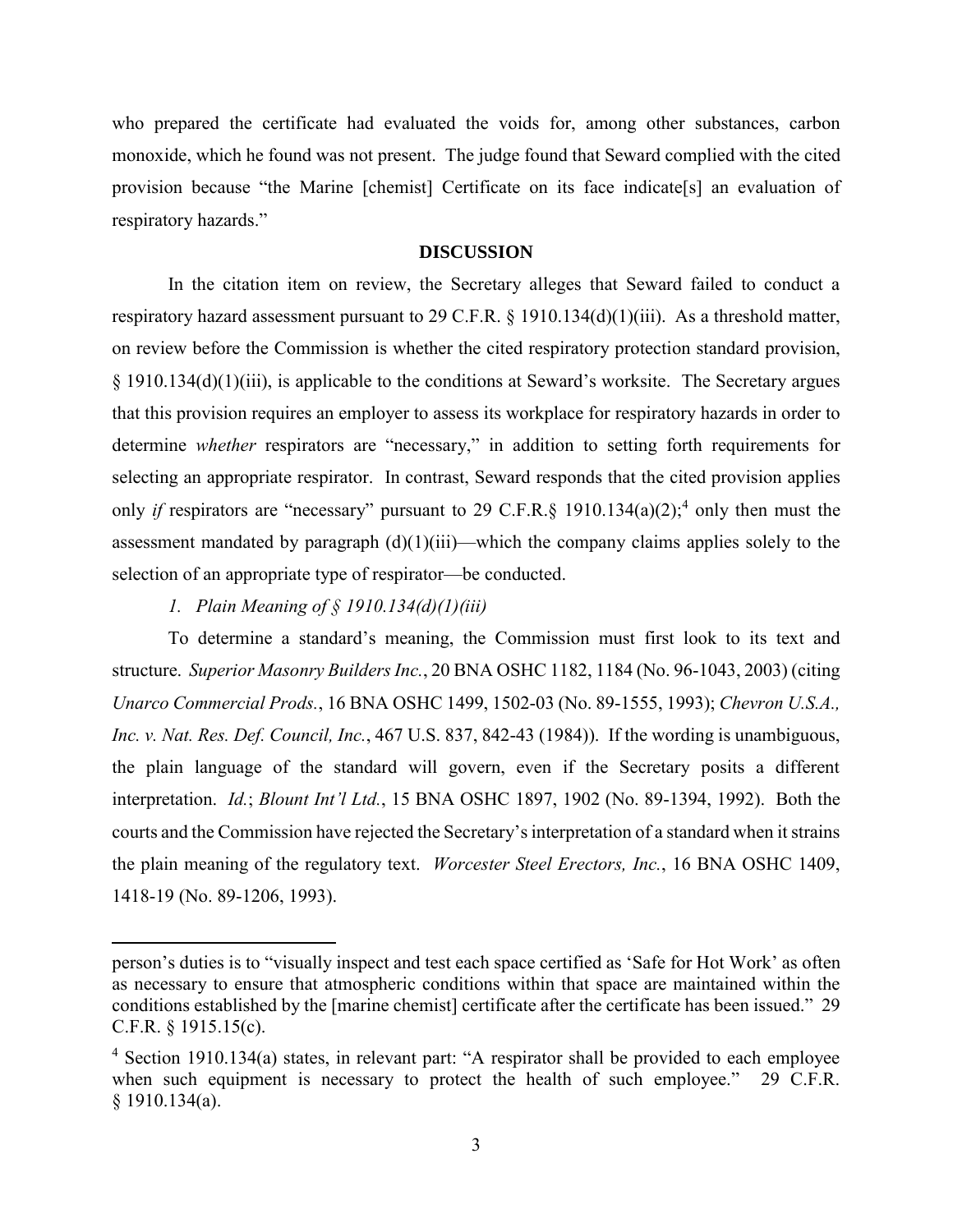In view of both the text and structure of the respiratory protection standard, we find that paragraph (d)(1)(iii) plainly applies only to the selection of respirators. The provision states that "[t]he employer shall identify and evaluate *the* respiratory hazards in the workplace." 29 C.F.R. § 1910.134(d)(1)(iii) (emphasis added). This plainly presumes that such hazards are present and directs the employer to assess them; the provision does not state that the employer must evaluate the workplace *for* such hazards. *See Murphy Exploration & Prod. Co. v. U.S. Dep't of the Interior,*  252 F.3d 473, 481 (D.C. Cir. 2001) (noting rule of statutory construction that, if possible, every word be given effect (citing *Reiter v. Sonotone Corp*., 442 U.S. 330, 339 (1979)). *Compare* 29 C.F.R. § 1910.132(d)(1) (assessment requirement in OSHA's general personal protective equipment standard, which provides that "[t]he employer shall *assess the workplace* to determine *if* hazards are present  $\ldots$  ." (emphasis added)).<sup>5</sup>

In addition, the cited provision is in paragraph (d), alongside provisions that deal exclusively with either respirator selection factors or respirator specifications, not in paragraph (a), which contains the "necessary" requirement. 6 29 C.F.R. §§ 1910.134(a) (*Permissible practice*),

l

 $<sup>5</sup>$  The text of paragraph (d), which summarizes the paragraph's subsidiary provisions, uses a more</sup> summary version of the (d)(1)(iii) language, stating that the provisions require the employer "*to evaluate respiratory hazard(s) in the workplace*, identify relevant workplace and user factors, and base respirator selection on [this evaluation]." 29 C.F.R. § 1910.134(d) (emphasis added). Even this formulation indicates that the employer is to evaluate respiratory hazards that are present, rather than evaluate the workplace for their presence. In any event, in light of the greater specificity of paragraph  $(d)(1)(iii)$ , even if "evaluate respiratory hazards" may be read more broadly than "evaluate *the* respiratory hazards," we conclude that paragraph (d)'s language is simply a reflection of the summary nature of the paragraph. *See, e.g., FDA v. Brown & Williamson Tobacco Corp.*, 529 U.S. 120, 132 (2000) ("[A] reviewing court should not confine itself to examining a particular statutory provision in isolation. The meaning—or ambiguity—of certain words or phrases may only become evident when placed in context."); *Nuprecon LP DBA Nuprecon Acquisition LP*, 22 BNA OSHC 1937, 1940 (No. 08-1037, 2009) (generally "[i]f a particular standard is specifically applicable to a condition, practice, means, method, operation, or process, it shall prevail over any different general standard which might otherwise be applicable . . . ." (citing 29 C.F.R. § 1910.5(c)(1))).

<sup>&</sup>lt;sup>6</sup> Paragraphs (d)(1)(i), (d)(1)(ii), and (d)(1)(iv) direct employers to "select" respirators, and paragraphs (d)(2) and (d)(3), titled "*Respirators for IDLH atmospheres*," and "*Respirators for atmospheres that are not IDLH*," respectively, address considerations that all relate to respirator selection. 29 C.F.R.  $\S$  1910.134(d)(1)(i), (d)(1)(ii), (d)(1)(iv), (d)(2), and (d)(3).

The Secretary would have us find significance in the absence of the word "select" from (d)(1)(iii), but "select" is not used in paragraphs (d)(2) or (d)(3), even though each of those provisions clearly deal with respirator selection—paragraph (d)(2) lists specific types of respirators from which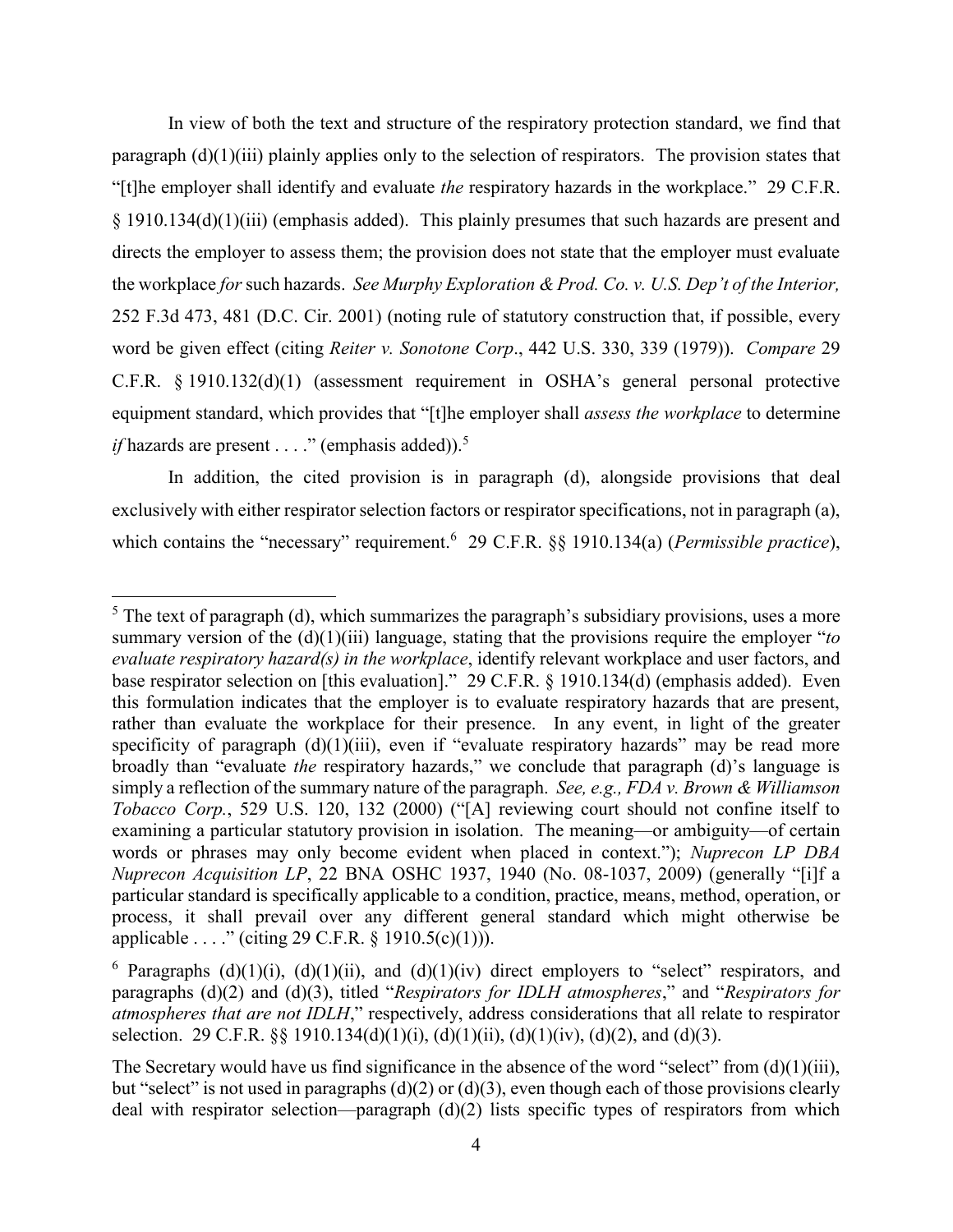(d) (*Selection of respirators*). *See Davey Tree Expert Co.*, 25 BNA OSHC 1933, 1934 (No. 11-2556, 2016) (citing *Am. Fed'n of Gov't Emps., Local 2782 v. Fed. Labor Relations Auth.*, 803 F.2d 737, 740 (D.C. Cir. 1986) ("[R]egulations are to be read as a whole, with 'each part or section . . . construed in connection with every other part or section.' " (citation omitted)); *Bates v. United States*, 522 U.S. 23, 29-30 (1997) (" '[W]here Congress includes particular language in one section of a statute but omits it in another section of the same Act, it is generally presumed that Congress acts intentionally and purposely in the disparate inclusion or exclusion.' " (quoting *Russello v. United States*, 464 U.S. 16, 23 (1983)); *Sec. Indus. Ass'n v. Fed. Reserve Sys.*, 847 F.2d 890, 895 (D.C. Cir. 1988) (noting Court's reliance on the structure of a statute in *Bd. of Governors v. Agnew*, 329 U.S. 441, 447-48 (1947)). Thus, we find unavailing the Secretary's argument that while  $\S$  1910.134(a)(2) "establishes a basic requirement to provide respirators . . [,] other provisions must be consulted to determine the standard's full reach." Rather, we find that § 1910.134(a), the respiratory protection standard's coverage provision, limits applicability to where respirators are "necessary."

The Secretary claims that because paragraph  $(d)(1)(iii)$  requires an employer, in a situation in which exposure cannot be identified or reasonably estimated, to consider the atmosphere immediately dangerous to life or health ("IDLH"), the provision implicitly addresses an aspect of whether a respirator is "necessary," and thus it demonstrates that the provision is *not* limited to respirator selection. *See* 29 C.F.R. § 1910.134(d)(1)(iii) ("Where the employer cannot identify or reasonably estimate the employee exposure, the employer shall consider the atmosphere to be IDLH."). However, the IDLH language in paragraph  $(d)(1)(iii)$  addresses what type of respirator to select when a successful hazard assessment is not possible; in such circumstances, the most protective type of respirator must be selected pursuant to the specifications set forth in paragraph (d) $(2)$ .<sup>7</sup> *See* 29 C.F.R. § 1910.134(d) $(2)$ . As such, the IDLH language *presumes* that a determination of whether respirators are necessary is in fact required under  $\S 1910.134(a)(2)$ . For

employers must choose for use by employees in IDLH atmospheres, and paragraph (d)(3) provides that in atmospheres that are not IDLH, "the employer shall provide a respirator that is adequate to protect the health of the employee . . . ." 29 C.F.R. §§ 1910.134(d)(2)-(3).

<sup>7</sup> We note that this is also reflected in the final rule preamble. *See* Respiratory Protection, Final Rule, 63 Fed. Reg. 1152, 1200 (Jan. 8, 1998) ("[T]he Agency intends employers to use [the most protective respirator] when they do not have confidence that a less protective respirator *is sufficient*." (emphasis added)).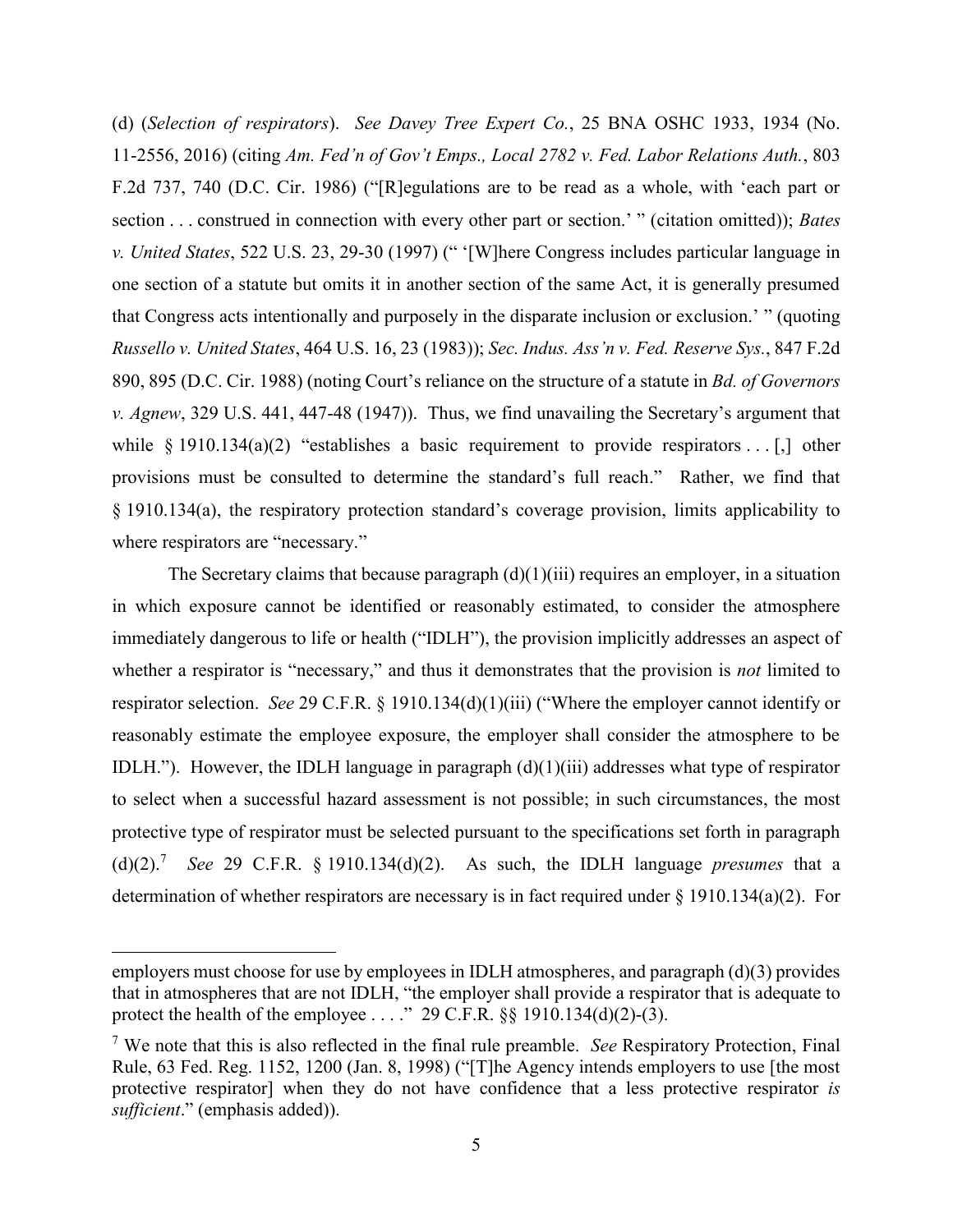all of these reasons, we find that the assessment specified by  $\S$  1910.134(d)(1)(iii) is required only for the selection of respirators—not for the determination of whether respirators are necessary under § 1910.134(a)(2).

### *2. Reasonableness of Secretary's Interpretation of § 1910.134(d)(1)(iii)*

Even if we were to consider the cited provision to be ambiguous, we find that the Secretary's interpretation is not entitled to deference. The Commission will normally defer to the Secretary's reasonable interpretation of an ambiguous standard if it " 'sensibly conforms to the purpose and wording of the regulation,' taking into account 'whether the Secretary has consistently applied the interpretation embodied in the citation,' 'the adequacy of notice to regulated parties,' and 'the quality of the Secretary's elaboration of pertinent policy considerations.' " *U.S. Postal Serv.*, 21 BNA OSHC 1767, 1770 (No. 04-0316, 2006) (citing *Union Tank Car Co.*, 18 BNA OSHC 1067, 1069 (No. 96-0563, 1997); *Martin v. OSHRC (CF&I)*, 499 U.S. 144, 150, 157-58 (1991)); *see also Chao v. Symms Fruit Ranch, Inc.*, 242 F.3d 894, 897 (9th Cir. 2001) ("Generally . . . [a] court must give effect to the unambiguously expressed intent of Congress . . . . [But where] Congress has not directly addressed the precise question at issue, the court should defer to [an] agency's interpretation as long as it is reasonable." (citing *Chevron*, 467 U.S. at 842-44)).

In arguing that he is entitled to deference here, the Secretary asserts that when OSHA promulgated paragraph (d)(1)(iii) as part of the agency's 1998 revision of its previous respiratory protection standard, OSHA made clear in the final rule preamble that the provision also applies in determining whether airborne hazards are present in concentrations that make respirators necessary. *See Safeway Store No. 914*, 16 BNA OSHC 1504, 1511 (No. 91-373, 1993) (if "a standard is susceptible to different interpretations, the Commission will consider statements made in the preamble to the standard as the most authoritative guide to the standard's meaning." (citing *Am. Sterilizer Co.*, 15 BNA OSHC 1476, 1478 (No. 86-1179, 1992)). Specifically, the Secretary cites to OSHA's explanation in the final rule's preamble that the assessment required in  $(d)(1)(iii)$ would not have to be based on personal exposure monitoring, and instead it could be based on reasonable estimation techniques, because employers may have sufficient information or data indicating "that . . . a product or material cannot, under worst-case conditions, release concentrations . . . *that would trigger the need for respirator use* or require use of a more protective respirator." Respiratory Protection, Final Rule, 63 Fed. Reg. 1152, 1199 (Jan. 8, 1998) (emphasis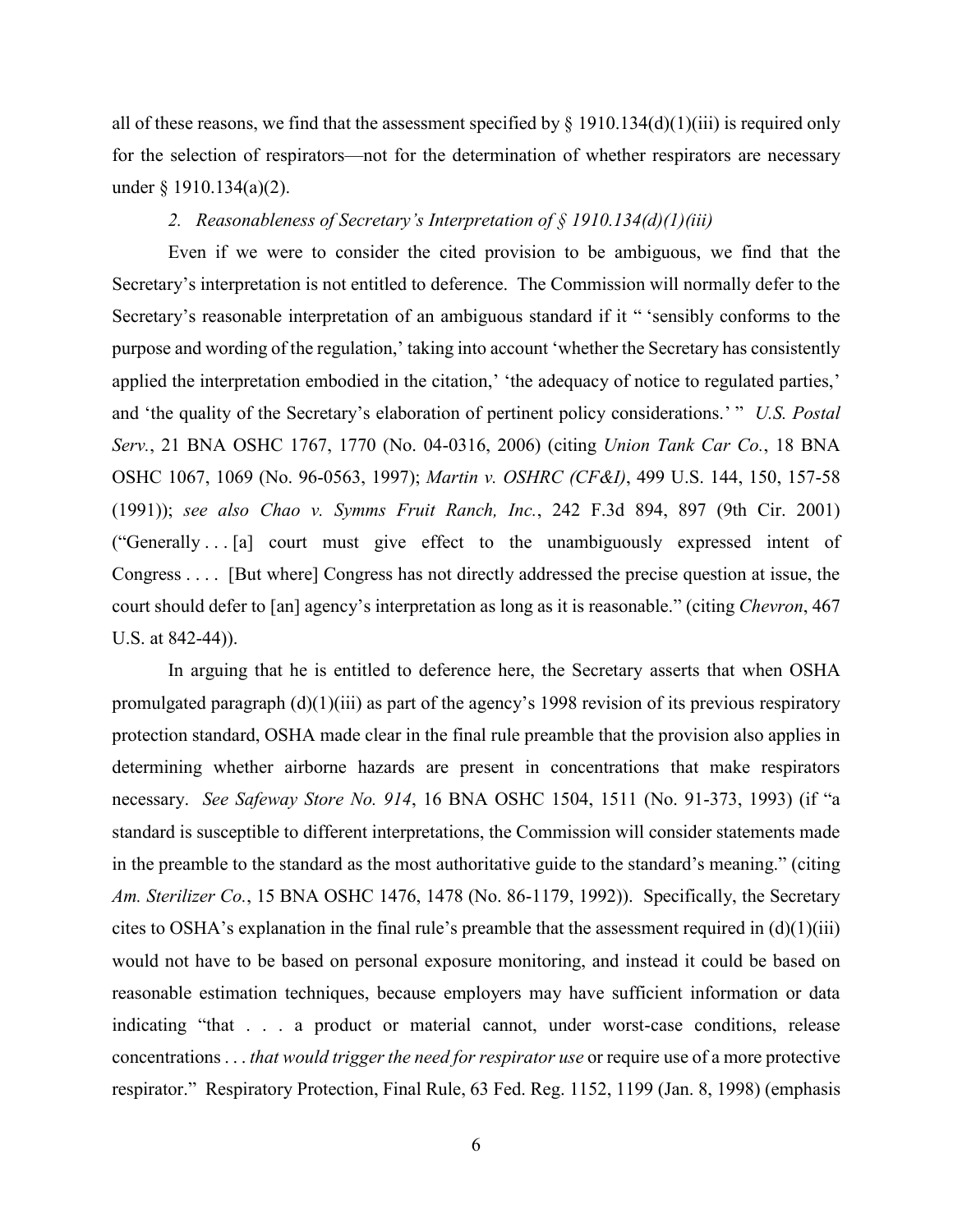added). This argument is contradicted, though, by OSHA's initial preamble description of paragraph  $(d)(1)(iii)$  as addressing hazards that have already been determined to exist in the workplace:

Paragraph (d)(1)(iii) of the final rule requires the employer to identify and evaluate *the* respiratory hazard(s) in the workplace. To perform this evaluation, the employer must make a "reasonable estimate" of the employee exposures anticipated to occur *as a result of those hazards* . . . .

Respiratory Protection, Final Rule, 63 Fed. Reg. at 1198 (emphasis added).

In addition, the Secretary fails to account for the fact that OSHA expressly stated that the part of the predecessor respiratory protection standard containing the "necessary" requirement paragraph (a)—would not be revised in the rulemaking; as the Secretary himself admits on review, paragraph (a) was carried over from the prior standard without change. *See* Respiratory Protection, Notice of Proposed Rulemaking, 59 Fed. Reg. 58,884, 58,895 (Nov. 15, 1994) ("OSHA is ... proposing to retain the wording in paragraph (a)(2) of the current standard which requires that respirators be provided when such equipment is necessary to protect the health of the employee."); Respiratory Protection, Final Rule, 63 Fed. Reg. at 1179 ("[I]n the proposal OSHA explained that this rulemaking was not intended to address the substantive portion of paragraph  $[(a)(1)$  or  $(2)$ ]."). Indeed, in the proposed rule's preamble, OSHA referenced the utility of personal exposure monitoring to respirator selection but made no mention of its use for the initial determination of a need for respirators:

The proposal does not now require monitoring, but it does require that where monitoring results exist, the employer evaluate them *in selecting the proper respirator*. OSHA requests comments and suggestions on whether monitoring should be made mandatory *for making respirator selections*, and what monitoring procedures should be used.

Respiratory Protection, Notice of Proposed Rulemaking, 59 Fed. Reg. at 58,933 (emphasis added).<sup>8</sup> Similarly, the final rule preamble's discussion of paragraph (a) makes no mention of paragraph (d)(1)(iii). *See* Respiratory Protection, Final Rule, 63 Fed. Reg. at 1179-81.

<sup>&</sup>lt;sup>8</sup> The regulatory history of this standard is replete with references to the need to use the assessment for respirator selection. *See* Respiratory Protection, Notice of Proposed Rulemaking, 59 Fed. Reg. at 58,933 ("In paragraph  $(d)(3)$ ..., the employer is required to evaluate certain information when *selecting* respirators." (emphasis added)); *id.* at 58,896 ("In order to *select* a respirator which provides the proper degree of protection, it is necessary to know both the anticipated ambient airborne exposure level and the exposure that is acceptable in the breathing zone." (emphasis added)); *id.* at 58,900 ("The first step in *selecting* respirators for a particular workplace is to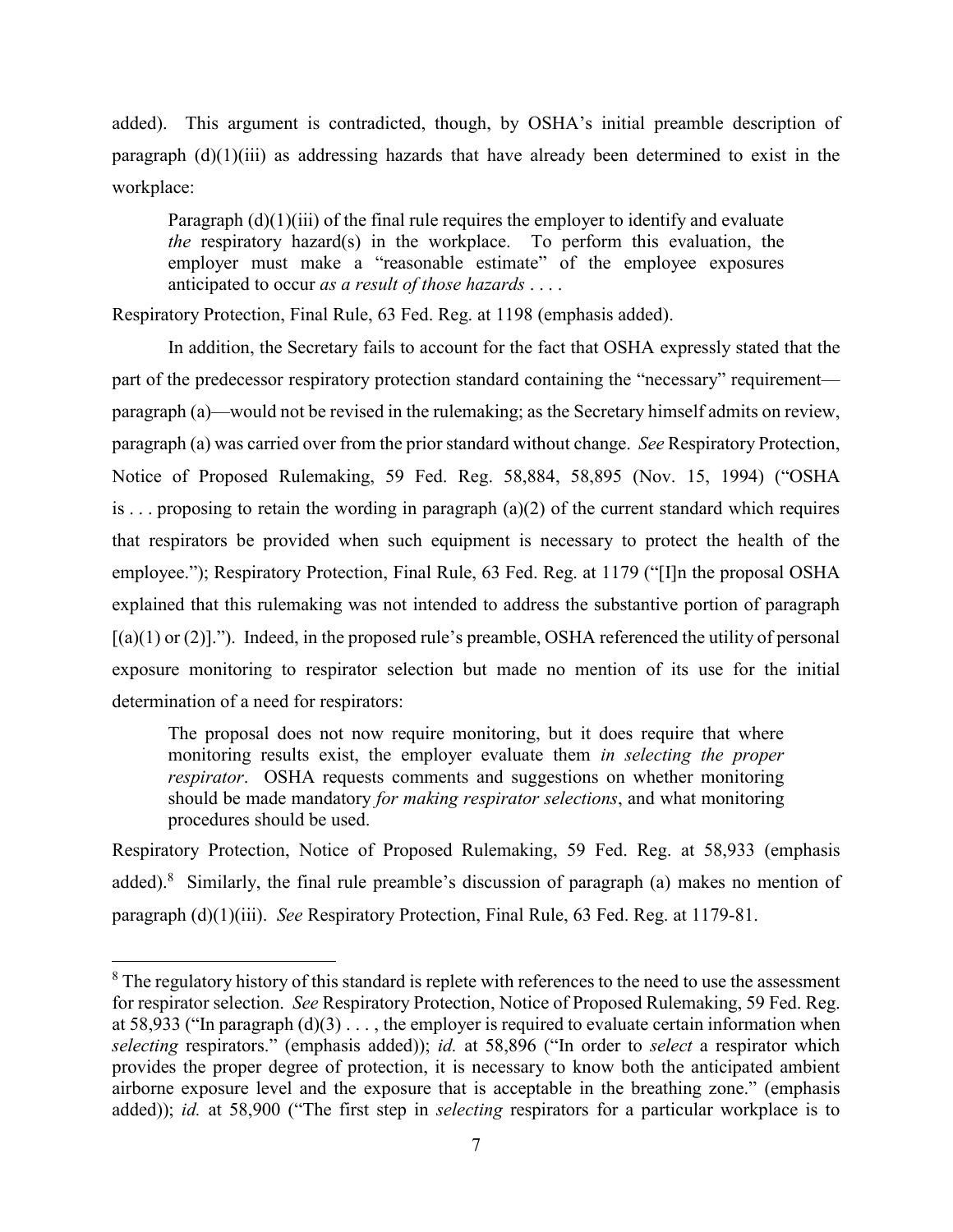Finally, absent from both the proposed and final rule preambles is any explicit statement of an intent to create a new obligation to use specific assessment procedures for determining *if* respirators are "necessary." Nor is any such new obligation reflected in OSHA's economic analysis of the revised respirator standard, which considered only those employers and employees who were *already* using respirators—its estimates are based on the estimated "number of respirator wearers" and "number of establishments with respirator wearers." *See* Respiratory Protection, Final Rule, 63 Fed. Reg. at 1172 (Table VI-1, "Number of Respirator Users and Their Employers by Industry"); and at 1171-72 ("In all, about 5 million employees are estimated to use respirators . . . . The Agency estimates that approximately five percent of workers wear respirators at some time, and that . . . about 20 percent of all establishments<sup>[]</sup> have employees who use respirators.").<sup>9</sup>

 $\overline{\phantom{a}}$ 

consider available information concerning workplace conditions and characteristics of the hazardous chemical." (emphasis added)); *see also* Respiratory Protection, Final Rule, 63 Fed. Reg. at 1195 ("OSHA's long enforcement experience has shown that employers often lack the information necessary to make informed choices about respirator *selection*." (emphasis added)); *id.* at 1198 ("Identifying and evaluating the hazards a respirator is to provide protection against clearly play[s] a pivotal role in respirator *selection*." (emphasis added)); *id.* ("Once an employer identifies the nature of the respiratory hazard or hazards present, the employer must evaluate the magnitude of the hazard to determine the potential exposure of each employee and the extent to which *respirators of various types* can reduce the harm caused by that exposure." (emphasis added)); *id.* at 1199 ("OSHA finds that it is essential for employers to characterize the nature and magnitude of employee exposures to respiratory hazards before *selecting* respiratory protection equipment." (emphasis added)).

<sup>&</sup>lt;sup>9</sup> Neither the summary of the economic analysis in the final rule preamble nor the economic analysis itself makes any mention or estimates of an anticipated increase in the number of employees using respirators, or the costs or benefits attributable to such an increase. *See*  Respiratory Protection, Final Rule, 63 Fed. Reg. at 1172-78; *see also* Final Economic Analysis of OSHA's Final Respiratory Protection Standard, Exhibit 196 to Respiratory Protection, Final Rule, at I-1 ("[R]espirator technology has changed . . . and OSHA has become increasingly aware of the health risks posed to *employees who use respirators* that have been improperly selected or fitted." (emphasis added)); *id.* at III-3-4 ("Paragraph (a)(2) of the final rule is . . . unchanged from the corresponding paragraph of the previous § 1910.134. It requires employers to provide respirators when 'necessary to protect the health of the employee . . . . '"); *id.* at IV-11 ("The Agency believes that the *respirator-wearing* population is particularly vulnerable to occupationally-related illness as a result of the high exposures this population is known to experience . . . ." (emphasis added)); *id.* at IV-25 ("[T]he Agency believes that the final Respiratory Protection standard will lead to an exposure reduction . . . *among the respirator-wearing* population." (emphasis added)).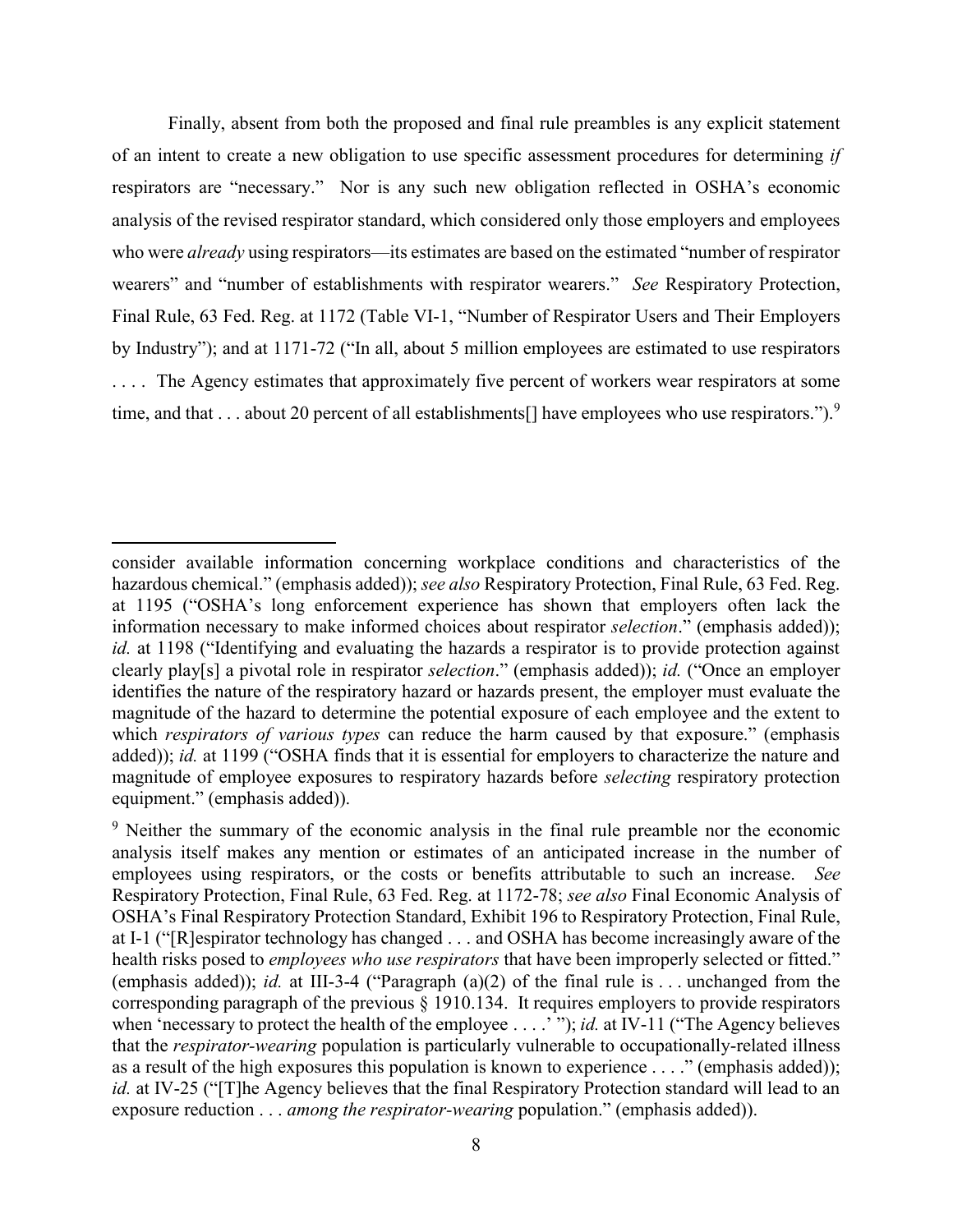In sum, we find that the Secretary's interpretation of paragraph  $(d)(1)(iii)$  is contrary to the plain meaning of the standard; even if we were to consider the provision ambiguous, the Secretary's interpretation is not reasonable and would not be entitled to deference.

## *3. Whether respirators were "necessary"*

 $\overline{\phantom{a}}$ 

"Respiratory protection is a backup method which is used to protect employees from toxic materials in the workplace in those situations where feasible engineering controls and work practices are not available, have not yet been implemented, are not in themselves sufficient to protect employee health, or in emergencies." Respiratory Protection Final Rule, 63 Fed. Reg. at 1156. Paragraph (d) of § 1910.134 addresses the selection of respirators. 29 C.F.R. § 1910.134(d). As the cited provision in  $(d)(1)(iii)$  applies only when, pursuant to  $(a)(2)$ , respirators are "necessary," the Secretary must show that respirators were "necessary to protect the health" of Seward's employees in order to establish applicability. 29 C.F.R. § 1910.134(a)(2). *See Astra Pharm. Prods., Inc.*, 9 BNA OSHC 2126, 2129 (No. 78-6247, 1981), *aff'd in relevant part*, 681 F.2d 69, 74 (1st Cir. 1982) (elements of Secretary's burden of proving violation include applicability of cited standard). This requires the Secretary to show there was a significant risk of harm necessitating the use of respirators. *Weirton Steel Corp.*, 20 BNA OSHC 1255, 1259 (No. 98-0701, 2003). Whether a significant risk of harm exists depends on both the severity of the potential harm and the likelihood of its occurrence. *Id.* (noting inverse relationship between these two elements). In addition, respiratory protection is "necessary" only when the Secretary shows that a reasonable person familiar with the circumstances surrounding an allegedly hazardous condition, including any facts unique to a particular industry, would recognize a hazard warranting the use of protective equipment. *Owens-Corning Fiberglass Corp.*, 7 BNA OSHC 1291, 1295 (No. 76-4990, 1979), *aff'd on other grounds*, 659 F.2d 1285 (5th Cir. 1981).

Although the Secretary admits that "[t]he record in this case does not contain proof that [Seward's] employees were exposed to a concentration of an airborne substance in excess of the PEL," he maintains that a significant risk of harm existed because there was a "reasonable possibility of overexposure," that is, of exceeding the PEL for carbon monoxide and iron oxide.<sup>10</sup>

 $10$  Despite being asked to brief the specific issue of whether respirators were necessary, nearly all of the Secretary's argument on review is devoted to his position that the cited provision requires an employer to *assess its workplace* for respiratory hazards. Indeed, even the compliance officer's testimony suggests that the Secretary does not fully believe his own contention that overexposure was possible here: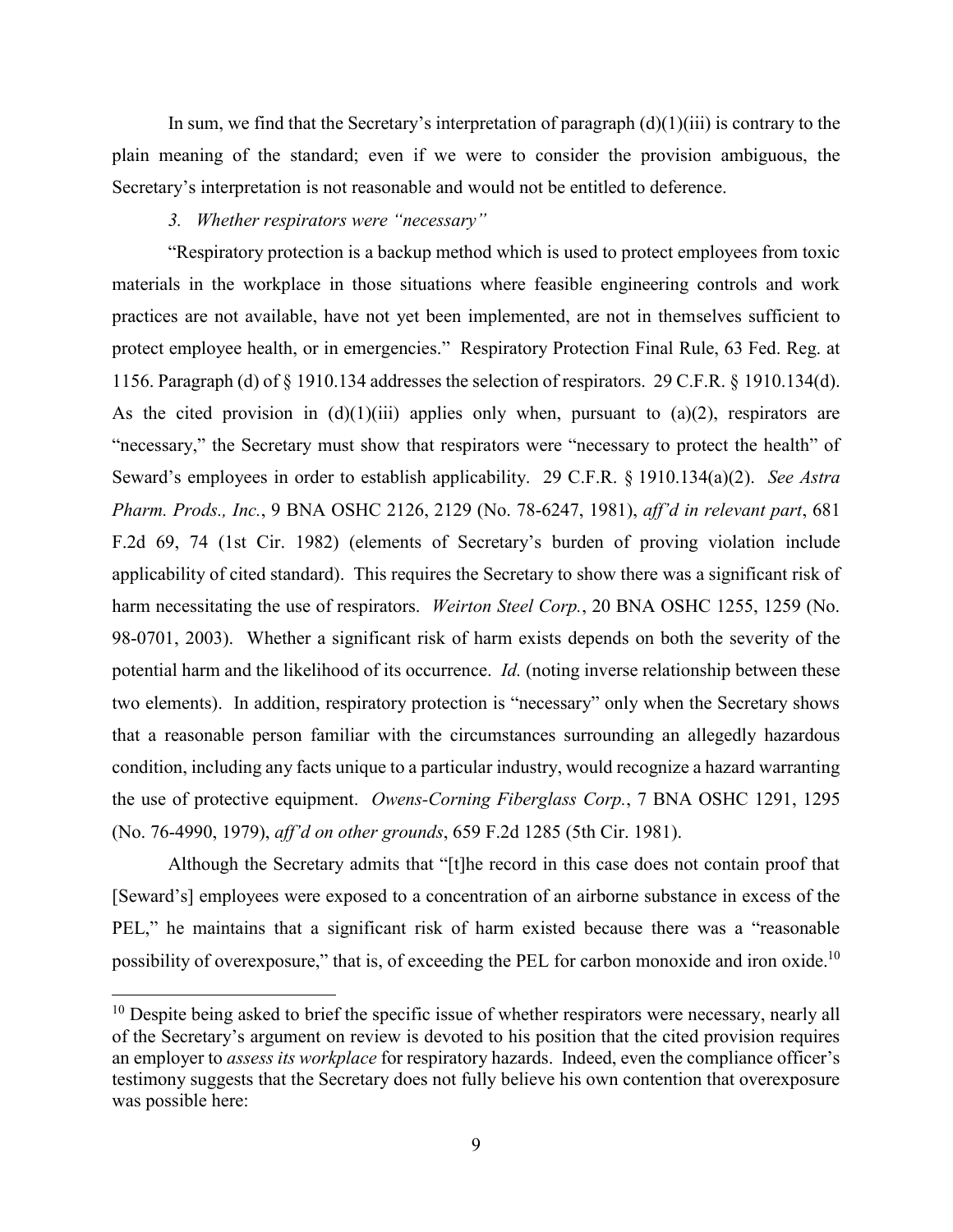The PELs for both contaminants are calculated as an eight-hour time weighted average, which for carbon monoxide is 50 ppm and for iron oxide is 10 milligrams per cubic meter. 29 C.F.R. § 1910.1000, Table Z-1. We find that the Secretary has not proven that the risk of encountering either carbon monoxide or iron oxide at levels above the PEL made respirators "necessary."

The Secretary relies largely on what he describes as "OSHA's own testing [having] showed the presence of carbon monoxide and iron oxide at levels approaching the permissible exposure limit [PEL] . . . ."<sup>11</sup> 29 C.F.R. § 1910.1000, Table Z-1. However, not only were none of the carbon monoxide samples taken by OSHA above the PEL, none of those samples were measured as an eight-hour time weighted average. On the contrary, a compliance officer obtained a "grab" sample (an instantaneous reading) of 40 ppm of carbon monoxide, well below the PEL, in a void with no forced ventilation in place. Later, when Seward's employees were on break, a compliance officer tested a different void that did have ventilation in place, and this time obtained even lower grab sample readings of 35-36 ppm of carbon monoxide. As Seward's expert witness, Philip Dovinh, testified, grab samples cannot be used to infer an eight-hour time weighted average. In fact, Dovinh noted that he has taken grab samples for carbon monoxide as high as 2,500 to 5,000 ppm near cigarette smoke, without the smokers getting sick or requiring hospitalization.

As for iron oxide, an employee wore a personal sampling monitor for approximately 6.5 hours as he moved between five to eight different voids where welding was taking place.<sup>12</sup> This result—not from a grab sample but measured over a considerable amount of time and under varying conditions—still showed an exposure level below the PEL, 9.1 milligrams per cubic

A: Yes, they could.

Q: They could lawfully be working in that area at that time without respirators, right?

 $11$  On review, the Secretary makes only an abbreviated argument that respirators were also necessary to protect employees against iron oxide exposure. He made no such argument before the judge, though, focusing exclusively on carbon monoxide exposure.

<sup>&</sup>lt;sup>12</sup> Another welder was also sampled at this time, but the results for his monitoring are not in evidence.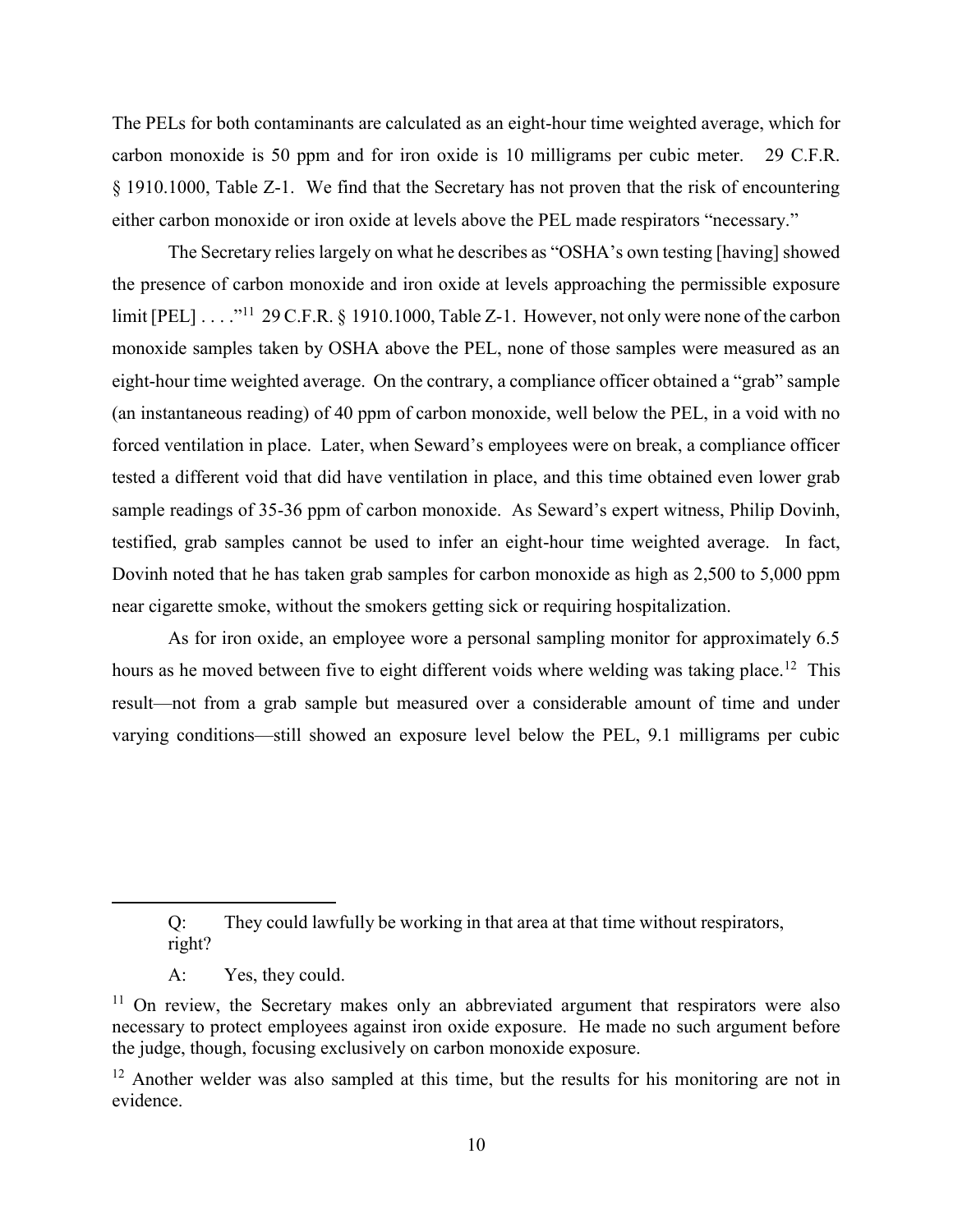meter.<sup>13</sup> Thus, for both carbon monoxide and iron oxide, we find that the Secretary has not proven a reasonable possibility of exceeding the PEL for an eight-hour time weighted average.

In addition, the evidence fails to establish that it was reasonably foreseeable that a sudden spike of contaminant levels would be so quick as to preclude Seward from timely protecting its employees—in other words, the Secretary failed to offer sufficient proof, which must establish more than a vague risk, that employees would be exposed to contaminant levels that could abruptly present potential harm, such as exposure above the ceiling limit.<sup>14</sup> Never before has the Commission held that respirators are required with no evidence that there was a significant risk of an exposure above the PEL, and we decline to do so here. *See Snyder Well Serv., Inc.*, 10 BNA OSHC 1371, 1375-76 (No. 77-1334, 1982) (finding significant risk of harm due to distinct possibility of a "sudden excursion" of hydrogen sulfide in concentrations capable of quickly killing unprotected employees); *Gulf Oil Corp.*, 11 BNA OSHC 1476, 1480-81 (No. 76-5014, 1983) (Secretary's samples of catalyst dust showed concentrations in the area where employees worked were within the prescribed limits and there was no evidence that dust at those levels was hazardous to employees or of a "possible emergency situation occurring as a result of a sudden excursion above a [threshold limit value]"). The need for such protection must be more than a mere "speculative possibility." *See Weirton Steel Corp*., 20 BNA OSHC at 1260.

Here, the Secretary's claim, and our colleague's agreement with it, that overexposure was reasonably foreseeable is indeed speculative. The grab samples for carbon monoxide were 20-28 percent below the eight-hour time weighted average OSHA set for its PEL. Although the Secretary claims that overexposure was reasonably predictable due to evidence of insufficient and inconsistent ventilation being used in the voids,<sup>15</sup> these grab sample results were well below 50

 $\overline{\phantom{a}}$ 

 $13$  The compliance officer inexplicably claimed at the hearing that this result was "just at the PEL" and "almost" an overexposure even though the measured level is clearly below 10 milligrams per cubic meter.

<sup>&</sup>lt;sup>14</sup> According to NIOSH, carbon monoxide has a 200 ppm ceiling concentration and is considered immediately dangerous to life and health (IDLH) at 1200 ppm. Nat. Institute for Occupational Safety and Health, U.S. Dep't of Health and Human Services, Pub. No. 2005-149, *Pocket Guide to Chemical Hazards* 54 (2007).

<sup>&</sup>lt;sup>15</sup> Welders who worked aboard the barge testified that the ventilation was off the majority of the time due to electrical problems and consisted only of a fan at the top of the void without ducts to remove welding fumes from deeper in the void where employees' breathing zones were located.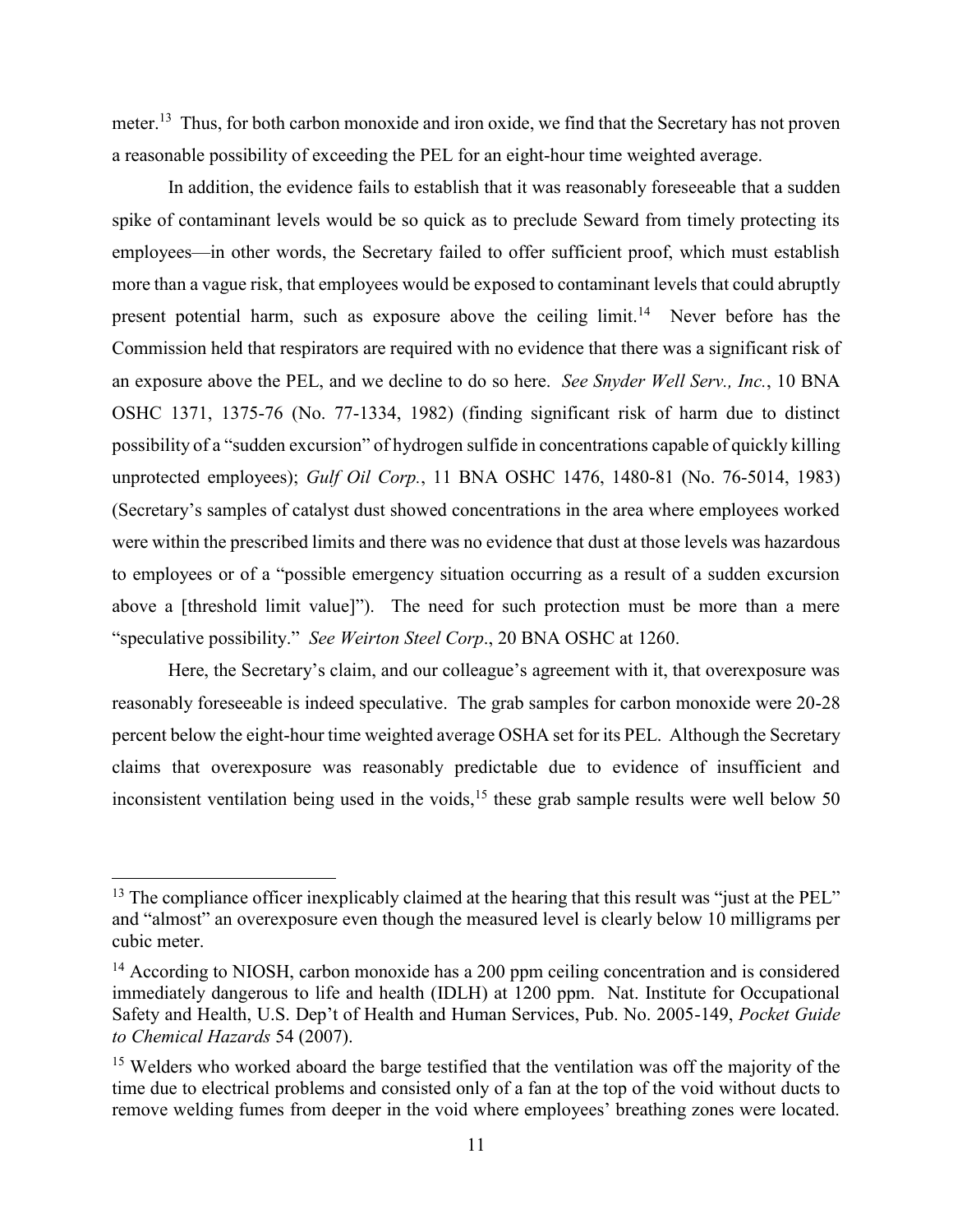ppm in both the void with forced ventilation and the one without it, and no additional evidence was introduced to show that the conditions could suddenly change as to a create an ascent above the PEL or toward the ceiling limit.<sup>16</sup>

For iron oxide, the one welder sampled was exposed at a level approximately 10 percent below the eight-hour time weighted average OSHA set for its PEL. Even if this level could be considered to be "approaching" the PEL, the result was a time weighted average over a 6.5 hour period during work in five to eight different voids where welding was taking place; still, there was no overexposure despite whatever ventilation problems had occurred. *See Gulf Oil Corp.*, 11 BNA OSHC at 1480-81 (finding that Secretary failed to establish significant risk of harm where level of quartz dust was within the PEL and there was "no evidence of a possible emergency situation occurring as a result of a sudden excursion above a [threshold limit value].") Thus, for both carbon monoxide and iron oxide, the Secretary's evidence regarding exposure is not even consistent with eight-hour time weighted levels exceeding the PEL, let alone the more substantial standard of proof that there was a reasonable possibility of suddenly exceeding their ceiling concentration limits permissible for a specified shorter period of time during an employee's workday.

l

A: Yes. It is perfectly safe to go in at 40 [ppm]. The . . . regulation as you know is 50 [ppm]. So anything below that is safe . . . and that happens all the time. Happens all the time.

Q: If ventilation is turned off does that mean instantaneously that there's an unacceptable carbon monoxide level?

While we agree these problems are troubling, there is simply no evidence that such inconsistencies caused conditions necessitating the use of respirators.

<sup>&</sup>lt;sup>16</sup> Dovinh, on the other hand, stated that there was no reasonable possibility of a hazard necessitating the use of respirators:

Q: [W]ould you certify a space for entry that had 40  $\lceil p \text{pm} \rceil$  of carbon monoxide when you tested it?

A: No... I don't think so... [V]entilation gets shut off—off and on very often. But shutting the ventilation off doesn't mean that you will have a high concentration of carbon monoxide right away . . . .

Our colleague's focus on the lack of consistent ventilation is a red herring and results in the hasty generalization that any level of carbon monoxide or iron oxide is bad, so respirators should be required. There is simply no record evidence that under those conditions, or even with a complete lack of ventilation, there was a reasonable possibility that the exposure levels would rise above the PEL or ceiling limit.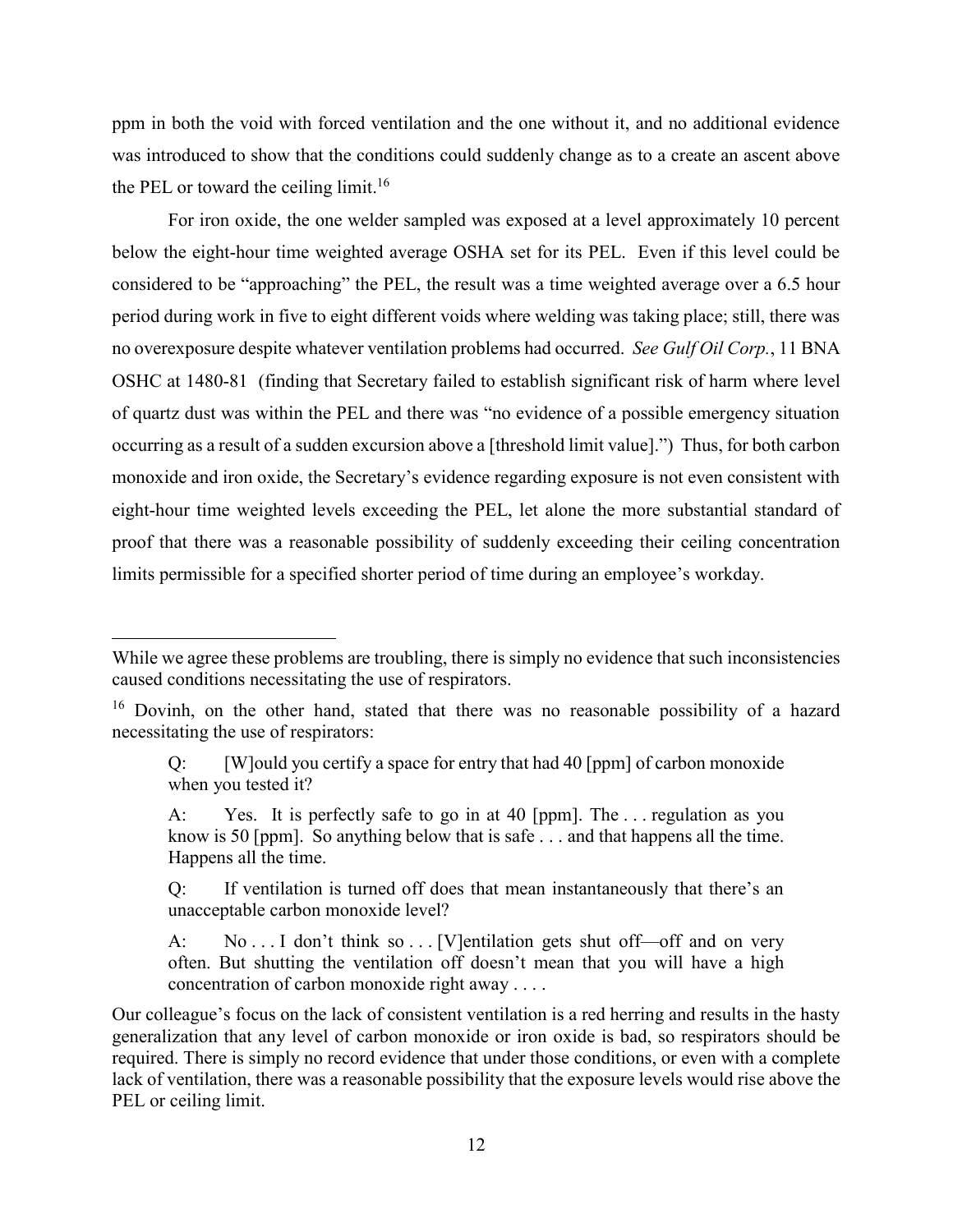Finally, the Secretary's argument that respirators were necessary here—before there is a reasonable possibility of exposure above the PEL—is contrary to the respiratory protection standard's preamble, its regulatory history, and the Secretary's own enforcement guidance.<sup>17</sup> According to the final rule's preamble, "OSHA considers respirators to be necessary to protect the health of the employee whenever feasible engineering and work practice controls are not available, are not sufficient to protect employee health, have not yet been instituted, in emergencies, and where the health of the employee is at risk (e.g., whenever employee exposure *exceeds an OSHA [PEL]*." Respiratory Protection Final Rule, 63 Fed. Reg. at 1181 (emphasis added). This shows, in unmistakable terms, that the Secretary recognizes that respirators are not "necessary" where employee exposure has not exceeded the PEL. Thus, our colleague's and the Secretary's interpretation to the contrary is at odds with OSHA's intent as expressed in the preamble.

Further, when OSHA promulgated revisions to the standard, the agency specifically rejected a suggestion that it institute an "action level" at one-half the PEL (or TLV) for triggering the requirement to provide respirators "and that employees be required to wear them *before the PEL is exceeded*." Respiratory Protection Final Rule. 63 Fed. Reg. at 1160 (emphasis added). Consistent with that decision, OSHA issued guidance stating that protective measures must be instituted, and where there is a failure to do so a citation may be considered, "whenever exposures *exceed* permitted levels." OSHA Directive CPL 02-00-120, Inspection Procedures for the

 $\overline{\phantom{a}}$ 

<sup>&</sup>lt;sup>17</sup> While considerable weight is given to the agency's representation as to its authority to regulate cited working conditions, the Commission "independently reviews the statutory and regulatory provisions at issue, as well as the evidence, to determine whether that view is reasonably supported by the record." *JTM Indus.*, 19 BNA OSHC 1697, 1699 (No. 98-0030, 2001). *See also Superior Rigging & Erecting Co*., 18 BNA OSHC 2089, 2091 (No. 96-0126, 2000) (citing *Nooter Constr. Co.*, 16 BNA OSHC 1572, 1574 (No. 91-0237, 1994) (where the language of a standard is not explicit, the Commission looks to extrinsic evidence of the standard's scope and meaning; legislative history and preamble of the standard are considered the most authoritative evidence)); *Gen. Motors Corp.*, 22 BNA OSHC 1019, 1028 (No. 91-2834E, 2007) (consolidated) (preamble is best and most authoritative statement of the Secretary's intent for standard susceptible to different interpretations); *Perez v. Loren Cook Co.*, 803 F.3d 935, 939 (8th Cir. 2015) (agency's interpretation not entitled to deference "when the interpretation is plainly erroneous or inconsistent . . . [or] when there is reason to suspect that the agency's interpretation does not reflect the agency's fair and considered judgment on the matter in question . . . . This may be evidenced by an agency's current position conflicting with prior interpretations, by an agency's use of the position as nothing more than a litigating position, or by the use of the interpretation as a post hoc rationalization for prior action.").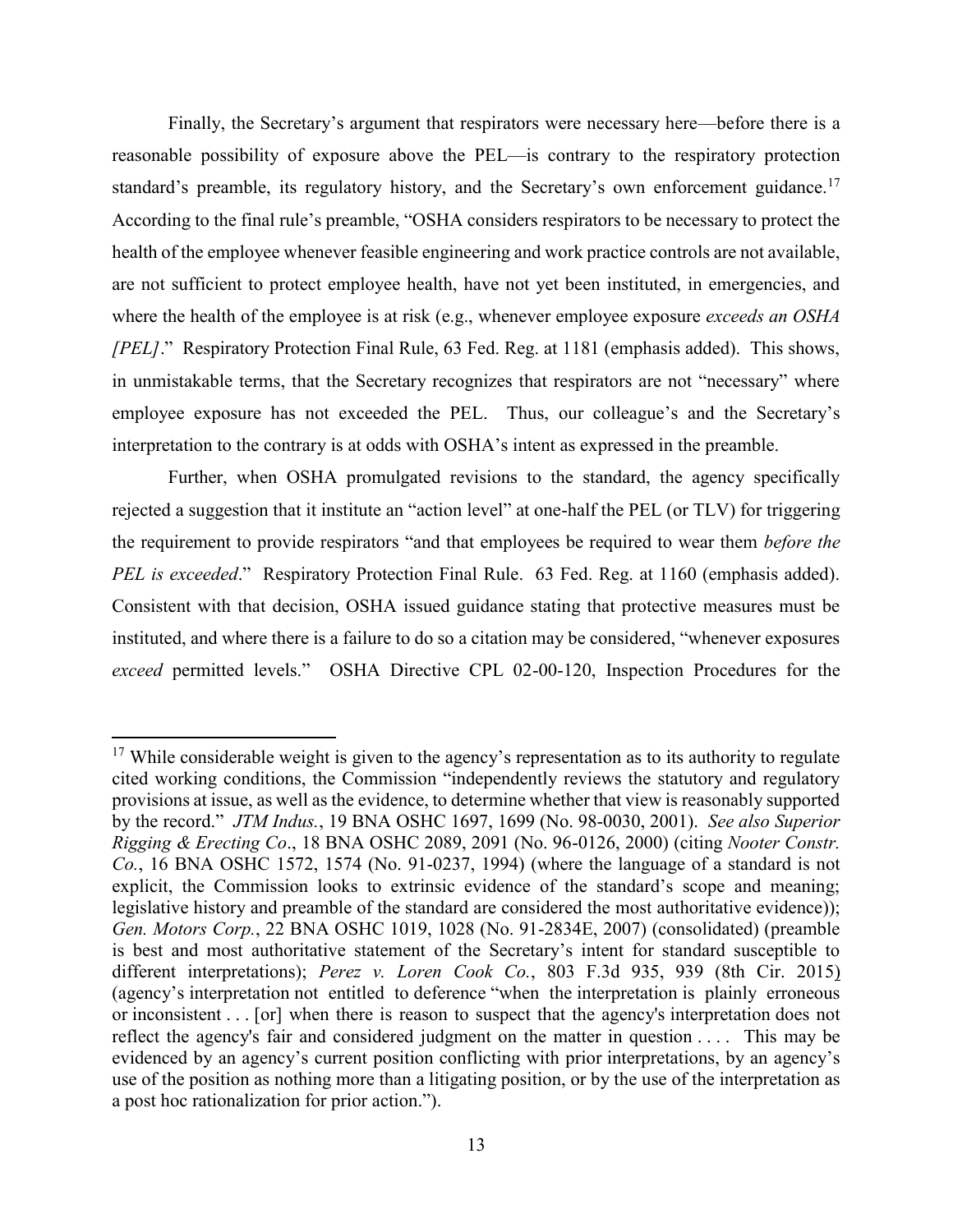Respiratory Protection Standard (September 25, 1998) (emphasis added).<sup>18</sup> Thus, it is clear that the Secretary did not intend to require respirators when exposure is below the PEL. Any inconsistent position is not entitled to deference.

In sum, the evidence of record falls well short of establishing that respirators were "necessary." Accordingly, we find that  $(d)(1)(iii)$  is not applicable to Seward's welding operations and vacate Citation 1, Item 3.

SO ORDERED.

 $\sqrt{s/}$ Heather L. MacDougall Chairman

/s/

Dated: February 28, 2018 Commissioner

l

James J. Sullivan, Jr.

 $18$  OSHA's current instruction similarly states that "[r]espirators must be used in conjunction with feasible controls whenever exposures cannot be controlled at or below permissible limits." OSHA Directive CPL 02-00-158, Inspection Procedures for the Respiratory Protection Standard (June 26, 2014).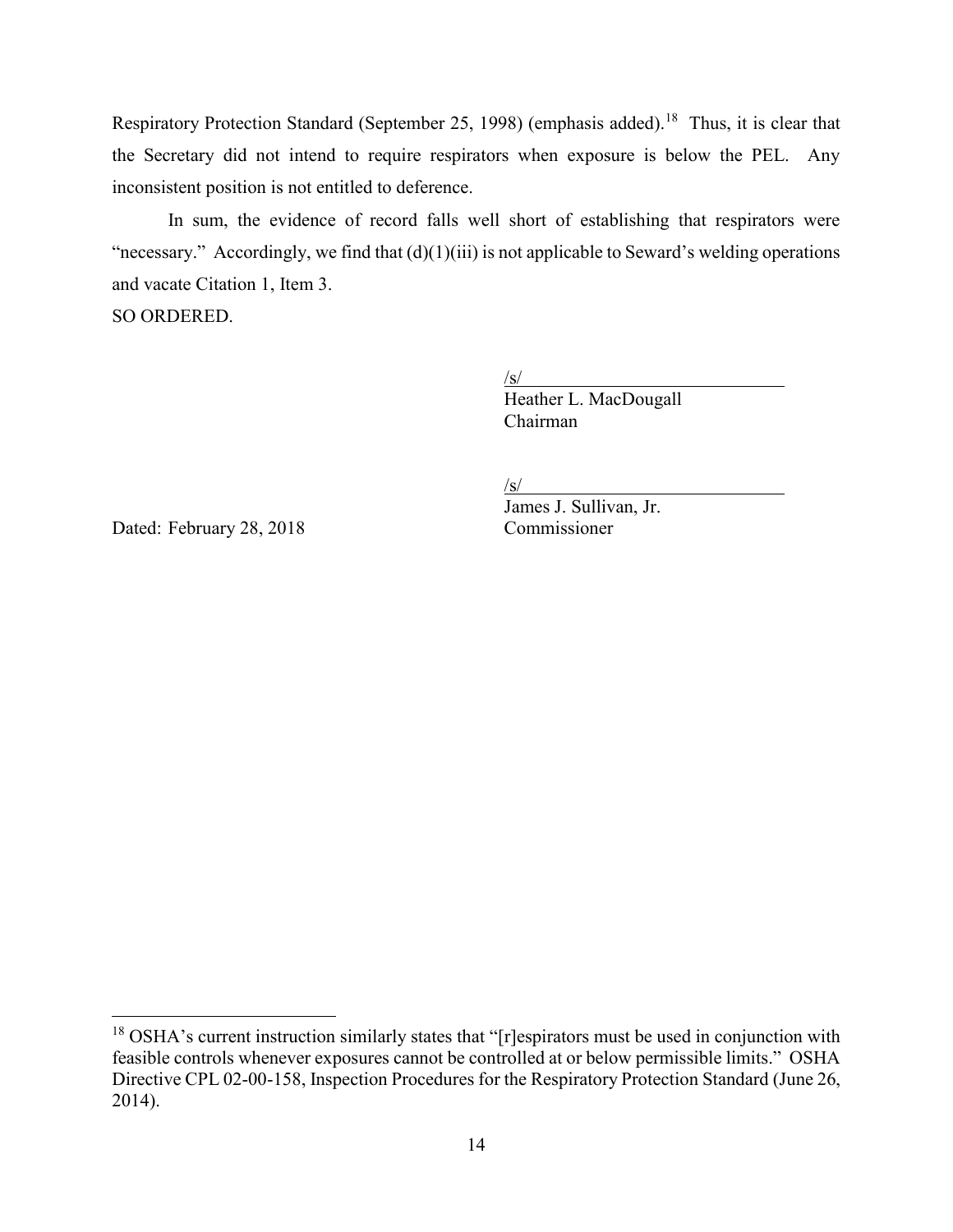## ATTWOOD, Commissioner, concurring and dissenting:

I concur only with my colleagues' conclusions in Parts 1 and 2 of the majority opinion, in which they find that  $\S 1910.134(d)(1)(iii)$  applies only if the Secretary establishes that respirator use is "necessary" under 29 C.F.R. § 1910.134(a)(2). I dissent, however, from their conclusion in Part 3 because I find that the Secretary established both the applicability of the cited provision (i.e., that respirators were "necessary" under  $\S 1910.134(a)(2)$ ) and Seward's noncompliance.

# *1. Applicability of § 1910.134(d)(1)(iii)*

 $\overline{a}$ 

As we have held, to prove applicability here the Secretary must show that respirators were "necessary to protect the health" of Seward's employees. 29 C.F.R. § 1910.134(a)(2). Respirator use is "necessary" whenever a respiratory hazard is shown to exist, and such a hazard exists when there is a significant risk of respiratory harm. *See Weirton Steel Corp.*, 20 BNA OSHC 1255, 1259 (No. 98-0701, 2003) (citing *Anoplate Corp.*, 12 BNA OSHC 1678, 1681-82 (No. 80-4109, 1986)). Whether such a risk exists depends on the severity of the potential harm and the likelihood of its occurrence, which are inversely related. *Id.* (citing *Pratt & Whitney Aircraft v. Donovan*, 715 F.2d 57, 64 (2d Cir. 1983)).

I find that the facts in this case establish that there was a significant risk of harm to exposed employees at Seward's workplace. Regarding the severity of the potential harm, Material Safety Data Sheets (MSDSs) for the welding rods Seward used show that they can produce hazardous fumes containing, among other substances, iron oxide and carbon monoxide. The MSDSs, coupled with the compliance officers' testimony, establish that (1) short-term overexposure to welding fumes can aggravate pre-existing respiratory problems, such as asthma and emphysema; and (2) long-term overexposure can affect pulmonary function by decreasing both respiratory efficiency and lung capacity and, in the case of iron oxide, can cause siderosis (iron deposits in the lung). Furthermore, as one of the compliance officers testified, carbon monoxide is a chemical asphyxiate which, at excess levels, can result in unconsciousness and death.

As to the likelihood of occurrence, I find the evidence shows that overexposure to airborne hazards was a reasonable possibility for Seward's employees. Throughout these proceedings, Seward has repeatedly emphasized its reliance on ventilation rather than monitoring to maintain safe conditions inside the voids.<sup>1</sup> It is entirely possible that effective ventilation would have

<sup>1</sup> The only regular monitoring that Seward performed was at the beginning of each shift, *before* any welding took place.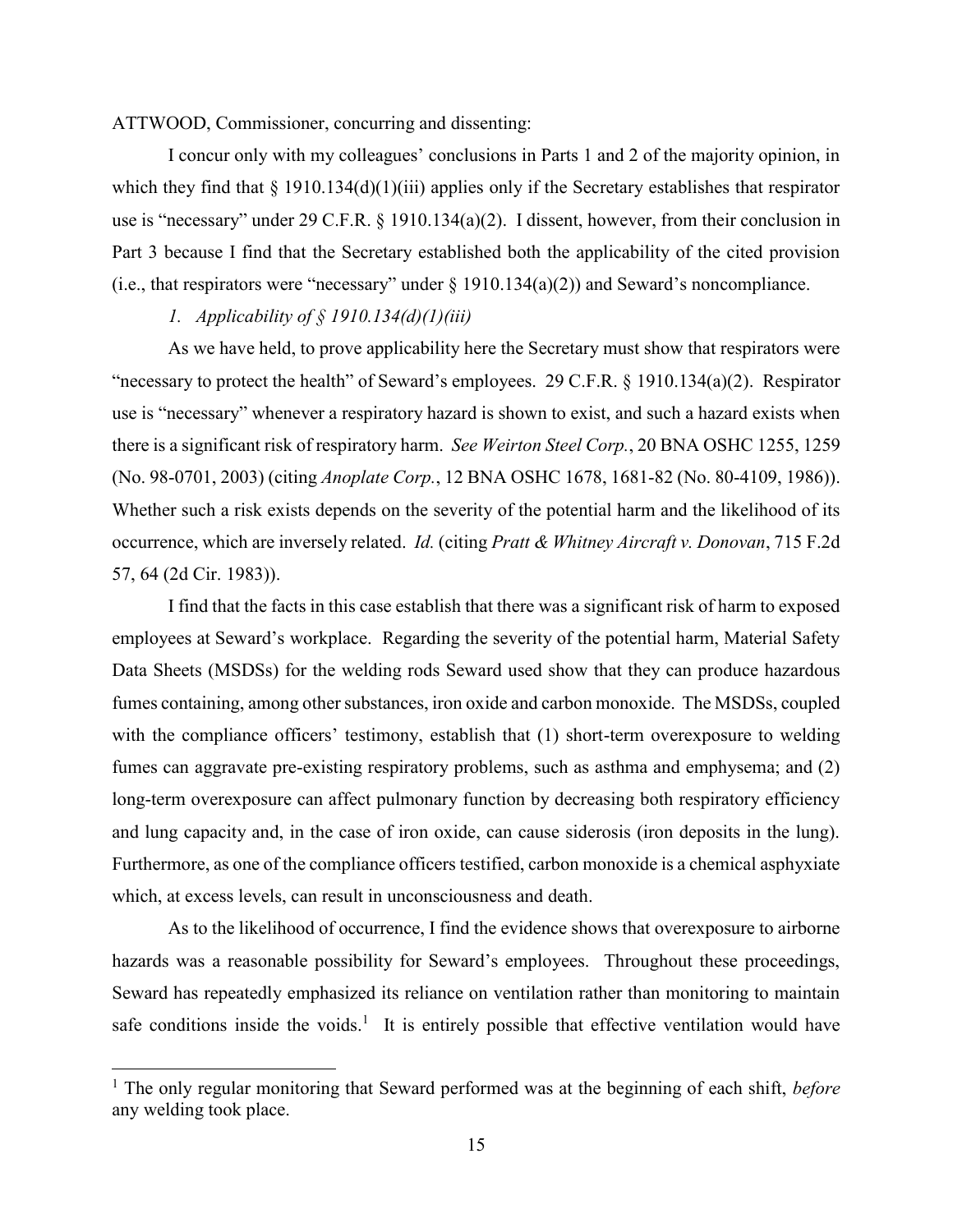maintained exposures to iron oxide and carbon monoxide below their respective PELs. As my colleagues point out, however, two of Seward's welders testified that prior to OSHA's arrival, ventilation had been used intermittently at best and even when used, it was ineffective. Specifically, one welder testified that ventilation was not working a majority of the time due to electrical problems on the ship. And another testified that even when ventilation was used in the starboard ballast tank, it consisted of a single fan at the top and there were no ducts to remove welding fumes from deeper in the void where the employees' breathing zones were located. Indeed, the compliance officers both observed smoky conditions in the voids and, prior to the inspection, both welders had complained to their supervisor about poor ventilation in the starboard ballast tank. When ship superintendent Larry Williams eventually tested the space with a gas meter, it began to audibly alarm.

OSHA's test results showed time weighted average iron oxide levels for one Seward welder at just below the PEL, and carbon monoxide grab samples at elevated levels but below the PEL (if they persisted unchanged) in two separate voids. Specifically, the compliance officers' testing revealed carbon monoxide at 40 ppm in the crane turnstile void, which had no ventilation in place. Testing in the starboard ballast tank, in which ventilation was being used, showed a level that "rose to" 35 ppm. One of the compliance officers testified that he was concerned about both readings, but especially the starboard ballast tank's reading because it was taken during the employees' break in the absence of any welding. According to the compliance officer, a carbon monoxide reading at this level—in the absence of active welding—means the space was not being adequately ventilated. *See, e.g., Elliot Constr. Corp.*, 23 BNA OSHC 2110, 2116 n.9 (No. 07-1578, 2012) (finding judge properly rejected as illogical the claim that carbon monoxide levels "would peak *after* the gas-powered equipment [generating those levels] had been turned off . . . ." (emphasis in original)). Furthermore, after the compliance officers had begun testing in the crane turnstile void, Seward's attempt to ventilate the space proved so difficult that it ultimately elected to simply remove its employees from the void altogether. Given Seward's stated reliance on ventilation to maintain a safe atmosphere, this evidence establishes a reasonable possibility of overexposure to both iron oxide and carbon monoxide.

Contrary to Seward's and my colleagues' contention, the absence of any readings exceeding the OSHA PELs does not preclude a finding that respiratory protection was necessary. Here, Seward chose to place sole reliance on ventilation to prevent the contaminants produced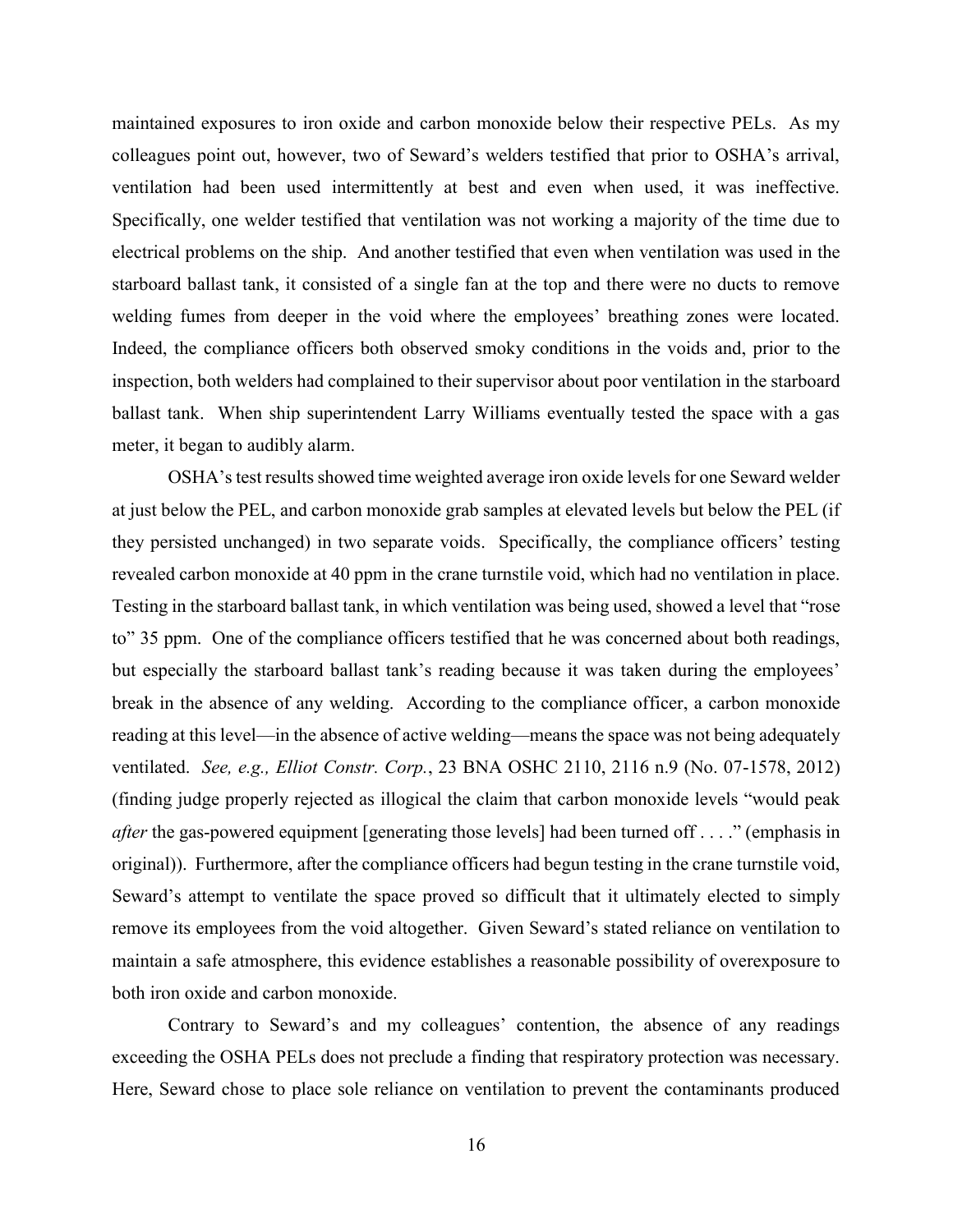during welding from exceeding the PEL—it did no atmospheric monitoring while the welders worked in these confined spaces. It therefore depended on the ventilation equipment being present, operating, *and effective* to remain in compliance with the standard*.*

Ventilation, however, was absent entirely from one void in which welders worked, and known electrical failures and visible smoke signaled that there were problems with the ventilation in another void. In these circumstances Seward could no longer assume that the PELs would not be exceeded. The elevated iron oxide level and elevated carbon monoxide grab sample levels taken by the compliance officers corroborate that, without the benefit of consistent and effective ventilation or monitoring, there was a significant risk the PELs would be exceeded as the welders continued to work, triggering the need for respirators.

Given these conditions, evidence of actual overexposure is not a prerequisite to finding that a "significant risk of harm" is present here because the intent of the Act and cited respiratory protection standard is to *prevent* harm. This principle was recognized in *Snyder Well Servicing, Inc.*, in which the Commission found a significant risk of harm from exposure to hydrogen sulfide gas because a "sudden excursion" of the gas in concentrations capable of quickly killing unprotected employees was possible even though OSHA's testing had revealed only trace amounts of the gas. 10 BNA OSHC 1371, 1375-76 (No. 77-1334, 1982). In the instant case, a slow increase of carbon monoxide levels could be equally dangerous—carbon monoxide is odorless and colorless, so without monitoring its accumulation during welding in the confines of the voids could have been just as unexpected and deadly.

Based upon this evidence, particularly Seward's demonstrated inability to provide consistent and effective ventilation in the voids, I find there was a reasonable likelihood that the welders' exposure to iron oxide and carbon monoxide would exceed their respective PELs. Thus, Seward's welding operations subjected employees to a significant risk of respiratory harm, and respirators were therefore "necessary" under § 1910.134(a)(2). Accordingly, I would find that § 1910.134(d)(1)(iii) was applicable to the conditions at Seward's worksite.

## *2. Noncompliance*

The cited provision requires that an employer "identify and evaluate the respiratory hazard(s) in the workplace  $\dots$ , [including] a reasonable estimate of employee exposures to respiratory hazard(s) and an identification of the contaminant's chemical state and physical form." 29 C.F.R. § 1910.134(d)(1)(iii). When asked for documentation of Seward's evaluation of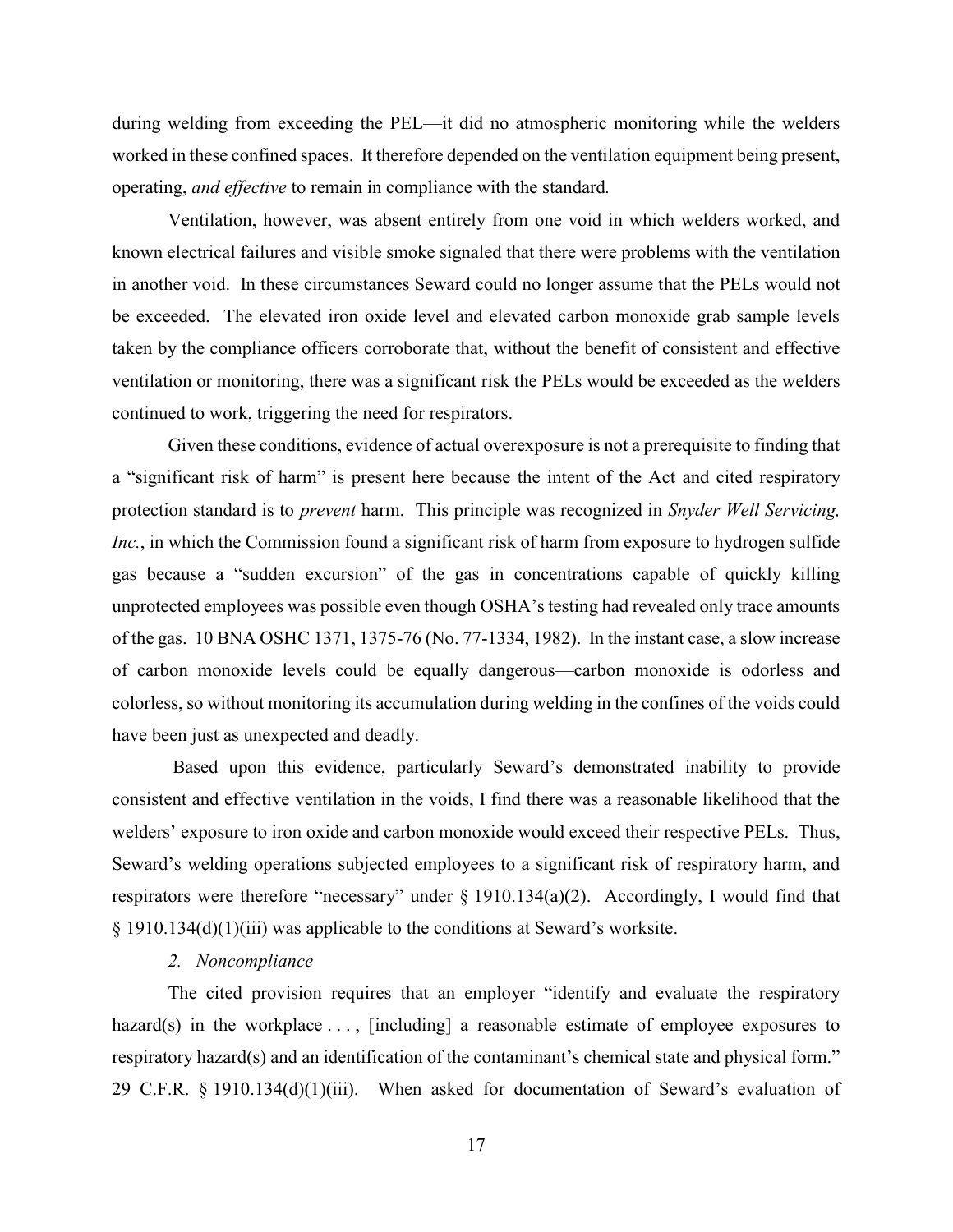respiratory hazards, superintendent Williams responded that the company "did not have any of that information," because it "relied on the marine chemist to provide that information for them." The judge found that obtaining the marine chemist certificate constituted an evaluation under § 1910.134(d)(1)(iii). On review, the Secretary argues that the assessment conducted to obtain a marine chemist certificate fails to account for the respiratory hazards that may be generated once welding activities have begun and is therefore inadequate to comply with the standard.

I agree with the Secretary that the judge erred in accepting the marine chemist certificate as an evaluation that complied with the cited provision. The requirement to obtain a marine chemist certification arises under OSHA's shipyard standards and addresses safety hazards—the prevention of fire and/or explosion from a combustible atmosphere—not the atmospheric health hazards addressed by the respiratory protection standard. In short, establishing that a space is "Safe for Hot Work" is not the same as "estimat[ing] . . . employee exposures to respiratory hazards."

Furthermore, none of the other measures Seward claims it took constitute compliance with the cited standard. Seward points to Williams's testimony that he evaluated respiratory hazards every morning before welding began, and that testing beyond these morning checks was performed when circumstances dictated, including when employees made complaints. However, because Williams's morning tests were conducted before welding work even started, they could not possibly evaluate the respiratory hazards associated with the use of the welding rods. And by Williams's own admission, his morning tests were conducted to ensure that atmospheric conditions stayed within the parameters of the marine chemist certificate, not to assess potential respiratory hazards. Thus, this testing could not have constituted "a reasonable estimate of employee exposures to respiratory hazard(s) and an identification of the contaminant's chemical state and physical form." 29 C.F.R. § 1910.134(d)(1)(iii).

Waiting to conduct an evaluation until an employee complains also runs counter to the respiratory protection standard's prophylactic purpose—"the employer must make a 'reasonable estimate' of the employee exposures *anticipated to occur* as a result of ... hazards ... ."<sup>2</sup>

l

<sup>&</sup>lt;sup>2</sup> Similarly unavailing is Seward's reliance on Williams's testimony that on April 15, 2009, when Seward's project manager smelled acetylene emanating from a void welders were preparing to enter, the manager instructed Williams to test the void with a gas meter to determine whether the atmosphere was safe. Williams testified that he tested the void, the welders were assigned to work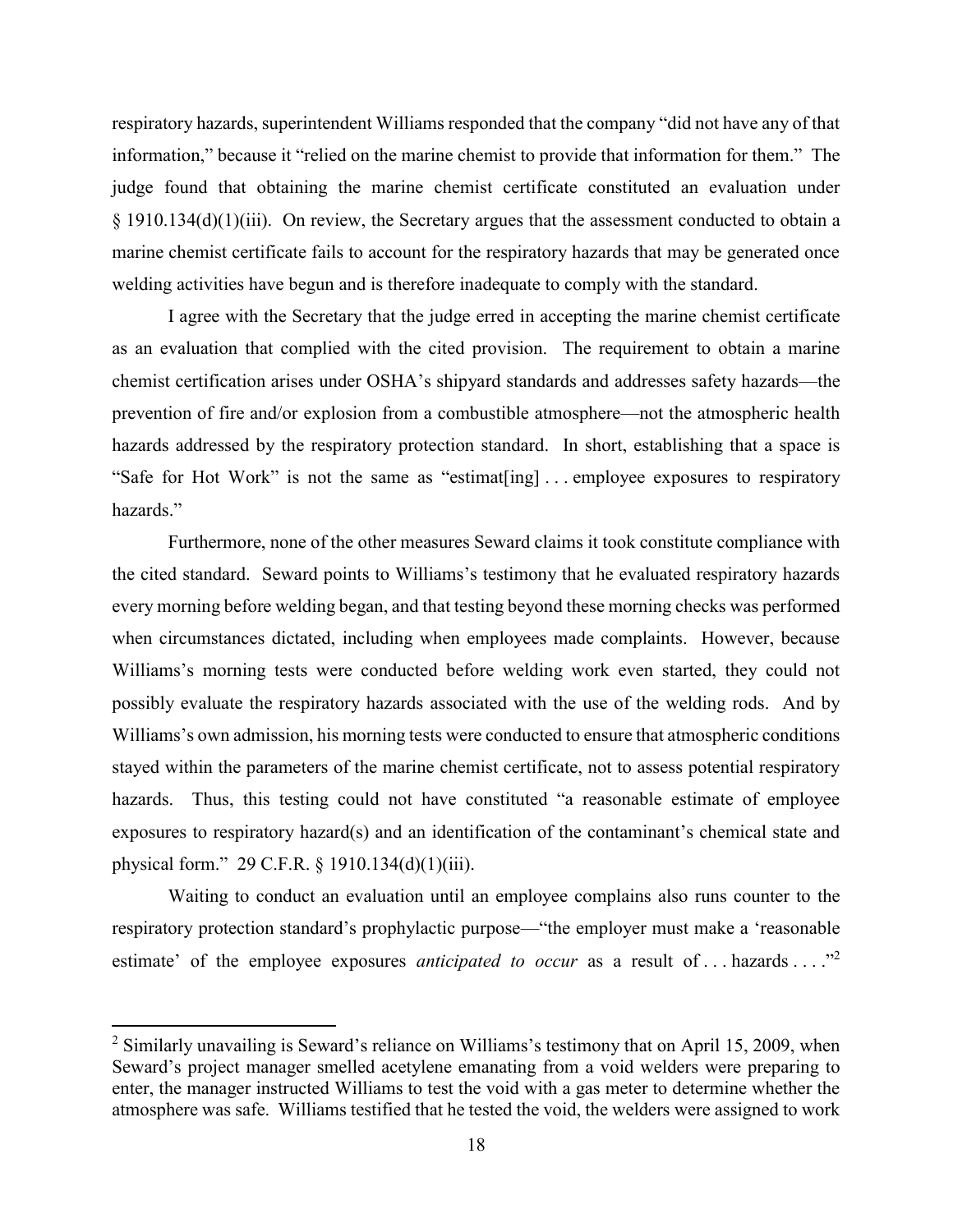Respiratory Protection, Final Rule, 63 Fed. Reg. at 1198 (emphasis added); *see also Arcadian Corp.*, 20 BNA OSHC 2001, 2008 (No. 93-0628, 2004) (" '[t]he goal of the Act is to prevent the first accident, not to serve as a source of consolation for the first victim or his survivors.' " (quoting *Mineral Indus. & Heavy Constr. Grp. v. OSHRC*, 639 F.2d 1289, 1294 (5th Cir. 1981)). Under well-settled precedent, the evaluation contemplated by the standard is plainly prospective in nature, intended to take place *before* actual exposures occur.

Finally, Seward asserts that it was in compliance with the assessment requirement because, based on its prior experience, it reasonably believed that its use of ventilation would prevent unsafe exposures to respiratory hazards. However, Seward never actually estimated the types and levels of contaminants that could result from its welding work, or the rate and volume of ventilation necessary to control any such contaminants at safe levels. In addition, Seward's purported "experience" was based on its practice of relying on the absence of employee complaints or other overt signs of any problems as verification that its ventilation was adequate—it performed no actual testing. But with a hazardous substance that is odorless and/or colorless, such as carbon monoxide, Seward's practice could never reliably show that its ventilation practices were adequate. As OSHA has made clear, estimates under § 1910.134(d)(1)(iii) must be based on data, and such data must have a sufficient connection to the worksite:

For example, employers may rely on information *and data* that indicate that use or handling of a product or material cannot, under worst-case conditions, release concentrations of a respiratory hazard above a level that would trigger the need for respirator use or require use of a more protective respirator. This approach is similar to that used in several OSHA substance-specific health standards, which permit employers to use objective data in lieu of exposure monitoring to demonstrate that their employees cannot be exposed above an action level. Objective data can be obtained from an industry study or from laboratory test results conducted by manufacturers of products or materials being used in the workplace. To generalize from data in an industry-wide survey to conditions *in a specific workplace*, the survey must have obtained data under conditions closely resembling the processes, types of materials, control methods, work practices, and environmental conditions in the workplace to which it will be generalized, i.e., the employer's operation.

Another approach that can be used by employers to estimate employee exposures involves using mathematical approaches and obtainable information. Employers

. . .

l

in another space, and the void was ventilated, re-tested, and ultimately found to be safe. But this approach is wholly ineffective for odorless respiratory hazards such as carbon monoxide.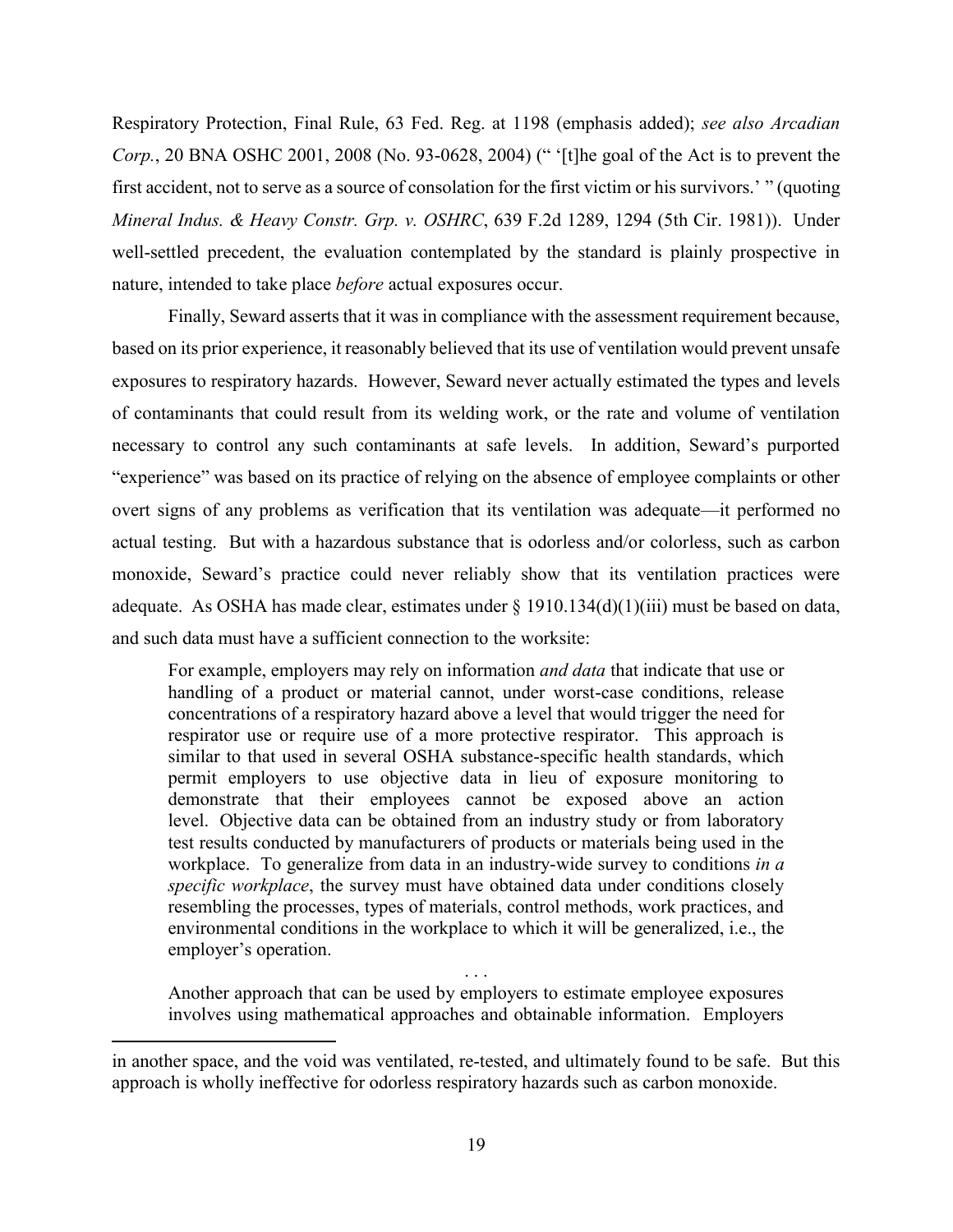can use data on the physical and chemical properties of air contaminants, *combined with information on room dimensions, air exchange rates, contaminant release rates, and other pertinent data*, including exposure patterns and work practices, to estimate the maximum exposure that could be anticipated in the workplace.

Respiratory Protection, Final Rule, 63 Fed. Reg. at 1199 (emphasis added).

Here, Seward failed to account for project-specific variables on the *Paula Lee*, opting instead to simply rely on its prior experience of using ventilation. Not only did production manager Kenneth Willis testify that he had been "doing this all his life," using the "same type [of] rods, same wire, [and] same type [of] steel," and that in his experience, as long as ventilation is utilized there is no need for employees to use respirators, he also asserted: "I don't know why [the hazard assessment] process would have to be duplicated every time we do a barge or a ship." But the key presumption upon which Seward based its belief that the atmosphere would be safe—the use of ventilation—was unfounded in this case given the unrebutted testimony that ventilation on the *Paula Lee* was interrupted by power failures, and in some cases failed to reach the part of the voids where the employees were actually performing the welding work.

Accordingly, because I find that Seward was required but failed to conduct the assessment required by § 1910.134(d)(1)(iii), I dissent.<sup>3</sup>

Dated: February 28, 2018 Commissioner

 $\overline{\phantom{a}}$ 

/s/ Cynthia L. Attwood

<sup>&</sup>lt;sup>3</sup> Seward also argues that the  $\S$  1910.134(d)(1)(iii) citation is duplicative of the citation it received for violating § 1915.15(c), which was affirmed by the judge, and which Seward does not challenge on review. Applying the analysis set forth in my dissenting opinion in *North Eastern Precast, LLC*, OSHRC Docket Nos. 13-1169 and 13-1170 (2018), I would find the citations are not duplicative.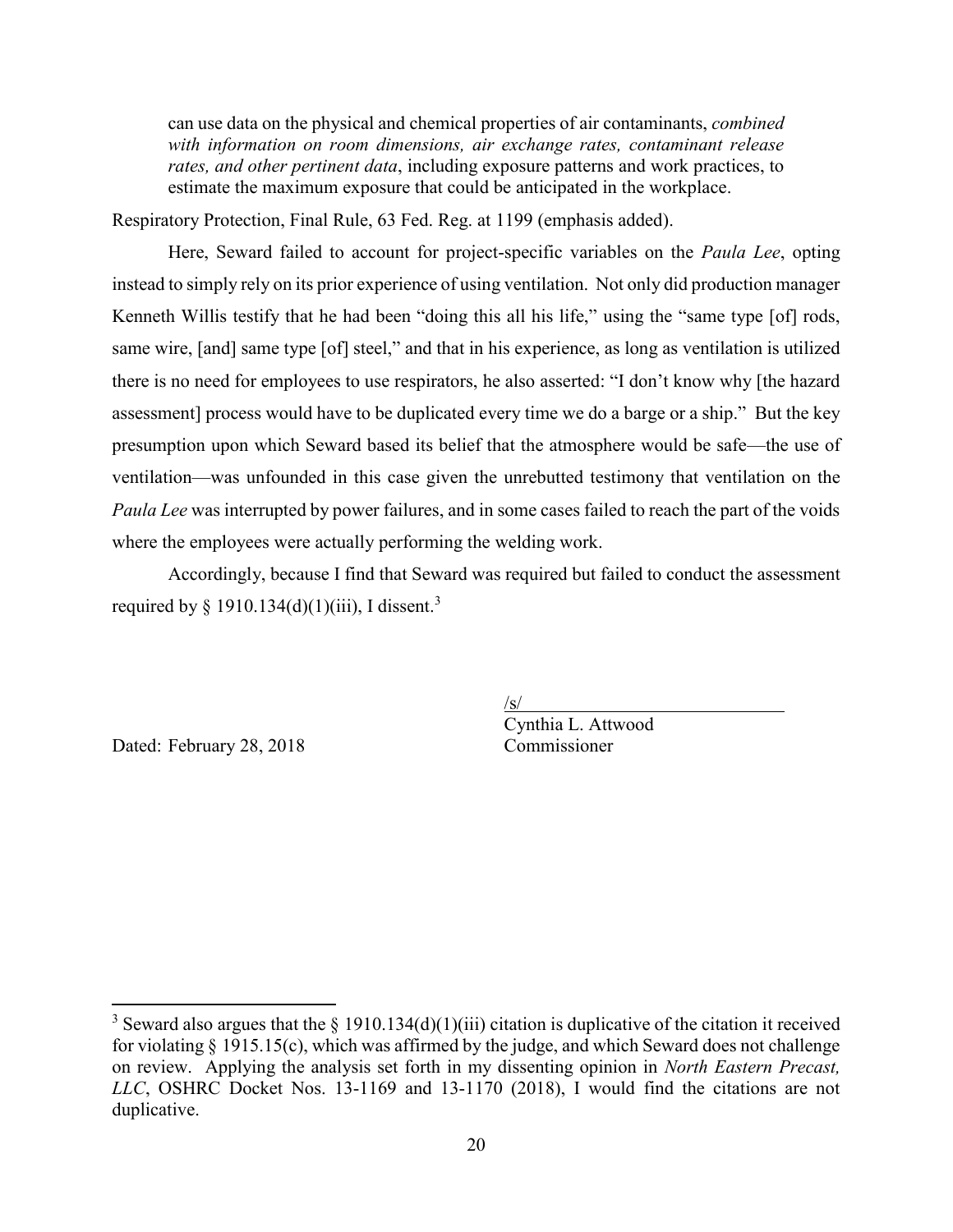## **UNITED STATES OF AMERICA OCCUPATIONAL SAFETY AND HEALTH REVIEW COMMISSION**

Secretary of Labor,

Complainant,

v.

OSHRC DOCKET NO. 09-1901

Seward Ship's Drydock, Inc.,

Respondent.

Appearances:

 $\overline{a}$ 

Evan Nordby, Esq., Office of the Solicitor, U.S. Department of Labor, Seattle, Washington For Complainant

William Mede, Esq., Turner & Mede, PC, Anchorage, Alaska For Respondent

Before: Administrative Law Judge Patrick B. Augustine

### **DECISION AND ORDER**

### **Procedural History**

This proceeding is before the Occupational Safety and Health Review Commission ("the Commission") pursuant to Section 10(c) of the Occupational Safety and Health Act of 1970, 29 U.S.C. §651 *et seq*. ("the Act"). The Occupational Safety and Health Administration ("OSHA") conducted an investigation of a Seward Ship's Drydock, Inc. ("Respondent") worksite in Seward, Alaska between April 14, 2009 and September 29, 2009. As a result of that investigation, OSHA issued a *Citation and Notification of Penalty* ("Citation") to Respondent alleging fourteen violations of the Act. Respondent timely contested the Citation. During the trial in Anchorage, Alaska on March 23-25, 2011, the parties submitted two Partial Settlement Agreements which fully resolved Citation 1, Items 2 and 5.<sup>1</sup> (Tr. 10, 606, 705). Therefore, only Citation 1, Items 1, 3, 4a, 4b, 6, 7, 8, 9; Citation 2, Item 1; and Citation 3, Items 1, 2, and 3 remained in dispute at the conclusion of the trial. Each party filed timely post-trial

<sup>1</sup> The *Partial Settlement Agreements* were formally approved on August 23, 2011.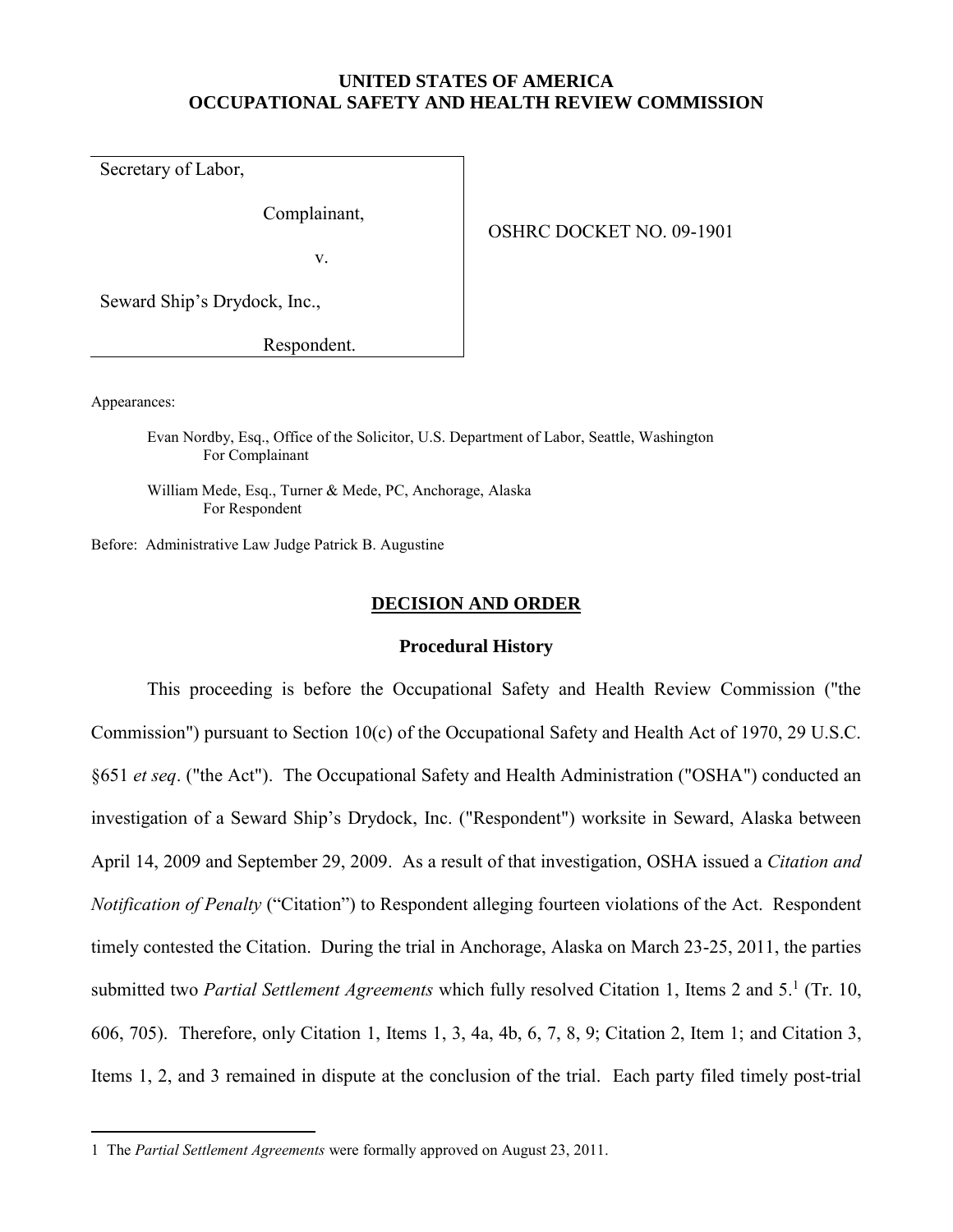briefs.

### **Jurisdiction**

Jurisdiction of this action is conferred upon the Commission pursuant to Section 10(c) of the Act. At all times relevant to this action, Respondent was an employer engaged in a business affecting interstate commerce within the meaning of Section 3(5) of the Act, 29 U.S.C. §652(5). (Tr. 341; Ex. C-34); *Complaint* and *Answer*; *Slingluff v. OSHRC*, 425 F.3d 861 (10th Cir. 2005).

## **Applicable Law**

To establish a *prima facie* violation of a specific regulation promulgated under Section 5(a)(2) of the Act, Complainant must prove by a preponderance of the evidence that: (1) the standard applied to the cited condition; (2) the terms of the standard were violated; (3) one or more of the employer's employees had access to the cited conditions; and (4) the employer knew, or with the exercise of reasonable diligence could have known, of the violative conditions. *Ormet Corporation*, 14 BNA OSHC 2134, 1991 CCH OSHD ¶29,254 (No. 85-0531, 1991).

Section  $5(a)(1)$  of the Act  $(a/k/a)$  the "General Duty Clause") states that "each employer shall furnish to each of his employees employment and a place of employment which are free from recognized hazards that are causing or are likely to cause death or serious physical harm to his employees." 29 U.S.C.  $\S654(a)(1)$ . To establish a *prima facie* violation of Section 5(a)(1), Complainant must prove by a preponderance of the evidence that: (1) a condition or activity in the workplace presented a hazard to employees, (2) the employer or its industry recognized the hazard, (3) the hazard was likely to cause death or serious physical harm, and (4) a feasible and effective means existed to eliminate or materially reduce the hazard. *Kokosing Constr. Co*., 17 BNA OSHC 1869, 1995-96 CCH OSHD  $\P$ 31,207 (No. 92-2596, 1996). In addition, the evidence must show that the employer knew, or with the exercise of reasonable diligence, could have known of the hazardous condition. *Otis Elevator Company*, 21 BNA OSHC 2204, 2007 CCH OSHD ¶32,920 (No. 03-1344,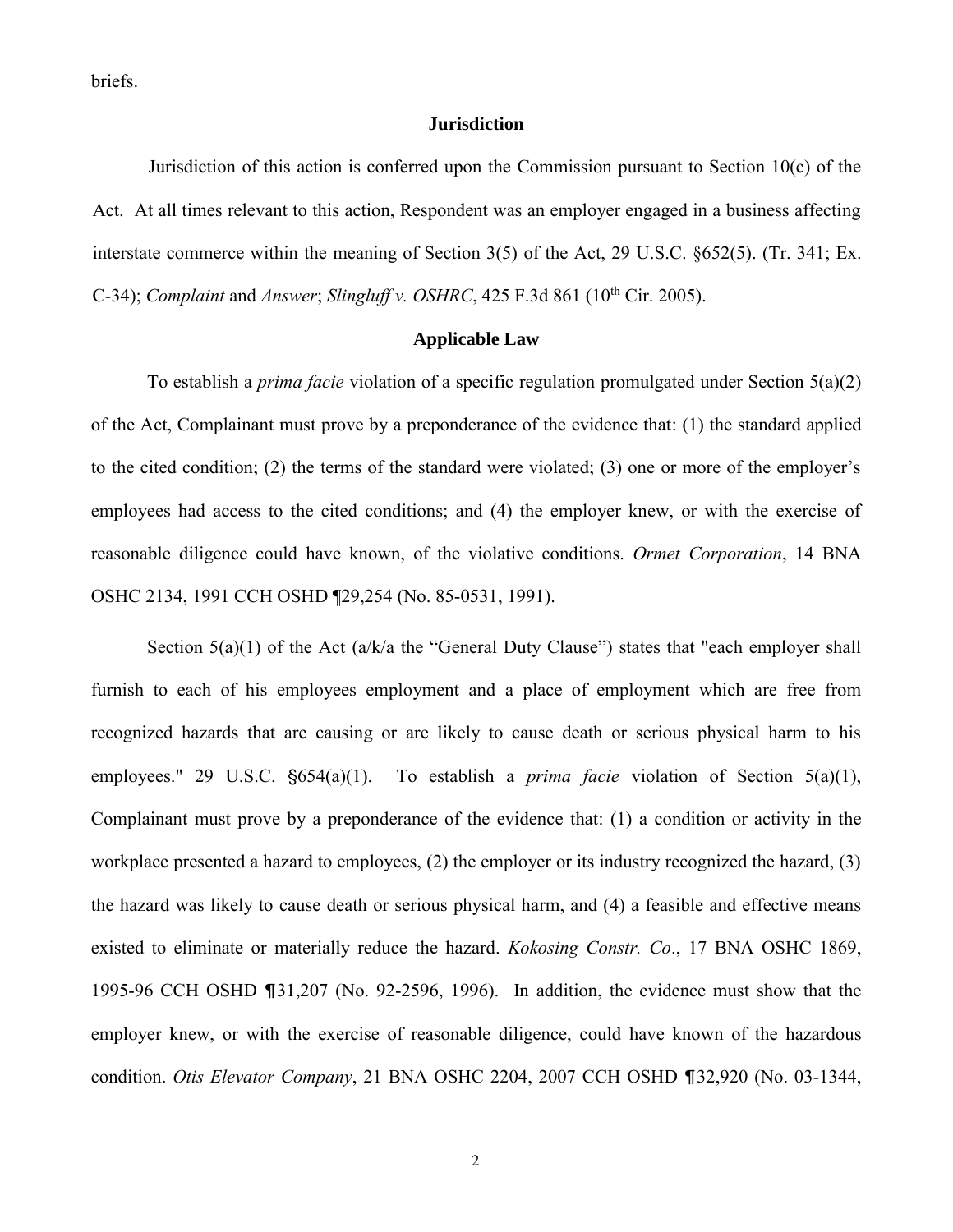2007).

A violation was serious if there was a substantial probability that death or serious physical harm could have resulted from the condition. 29 U.S.C. 666(k). Complainant need not show that there was a substantial probability that an accident would actually occur; she need only show that if an accident had occurred, serious physical harm or death could have resulted. *Whiting Turner Contracting Co*., 13 BNA OSHC 2155, 1989 CCH OSHD ¶28,501 (No. 87-1238, 1989). If the possible injury addressed by the cited regulation is death or serious physical harm, a violation of that regulation is serious. *Phelps Dodge Corp.* v. OSHRC, 725 F.2d 1237, 1240 (9th Cir. 1984); *Dec-Tam Corp*., 15 BNA OSHC 2072, 1993 CCH OSHD ¶29,942 (No. 88-0523, 1993).

When Complainant alleges a repeat violation, it has the burden of establishing that the past and present violations were substantially similar. *Potlatch Corp*., 7 BNA OSHC 1061, 1063 (No. 16183, 1979). Complainant makes a *prima facie* showing of substantial similarity by establishing that the both violations were for failure to comply with the same regulatory standard, or that the employer failed to protect employees from similar hazards. The burden then shifts to Respondent to rebut that showing. *Monitor Construction Co*., 16 BNA OSHC 1589, 1594 (No. 91-1807, 1994).

A violation is "willful" if it is "committed 'with intentional, knowing or voluntary disregard for the requirements of the Act, or with plain indifference to employee safety.'" *Kaspar Wireworks, Inc.*, 18 BNA OSHC 2178, 2000 CCH OSHD ¶32,134 (No. 90-2775, 2000)*; Ensign-Bickford Co. v. OSHRC,* 717 F.2d 1419, 1422-23 (D.C. Cir. 1983). The employer's state of mind is the key issue. *AJP Construction, Inc*., 357 F.3d 70 (D.C. Cir. 2004). Complainant must show that Respondent had a "heightened awareness" of the illegality of its conduct. *Id*. Heightened awareness is more than simple awareness of the conditions constituting the alleged violation; such evidence is already necessary to establish the basic violation. *Id.* Instead, Complainant must show that Respondent was actually aware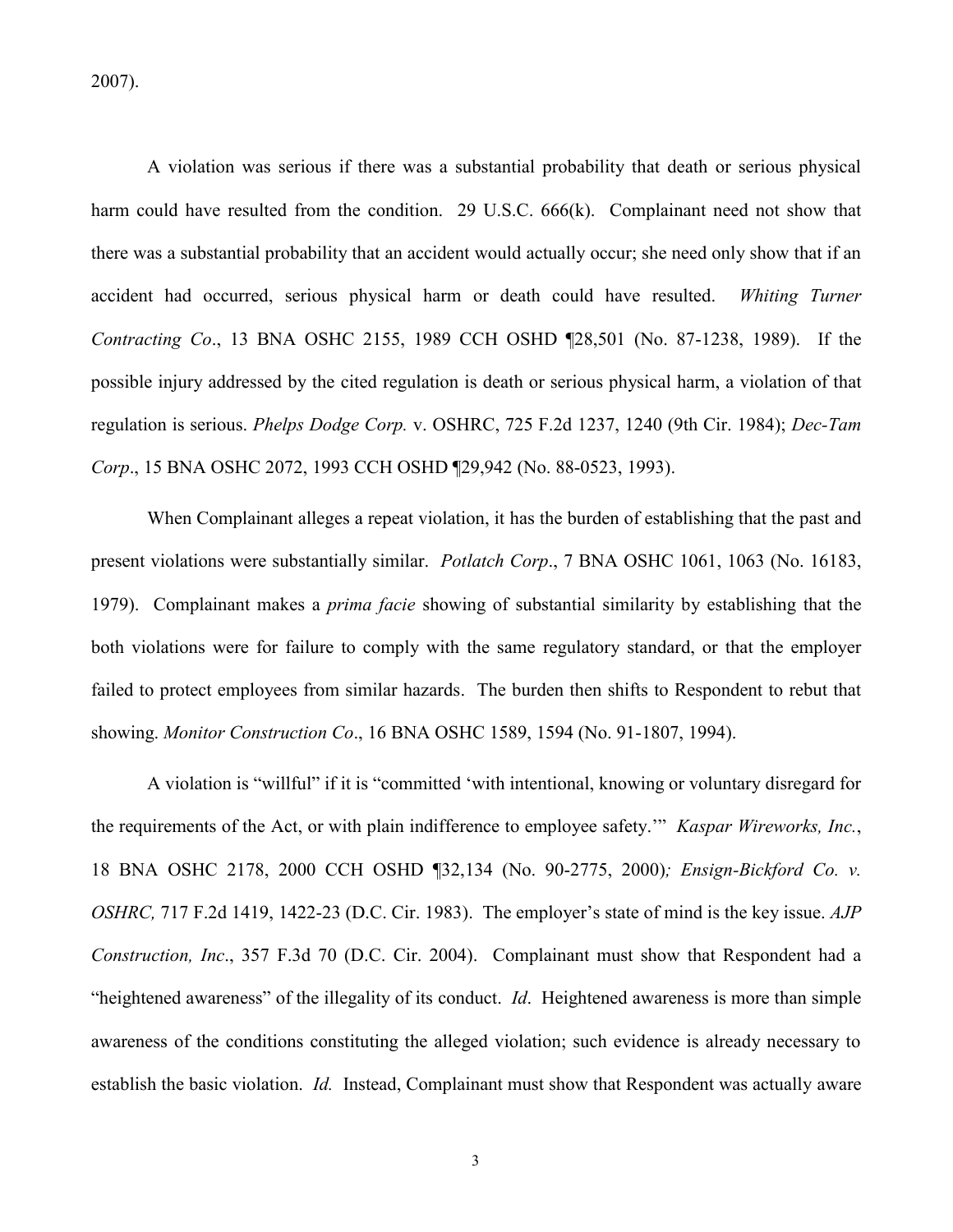of the unlawfulness of its action or that it "possessed a state of mind such that if it were informed of the standards, it would not care." *Id.* 

In calculating the appropriate penalty for affirmed violations, Section 17(j) of the Act requires the Commission to give "due consideration" to four criteria:  $(1)$  the size of the employer's business,  $(2)$ the gravity of the violation, (3) the good faith of the employer, and (4) the employer's prior history of violations. 29 U.S.C.  $\S666(i)$ . Gravity is the primary consideration and is determined by the number of employees exposed, the duration of the exposure, the precautions taken against injury, and the likelihood of an actual injury. *J.A. Jones Construction Co.*, 15 BNA OSHC 2201, 1993 CCH OSHD &29,964 (No. 87-2059, 1993). It is well established that the Commission and its judges conduct *de novo* penalty determinations and have full discretion to assess penalties based on the facts of each case and the applicable statutory criteria. *Allied Structural Steel*, 2 BNA OSHC 1457 (No. 1681, 1975); *Valdak Corp*., 17 BNA OSHC 1135 (No. 93-0239, 1995).

#### **Discussion**

Respondent performs repair work on ships, both in drydock and while floating, at its facility in Seward, Alaska. (Tr. 13). On April 14, 2009, OSHA received an employee complaint by telephone concerning welding and confined space safety issues for repairs being performed on the *Paula Lee*, a 270-feet-long, 76-feet-wide, deck barge. (Tr. 13, 61, 311, 489-490, 575; Ex. C-1). OSHA Compliance Officers Matt Pauli and John Casper were dispatched to Seward, Alaska the same day to begin an investigation. (Tr. 57-58, 382). They physically inspected the working conditions on and around the *Paula Lee* for two days: April 14-15, 2009. (Tr. 57-58, 103). Their investigatory findings serve as the basis for the citations proposed in this case.

Several witnesses testified at trial: (1) Matt Pauli, an OSHA Compliance Safety and Health Officer ("CSHO"); (2) Henry Hogge, a welder employed by Respondent on the *Paula Lee* project; (3) John Casper, an OSHA Compliance Safety and Health Officer ; (4) Joseph Graham, a Certified Marine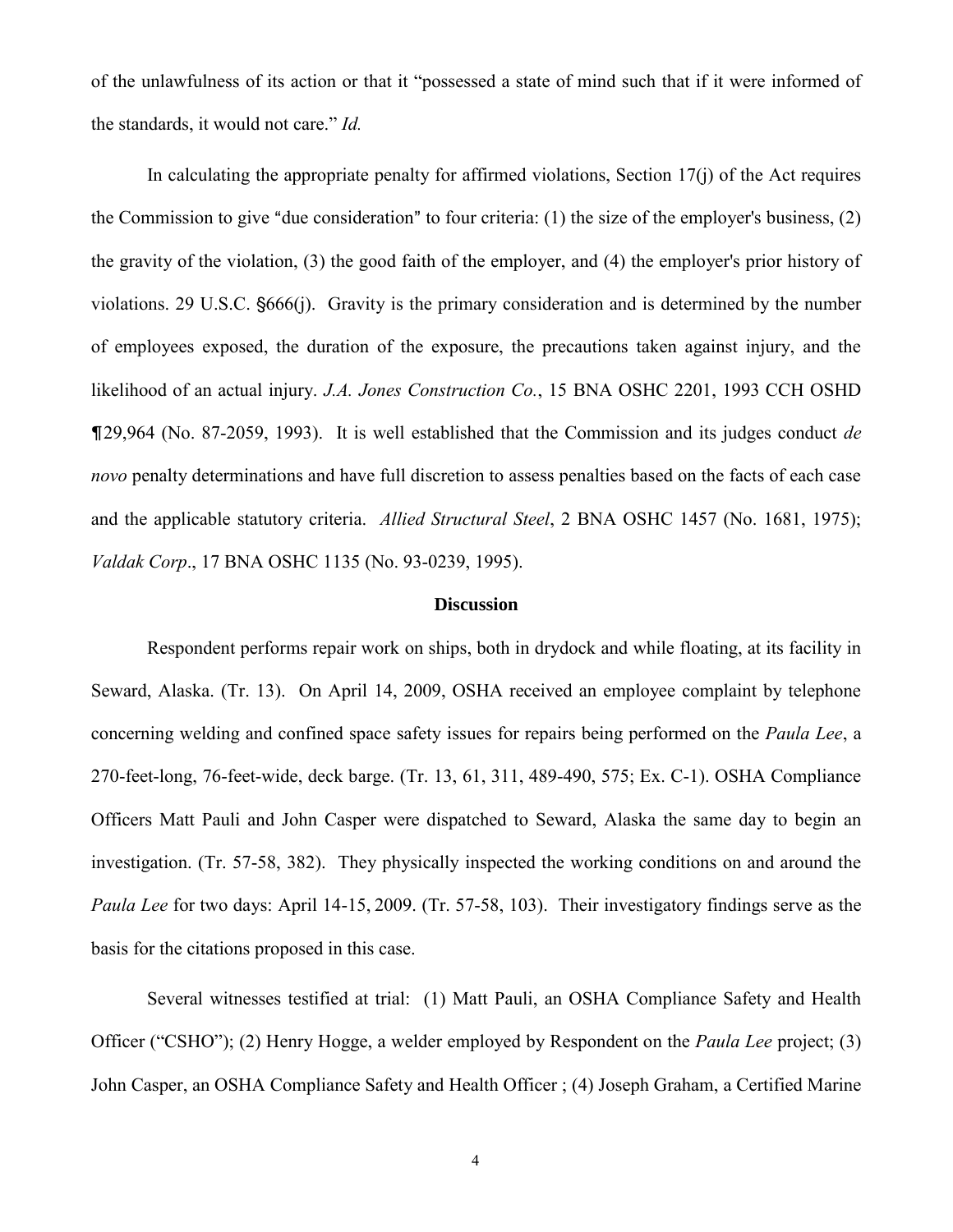Chemist; (5) Scott Ketcham, the OSHA Anchorage Area Director; (6) Kenneth Willis, Respondent's Production Manager; (7) Larry Williams, Respondent's Ship Superintendent and Shipyard Competent Person; (8) Bruce Whitmore, a welder employed by Respondent on the *Paula Lee* project; (9) Bernie Lewis, Respondent's Welding Supervisor; (10) John Moreno, Respondent's Paint Crew Foreman; and (11) Philip Dovinh, a Senior Marine Chemist and testifying expert on shipyard work and shipyard safety. (Tr. 54, 279, 340, 378, 445, 485, 505, 584, 608, 706, 726, 733).

## **Citation 1 Item 1**

Complainant alleged a serious violation of Section  $5(a)(1)$  of the Act in Citation 1, Item 1 as

follows:

*Section 5(a)(1) of the Occupational Safety and Health Act of 1970: The employer did not furnish employment and a place of employment which were free from recognized hazards that were causing or likely to cause death or serious physical harm to employees in that employees were exposed to struck-by hazards:*

*(a) Paula Lee Barge, Weather Deck, Port-Stern: On or about April 15, 2009 and at times prior thereto, whip protection was not provided at one (1) header on the compressed air hose manifold operating at 108 p.s.i.g. This condition exposed employees to struck-by hazards in the event the hose released from the connection point.*

*(b) Paula Lee Barge, Weather Deck: On or about April 15, 2009 and at times prior thereto, whip protection was not provided at a ventilation (Copus) blower operating with an entry pressure of 108 p.s.i.g pressure. This condition exposed employees to struck-by hazards in the event the hoses released from the termination point at the blower.*

*(c) Paula Lee Barge, Port-Stern Mooring Bit: On or about April 15, 2009 and at times prior thereto, whip protection was not provided at a compressed air line segment operating at 108 p.s.i.g. adjacent to the port-stern mooring bit. This condition exposed employees to struck-by hazards in the event the hoses released from the connection point.*

*(d) Paula Lee Barge, Weather Deck, Midship: On or about April 15, 2009 and at times prior thereto, whip protection was not provided at compressed air line segments operating at 108 p.s.i.g. This condition exposed employees to struck-by hazards in the event the hoses released from the connection point.*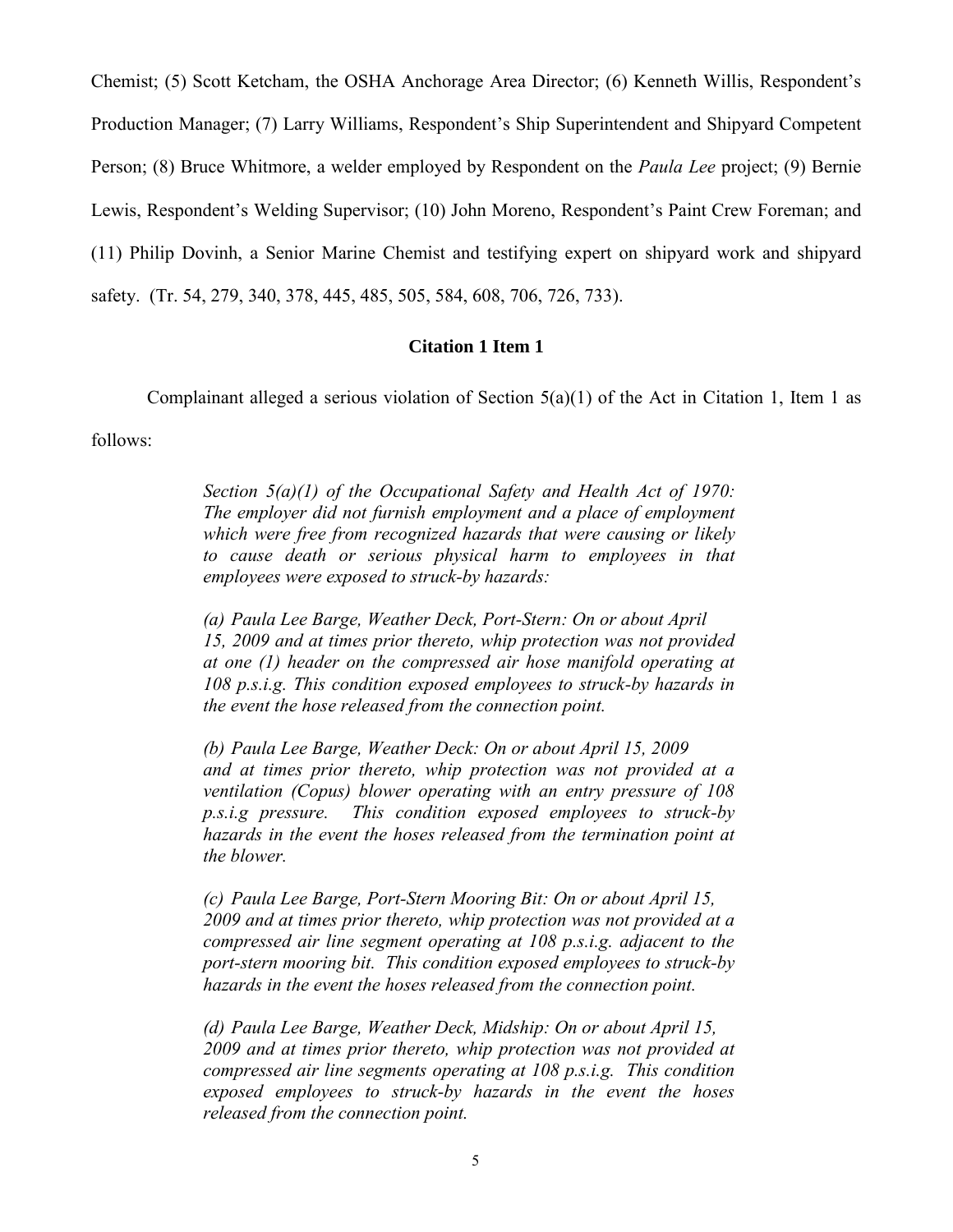During the inspection, CSHO Pauli observed numerous compressed air lines on the deck of the *Paula Lee* which were powering various tools used by Respondent's employees. (Tr. 152-161; Ex. C-15). The lines were an inch thick, had metal fittings on each end, and were charged with 108 pounds of pressure. (Tr. 162, 536; Ex. C-15). Most of the air lines were equipped with keeper clips, which served as a secondary means of keeping the air hoses connected, to protect employees in the area from loose lines "whipping" around. (Tr. 274-278).

CSHO Pauli observed four charged air lines on the *Paula Lee* deck which lacked keeper clip protection. (Tr. 152-161, 274; Ex. C-15). The condition of the four lines was in plain view to anyone who walked by. (Tr. 164). This posed a hazard to Respondent's employees and supervisors, who walked and worked all over the deck, in that energized air lines which accidentally became disconnected could strike them. (Tr. 163, 694). The whipping lines could have caused contusions, broken bones, or even loss of consciousness. (Tr. 163).

Respondent recognized the hazard associated with loose, charged, air lines as Respondent's Production Manager, Kenneth Willis, testified that Respondent buys approximately 1,500 keeper clips each year, that he had personally observed an energized air hose while disconnected, and conceded that they can "wave a little." (Tr. 537-538, 556). Even if additional clips were unavailable, safety wire could have been used to secure the hoses in the event they unexpectedly became disconnected. (Tr. 164). Therefore, multiple feasible means of abatement existed.

Respondent argued that Citation 1 Item 1 is preempted because a specific regulation addresses the condition which was cited. Specific regulations promulgated under Section  $5(a)(2)$  of the Act can preempt the General Duty Clause, but only with respect to hazards, conditions, or practices expressly covered by the specific standards. *Con Agra, Inc*., 11 BNA OSHC 1141, 1983 CCH OSHD ¶26,420 (No. 79-1146, 1983). When the abatement required by specific standards does not eliminate the hazard addressed by a general duty clause citation, no preemption will be found. *Coleco Industries,*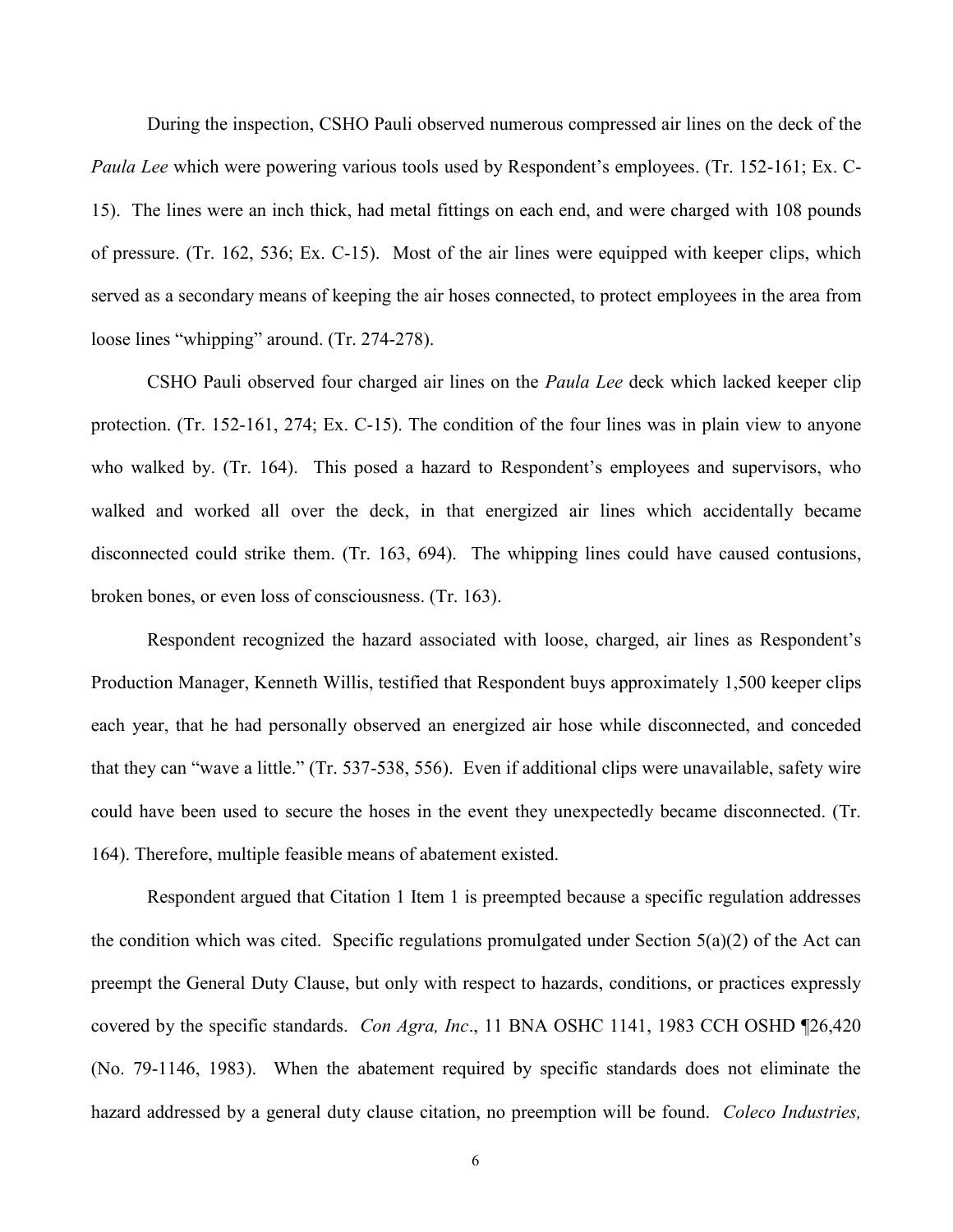*Inc.*, 14 BNA OSHC 1961, 1991 CCH OSHD ¶29,200 (No. 84-546, 1991). The court rejects Respondent's argument that this violation is preempted by 29 C.F.R. §1915.131(h) because that standard only addresses the requirement to visually inspect air hoses, not the recognized practice of attaching keeper clips to the hoses in the event they accidentally become disconnected. (Tr. 165).

Complainant established the elements required to prove Citation 1, Item 1. Therefore, it will be AFFIRMED. However, based on the fact that Respondent had keeper clips on all but four lines, and the court's acceptance of its argument that the clips frequently came off despite their best efforts to maintain them, the proposed penalty for Citation 1, Item 1 will be reduced to \$500.00.

## **Citation 1 Item 3**

Complainant alleged a serious violation of the Act in Citation 1, Item 3 as follows:

*29 C.F.R. §1910.134(d)(1)(iii): The employer did not identify and evaluate the respiratory hazard(s) in the workplace to include a reasonable estimate of employee exposures to respiratory hazard(s) and an identification of the contaminant's chemical state and physical form (applicable to shipyard employment by 29 CFR 1915.154): Paula Lee Barge: On or about April 14, 2009 and at times prior thereto, respiratory hazards for welders and helpers working in confined spaced had not been evaluated. This condition exposed employees to inhalation hazards.*

The cited standard provides:

*29 C.F.R. §1910.134(d)(1)(iii): The employer shall identify and evaluate the respiratory hazard(s) in the workplace; this evaluation shall include a reasonable estimate of employee exposures to respiratory hazard(s) and an identification of the contaminant's chemical state and physical form. Where the employer cannot identify or reasonably estimate the employee exposure, the employer shall consider the atmosphere to be IDLH.*

The *Paula Lee* contained multiple, empty, interior tanks, or "voids", which were underneath the main deck and accessible only through manholes approximately 19 inches wide. (Tr. 516, 519; Ex. C-4). Respondent's employees entered the voids through the manholes and performed welding repairs. (Tr. 126, 213, 592, 649-650). During the inspection, CSHO Pauli asked Respondent's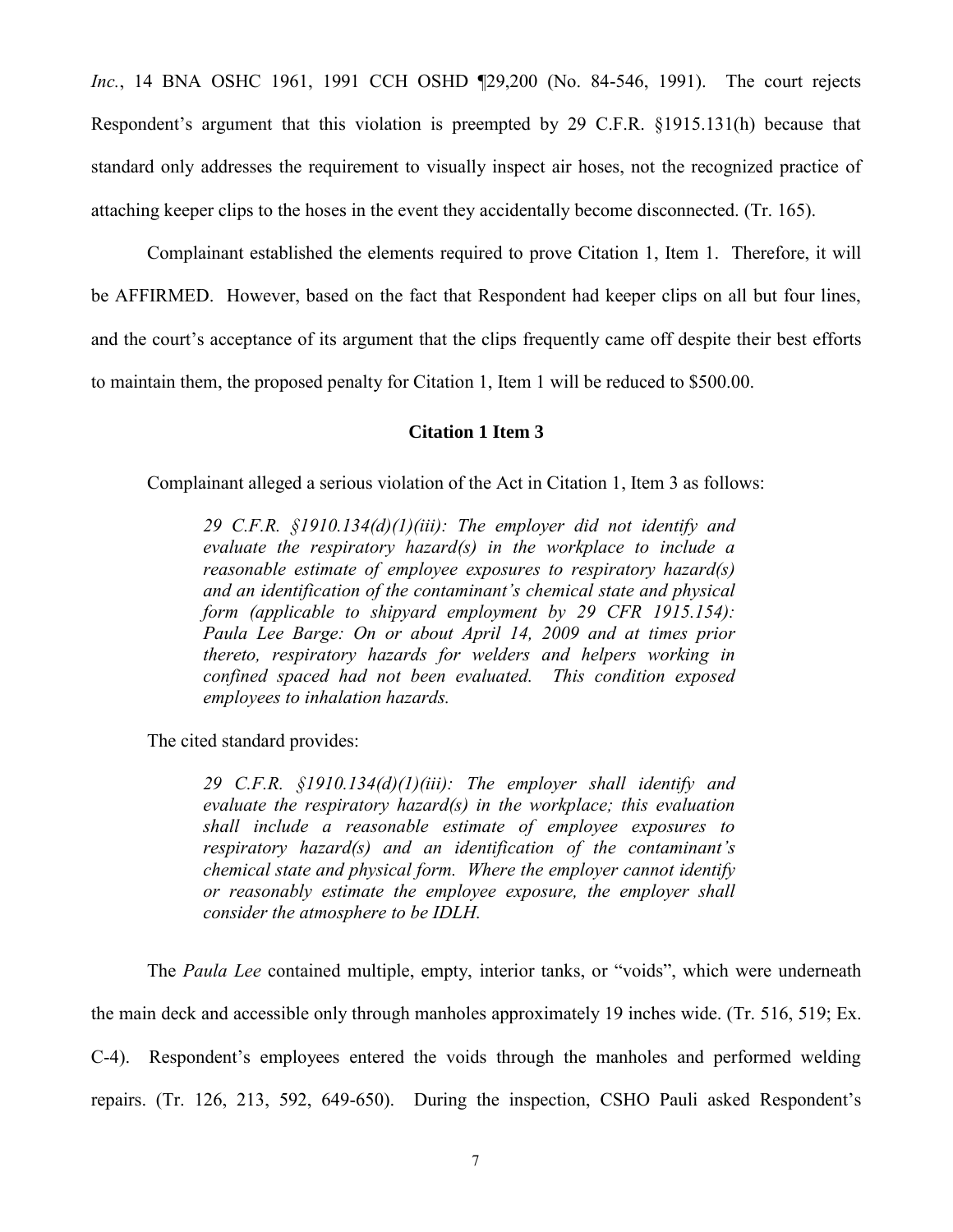Shipyard Superintendent, Larry Williams, for a copy of Respondent's respiratory hazard evaluations for the voids and was told that Respondent had none, and instead relied on the Marine Chemist Certificate and his own daily atmospheric tests. (Tr. 175-176). Joseph Graham, the Marine Chemist hired by Respondent to assess the safety of performing hot work inside the *Paula Lee* voids, confirmed that as part of his ship inspection and issuance of the Marine Chemist Certificate, he evaluated the respiratory hazards posed to Respondent's employees. (Tr. 463; Ex. C-3). His evaluation and inspection revealed normal oxygen levels, no carbon monoxide, and no explosivity, and thus the Marine Certificate on its face indicated an evaluation of respiratory hazards with no conditions which required correction. (Tr. 454; Ex. C-3). He further testified that the entire barge was covered by his inspection and subsequently issued Marine Chemist Certificate. (Tr. 472). Therefore, the court concludes that Respondent did evaluate the respiratory hazards on the *Paula Lee*. Accordingly, Complainant failed to establish that Respondent violated the requirements of the cited standard. Citation 1, Item 3 will be VACATED.

## **Citation 1 Item 4a**

Complainant alleged a serious violation of the Act in Citation 1, Item 4a as follows:

*29 C.F.R. §1910.334(a)(2)(i): Portable cord and plug-connected electrical equipment and flexible cord sets (extension cords) were not visually inspected before use on any shift for external defects (such as loose parts, deformed and missing pins, or damage to outer jacket or insulation) and for evidence of possible internal damage (such as pinched or crushed outer jacket):*

*(a) Paula Lee Barge, Crane Turnstile: On or about April 15, 2009 and at times prior thereto, the employer had not performed a visual inspection of an Americ #100 ventilation fan which was observed to have defective strain relief. This condition exposed employees to electrical shock hazards from the 120 volt circuit;* 

*(b) Paula Lee Barge, Crane Turnstile: On or about April 15, 2009 and at times prior thereto, the employer had not performed a visual inspection of a flexible cord used to power an Americ #100 ventilation fan. The flexible cord was observed to have defective strain relief at the plug device. This condition exposed employees to electrical shock*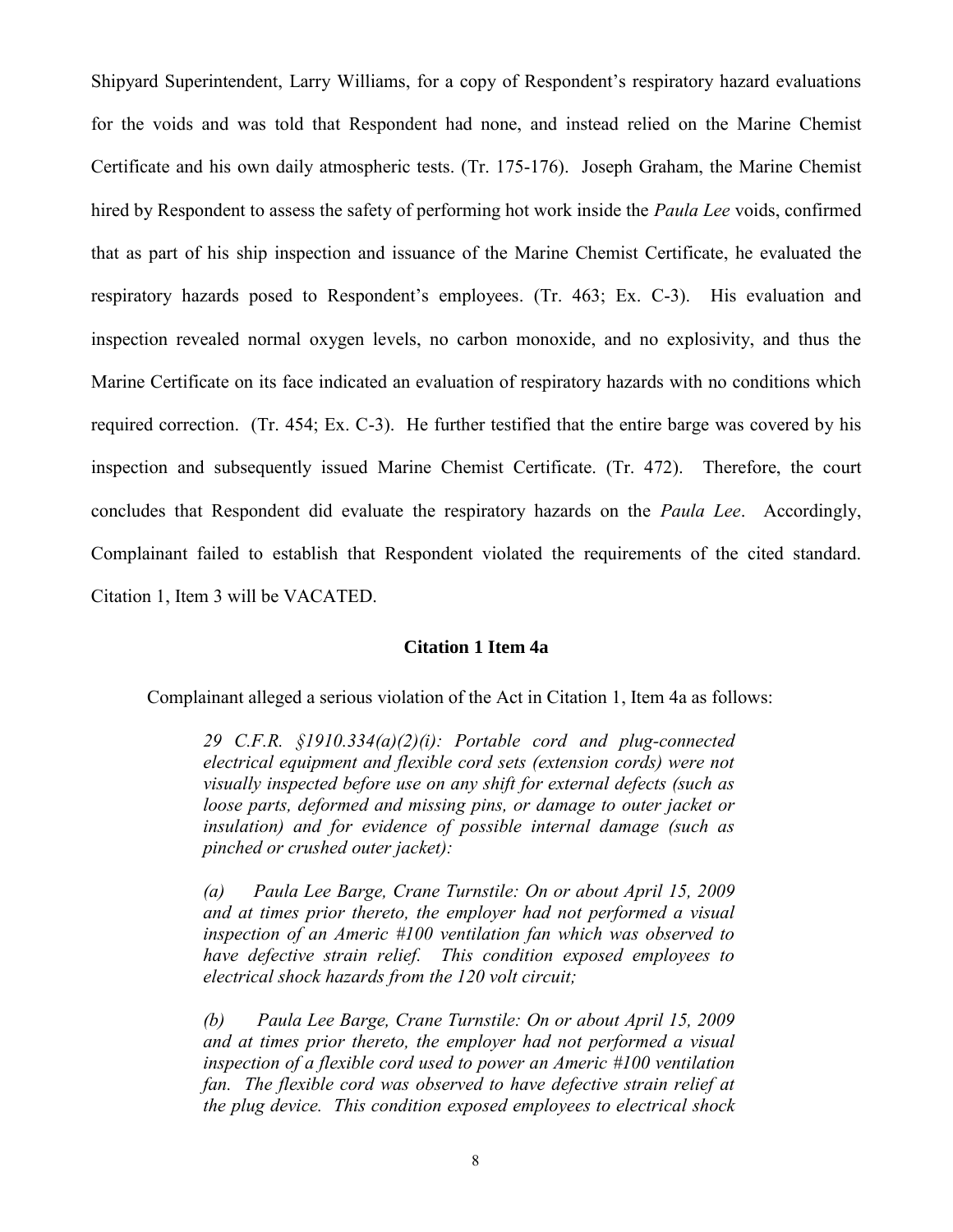*hazards from the 120 volt circuit.*

The cited standard provides:

*29 C.F.R. §1910.334(a)(2)(i): Portable cord- and plug-connected equipment and flexible cord sets (extension cords) shall be visually inspected before use on any shift for external defects (such as loose parts, deformed and missing pins, or damage to outer jacket or insulation) and for evidence of possible internal damage (such as pinched or crushed outer jacket). Cord- and plug-connected equipment and flexible cord sets (extension cords) which remain connected once they are put in place and are not exposed to damage need not be visually inspected until they are relocated.* 

CSHO Casper conceded during his testimony at trial that Citation 1, Item 4a was based solely on the fact that the two cords identified in the citation item were damaged. (Tr. 434-435). OSHA presented no evidence to affirmatively establish that Respondent had failed to conduct a visual inspection of the cords. (Tr. 434-435). Furthermore, CSHO Casper acknowledged that Respondent's Tool Room Operator told him that he conducted visual inspections of tools and equipment as they were returned. (Tr. 435). The mere existence of defective electrical cords on a jobsite is insufficient to affirmatively establish that the employer failed to visually inspect electrical equipment. Accordingly, Citation 1, Item 4a will be VACATED.

## **Citation 1 Item 4b**

Complainant alleged a serious violation of the Act in Citation 1, Item 4b as follows:

*29 C.F.R. §1910.334(a)(2)(ii): When there was a defect or evidence of damage that could expose an employee to injury, the defective or damaged item was not removed from service until the repairs and tests necessary to render the electrical equipment safe had been made:*

*(a) Paula Lee Barge, Crane Turnstile Void: On or about April 15, 2009 and at times prior thereto, an Americ #100 ventilation blower with damaged strain relief, was not removed from service. This condition exposed employees to electrical shock hazards from the 120 volt service;*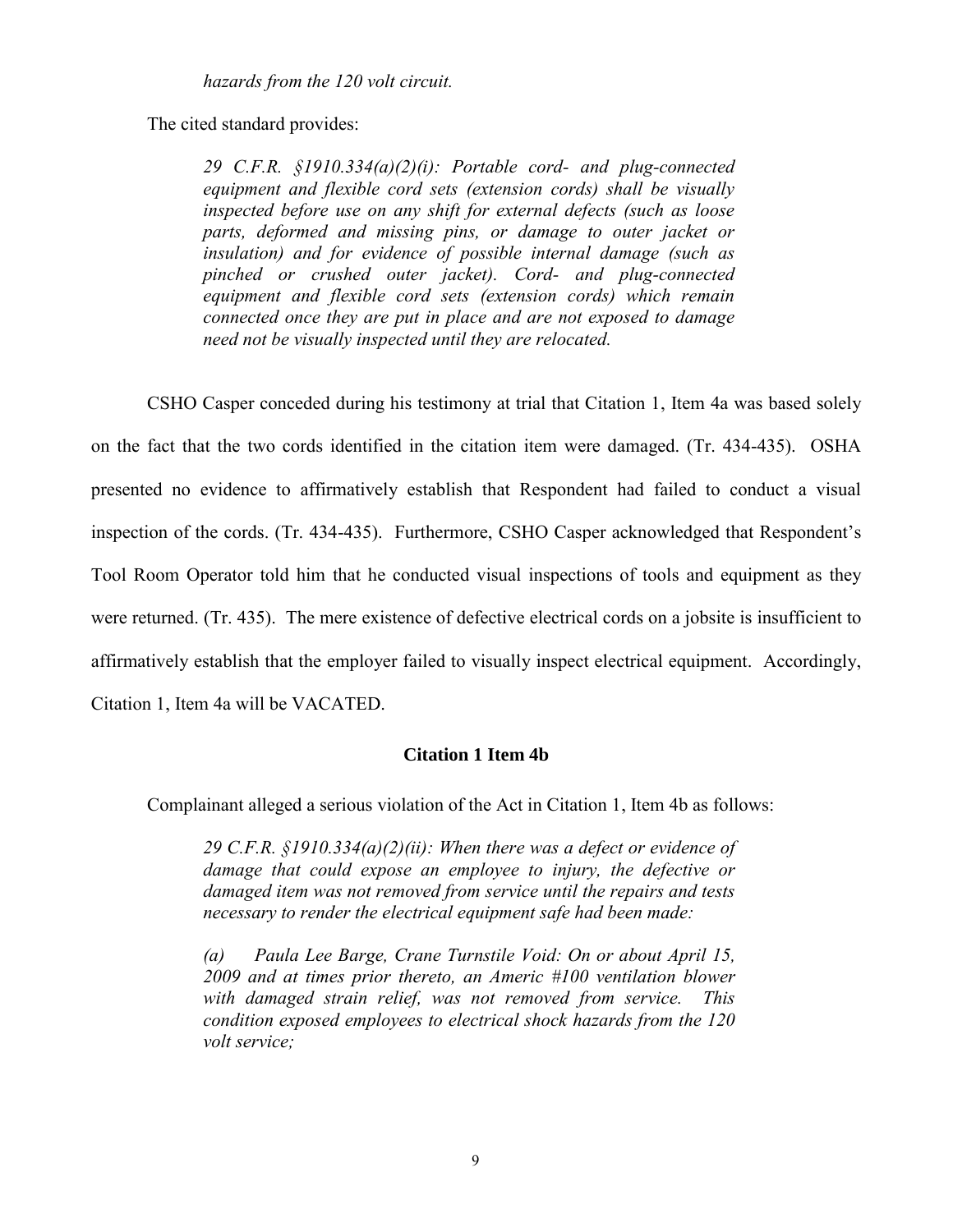*(b) Paula Lee Barge, Crane Turnstile Void: On or about April 15, 2009 and at times prior thereto, a flexible extension cord for the Americ #100 blower had damaged strain relief. This equipment was not removed from service. This condition exposed employees to electrical shock hazards from the 120 volt service.*

The cited standard provides:

*29 C.F.R. §1910.334(a)(2)(ii): If there is a defect or evidence of damage that might expose an employee to injury, the defective or damaged item shall be removed from service, and no employee may use it until repairs and tests necessary to render the equipment safe have been made.* 

CSHO Casper observed and photographed cords on a ventilation fan and a blower with damaged strain relief, which were being used by Respondent's employees on the *Paula Lee*, as the outer sheathing had pulled away, exposing interior conductor wires. (Tr. 399, 405; Ex. C-22). Employees were observed walking by the fans frequently during the inspection, and both cords were in plain view. (Tr. 404, 408). Employees who contacted the exposed interior wiring could have received an electrical shock. (Tr. 402, 407). Wet conditions onboard the *Paula Lee* increased the likelihood of shock from contact with the exposed conductor wires. (Tr. 404). It was unclear how long the condition had existed, but Respondent had an electrician onboard who was actively addressing electrical deficiencies. (Tr. 430, 436, 443, 615-616).

The court finds that the standard applied to the cited condition, the terms of the standard were violated, employees working and walking in the area of the cords were exposed, constructive knowledge was established in that Respondent could have known of the condition with the exercise of reasonable diligence, and a serious injury which could have resulted if an employee had been shocked. Accordingly, Citation 1, Item 4b will be AFFIRMED. Based on the totality of the circumstances, including the fact that Respondent had an electrician onsite actively addressing electrical problems and deficiencies at the time, the penalty for Citation 1, Item 4b will be reduced to \$1,000.00.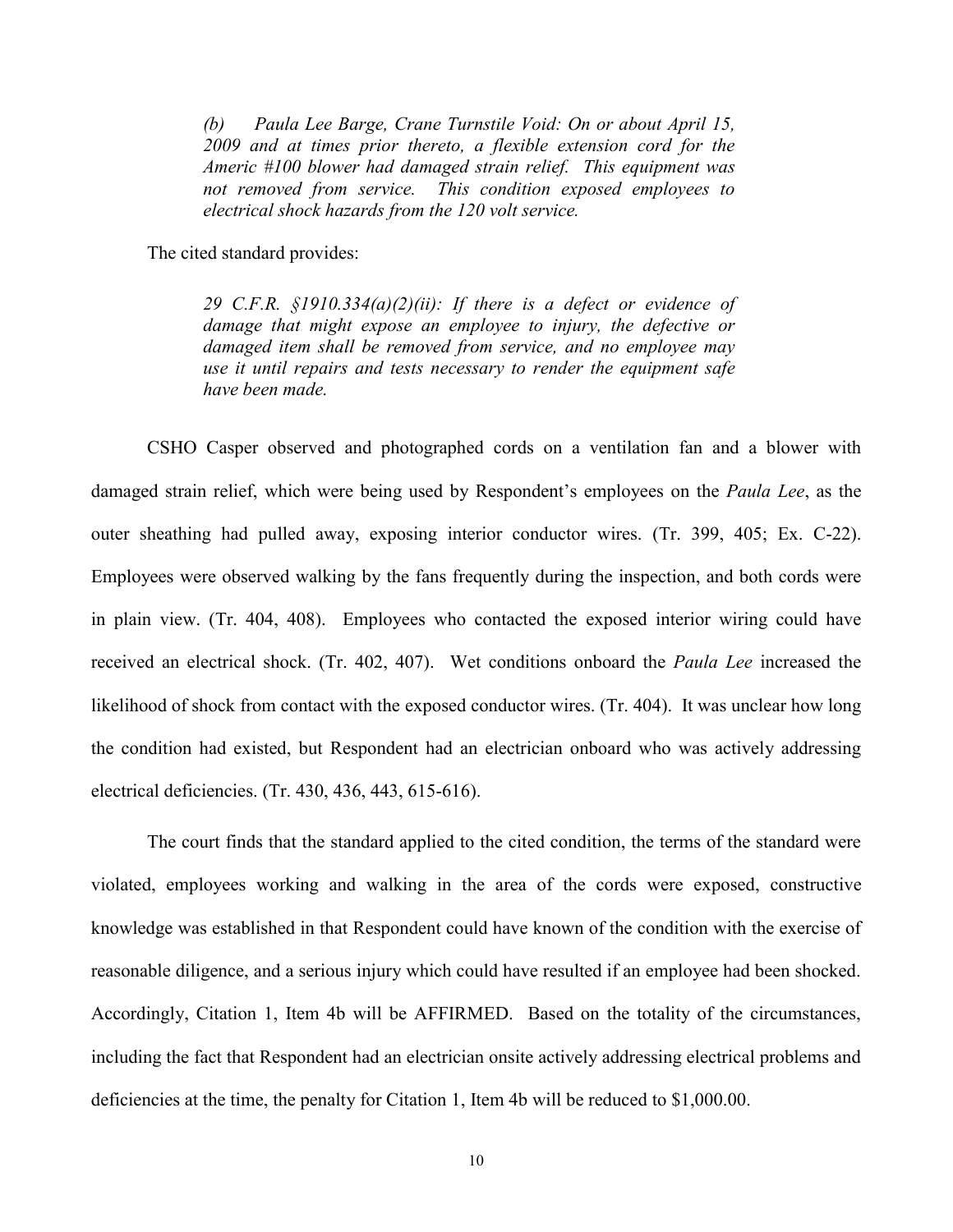### **Citation 1 Item 6**

Complainant alleged a serious violation of the Act in Citation 1, Item 6 as follows:

*29 C.F.R. §1915.73(e): When employees are working near the unguarded edges of decks of vessels afloat the employer did not provide them with personal flotation devices. Paula Lee Barge: On or about April 15, 2009 and times prior thereto, employees were working next to the unguarded edges of the weather deck while the vessel was afloat. This condition exposed employees to drowning and hypothermia hazards.* 

The cited standard provides:

*29 C.F.R. §1915.73(e): When employees are working near the unguarded edges of decks of vessels afloat, they shall be protected by personal flotation devices, meeting the requirements of §1915.158(a).*

Some of Respondent's employees and supervisors were observed during OSHA's inspection working near cluttered, unguarded edges of the deck of the *Paula Lee* without wearing personal flotation devices (PFDs). (Tr. 186-190, 348; Ex. C-26). There were gaps of several feet between the *Paula Lee* and the pier, as well as on the other side of the ship between the *Paula Lee* and another barge tied to the *Paula Lee*. (Tr. 191-192, 315; Ex. C-26). Production Manager Kenneth Willis acknowledged that Respondent did have employees on the deck of the *Paula Lee* who were not wearing PFDs, and that there was no guarding around most of the outer edges of the deck. (Tr. 561- 562). Ship Superintendent, Larry Williams, testified that there were no PFDs on the deck, but that they were "available" on the pier. (Tr. 698). The standard clearly applied and was violated.

Each of Respondent's employees photographed and observed working without PFDs near the outer edges of the deck of the *Paula Lee* were exposed to this condition, which was open, obvious, and in plain view of the three supervisors working on the ship. An employee who fell into the water, especially during the wet and snowy conditions at the time, would have been subject to hypothermia and drowning. (Tr. 194, 416). The court finds that employees were exposed to the risk of serious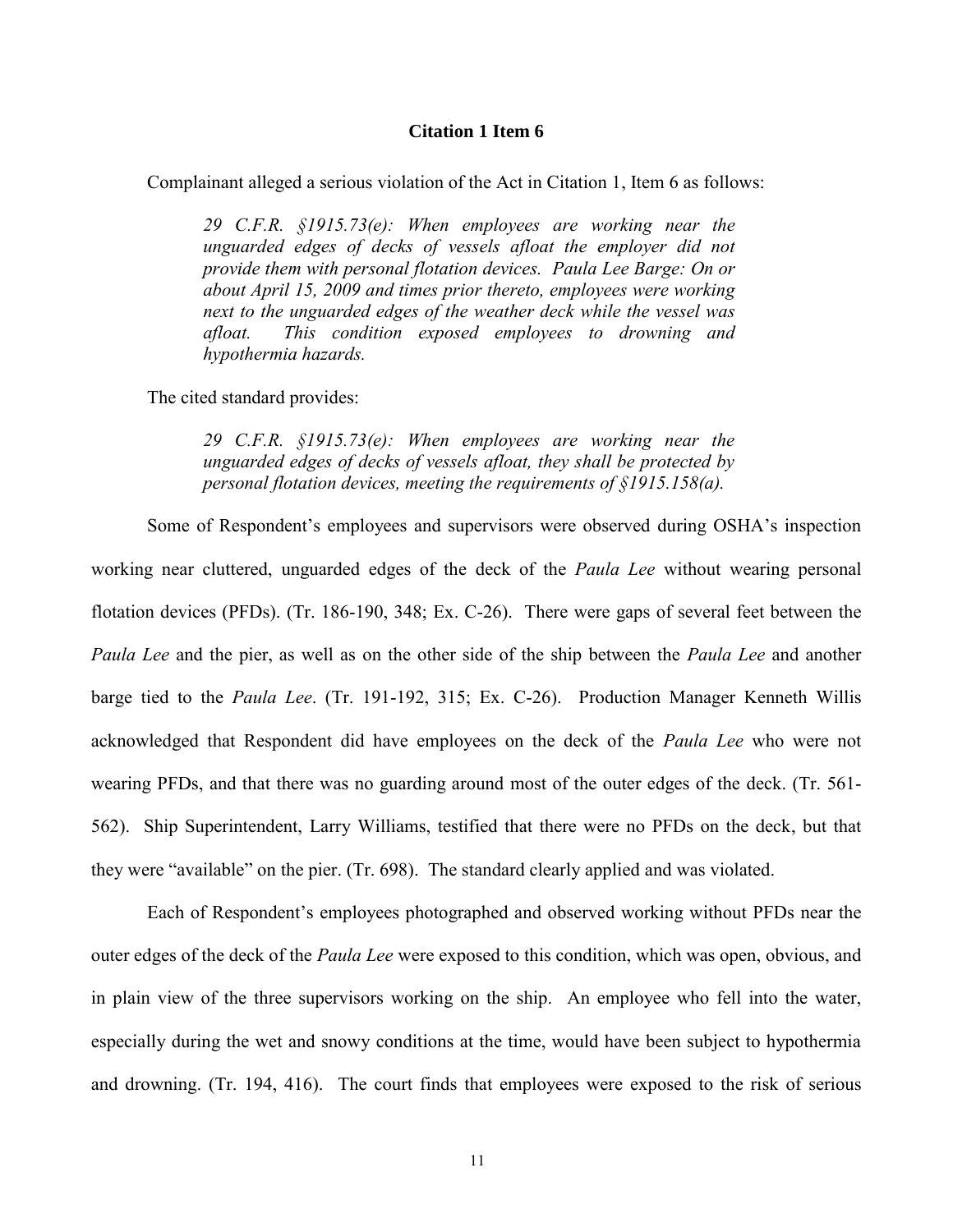injury, and knowledge by the Respondent of the hazardous condition was established. Accordingly, Citation 1, Item 6 will be AFFIRMED. The snowy and wet conditions observed in the investigative photographs, combined with the clutter virtually everywhere on deck, increased the likelihood that one of the employees would have actually fallen overboard. Accordingly, the proposed penalty of \$1,500.00 for Citation 1, Item 6 will remain unchanged.

# **Citation 1 Item 7**

Complainant alleged a serious violation of the Act in Citation 1, Item 7 as follows:

*29 C.F.R. §1915.91(a): Good housekeeping conditions were not maintained at all times. Hose and electric conductor were not elevated over or placed under walkways or working surfaces or covered by adequate crossover planks:*

*(a) Paula Lee Barge: On or about April 15, 2009 and times prior thereto, equipment including air hoses, electric cables, and welding leads were cluttered on the weather deck. This condition exposed employees to tripping and fall hazards.*

*(b) Paula Lee Barge: On or about April 15, 2009 and at times prior thereto, electrical cords and cables and welding leads (including connection points) were not elevated to keep the equipment out of the standing water that had accumulated on the weather deck. This condition exposed employees to electrical shock hazards.*

The cited standard provides:

*29 C.F.R. §1915.91(a): Good housekeeping conditions shall be maintained at all times. Adequate aisles and passageways shall be maintained in all work areas. All staging platforms, ramps, stairways, walkways, aisles, and passageways on vessels or drydocks shall be kept clear of all tools, materials, and equipment except that which is in use, and all debris such as welding rod tips, bolts, nuts, and similar material. Hose and electric conductors shall be elevated over or placed under the walkway or working surfaces of covered by adequate cross-over planks.*

The conditions on the deck of the *Paula Lee* were extremely cluttered, with multiple air hoses, tires, electrical cords, work materials, and equipment scattered all over the walking and working surface. (Tr. 328, 405, 408; Ex. C-28). Respondent's Production Manager, Kenneth Willis, testified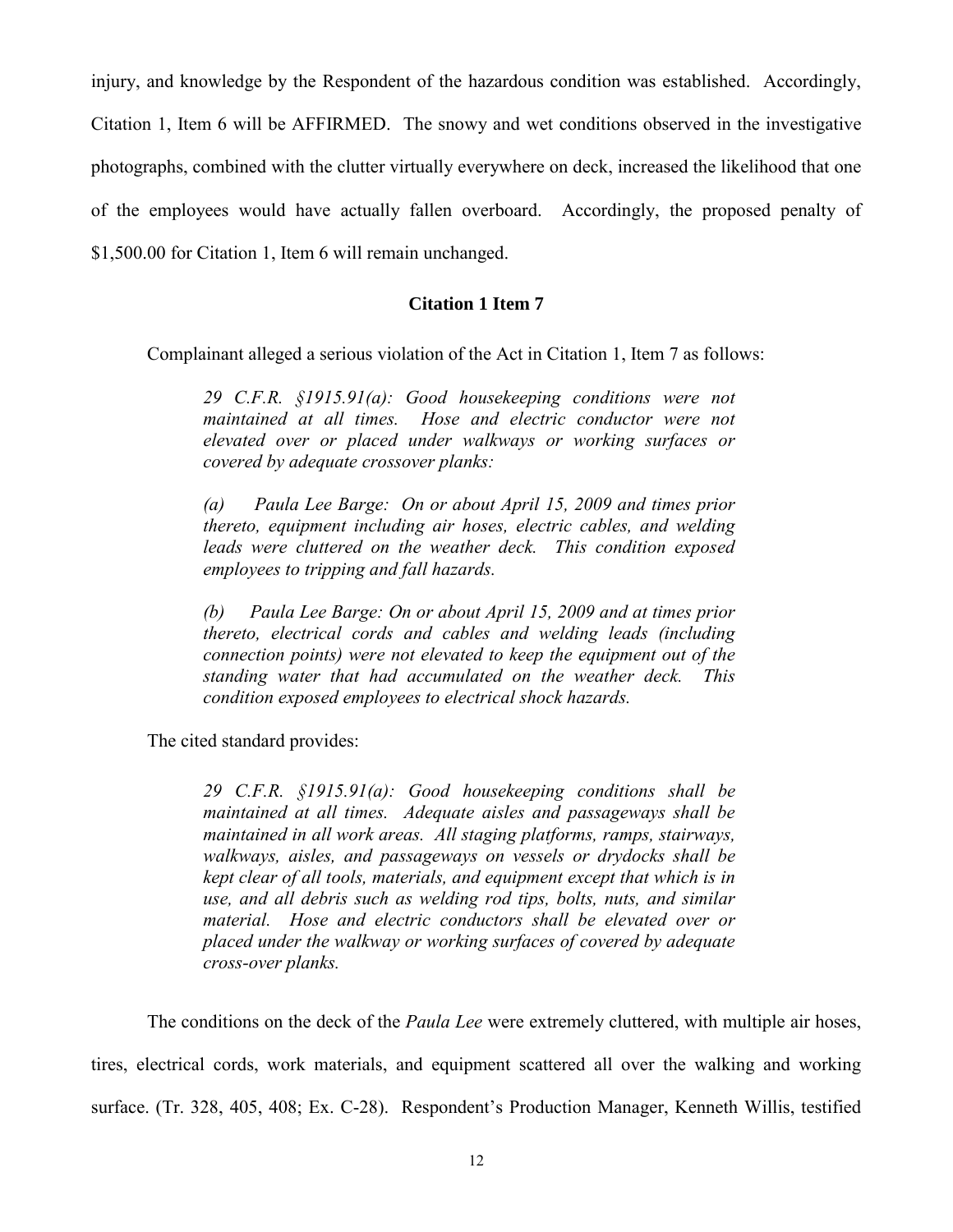that housekeeping on the *Paula Lee* was "terrible" and acknowledged that significant portions of the clutter were Respondent's own materials and equipment. (Tr. 546, 577). One of Respondent's welders described the *Paula Lee* deck as "a mess." (Tr. 635). The court's own review of photographs of the deck confirmed the witness descriptions in that virtually every part of the deck was covered with hoses, material, tools, equipment, and other clutter. (Ex. C-1, C-10, C-28). The cited standard applied and was violated.

Respondent had fifteen employees walking and working on the *Paula Lee* deck during the course of the inspection, who were exposed to serious slip, trip, and fall hazards. (Tr. 415, 614). Ship Superintendent, Larry Williams, testified that he personally traveled all over the ship. (Tr. 660). Therefore, Complainant established employee exposure, employer knowledge, and the seriousness of the violation. Accordingly, Citation 1, Item 7 will be AFFIRMED. However, based on the totality of the circumstances, including the fact that Respondent had employees working on cleaning up the deck, the penalty will be reduced to \$2,500.00.

## **Citation 1 Item 8**

Complainant alleged a serious violation of the Act in Citation 1, Item 8 as follows:

*29 C.F.R. §1915.111(a): Defective gear for rigging and materials handling was not removed and repaired or replaced before further use: Paula Lee Barge: On or about April 14, 2009 and times prior thereto, a hook latch (mouse) on one end of the four-way, wire rope, lifting bridle sling was broken and still in use. This condition exposed employees to struck-by hazards from lifting loads using defective lifting equipment.* 

The cited standard provides:

*29 C.F.R. §1915.111(a): All gear and equipment provided by the employer for rigging and materials handling shall be inspected before each shift and when necessary, at intervals during its use to ensure that it is safe. Defective gear shall be removed and repaired or replaced before further use.*

Respondent was using a pier crane and attached metal container to move work equipment,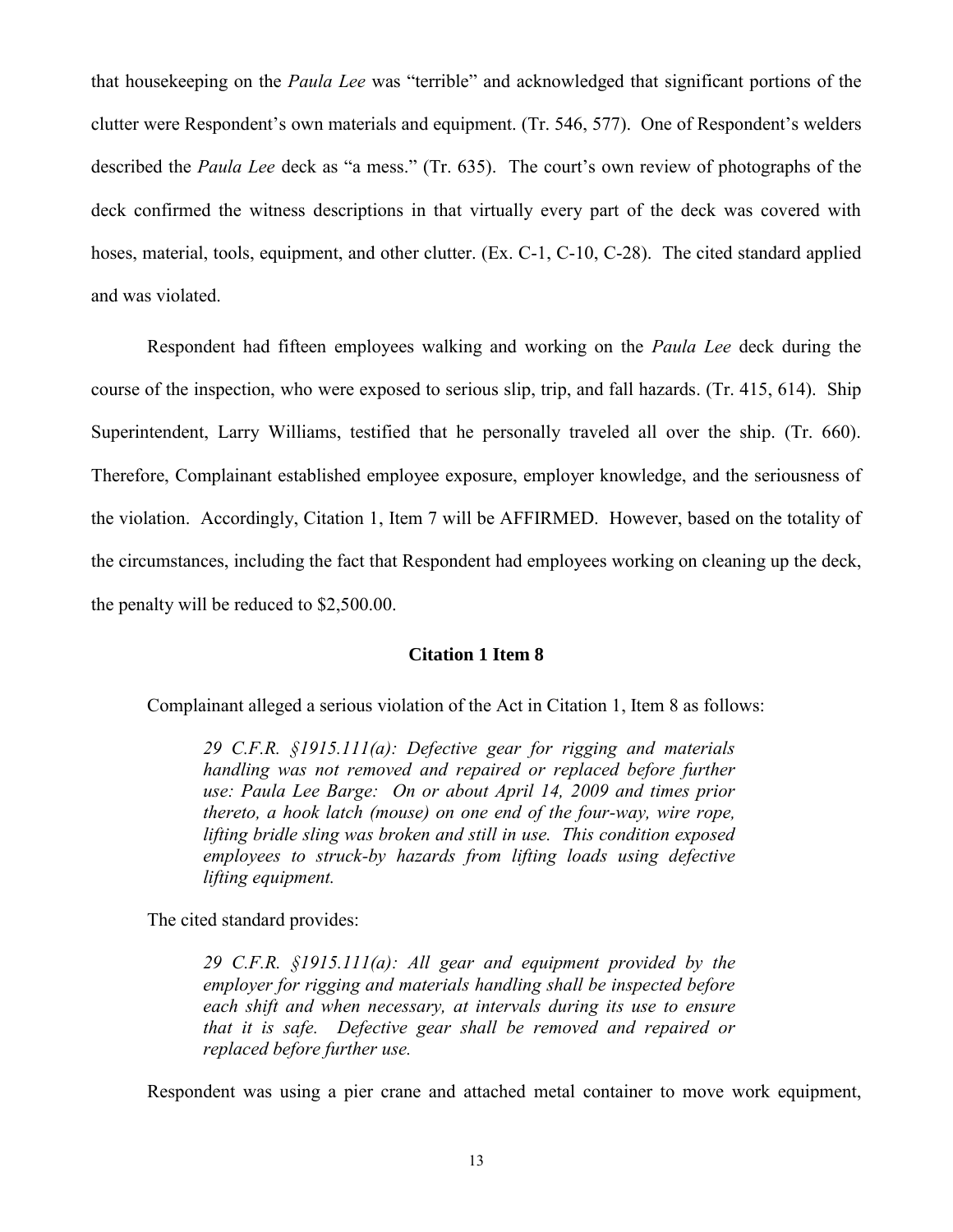tools, and materials on and off the *Paula Lee*. (Tr. 358, 699; Ex. C-30). The container was secured to the crane using a sling with four hooks, one of which was defective in that the hook safety latch was rusted and had been bent back. (Tr. 416-418; Ex. C-30). It was unclear how long the safety latch on the sling hook had been damaged. (Tr. 438). The defective hook latch increased the likelihood that one of the containers full of materials could have fallen while being moved between the *Paula Lee* and the pier. If the container had accidentally slipped off the hook, or more likely some of the materials and equipment fell out because the defective hook disconnected, it could have seriously injured or killed one or more of the employees walking and working in the area. (Tr. 420, 546-547; Ex. C-30). The standard applied, was violated, and created a serious hazard.

The condition was open and obvious and could have been easily discovered, with the exercise of due diligence, by simply examining the hooks each time the container was loaded and unloaded. As there was no way to predict when or where the container or its contents would fall, all of Respondent's employees traveling back and forth between the deck and pier (the same relative path over which the container was moved) were exposed to the hazard. Accordingly, Citation 1, Item 8 will be AFFIRMED. However, the court finds that the likelihood of an actual accident occurring as a result of one broken safety latch to be low. (Tr. 546-547). Therefore, the penalty for Citation 1 Item 8 will be reduced to \$500.00.

## **Citation 1 Item 9**

Complainant alleged a serious violation of the Act in Citation 1, Item 9 as follows:

*29 C.F.R. §1915.504(b)(8): The employer did not post a fire watch when a Marine Chemist, a Coast Guard authorized person, or a shipyard Competent Person as defined in 29 CFR 1915 subpart B requires that a fire watch be posted: Paula Lee Barge, Turnstile Void: On or about April 14, 2009 and times prior thereto, no dedicated fire watch was posted during hot work (welding) operations. This condition exposed employees to burn hazards in the event materials or clothing caught fire while performing hot work.*

The cited standard provides: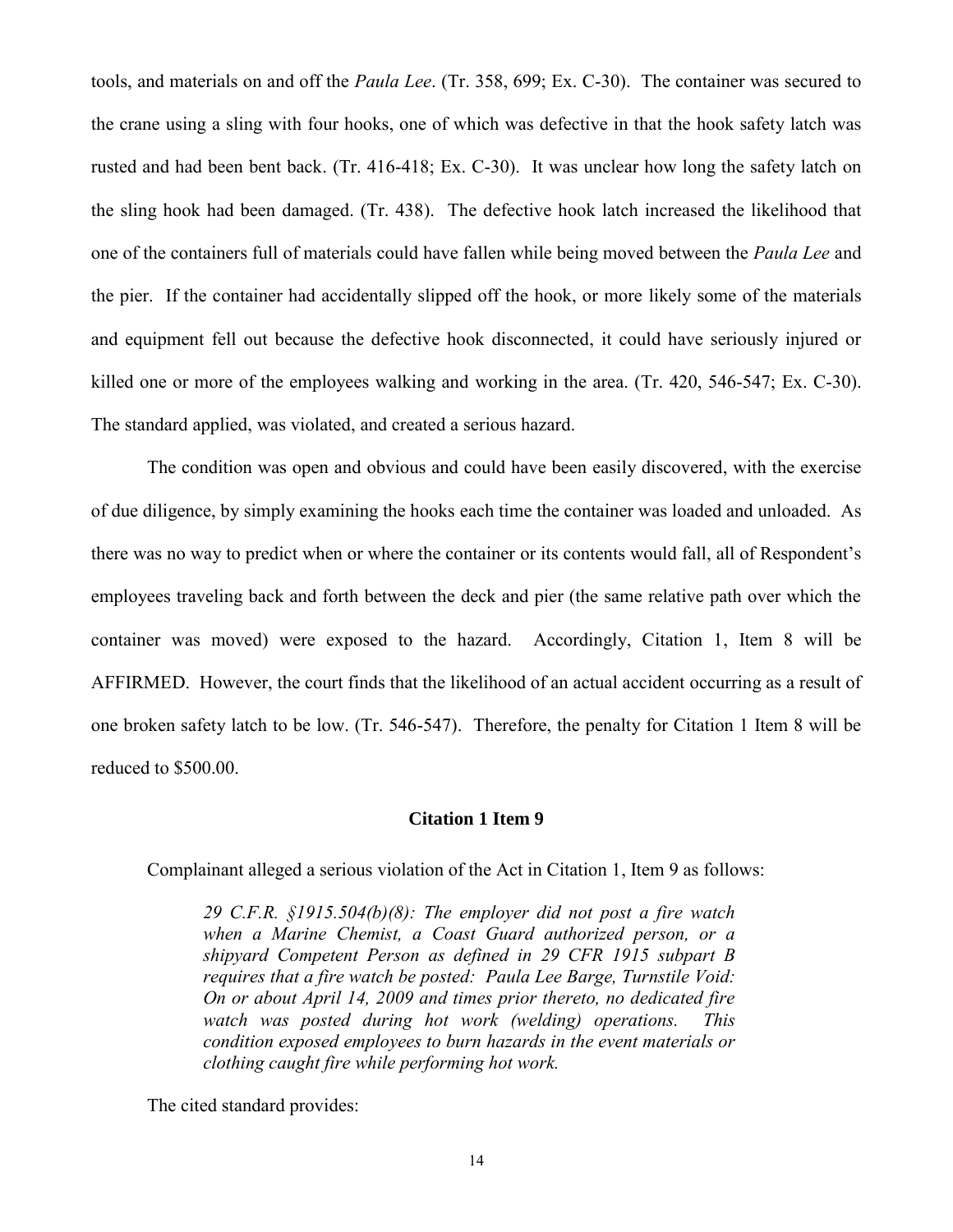*29 C.F.R. §1915.504(b)(8): The employer must post a fire watch if during hot work any of the following conditions are present...(8) A Marine Chemist, a Coast Guard authorized person, or a shipyard Competent Person, as defined in 29 C.F.R. Part 1915, Subpart B, requires that a fire watch be posted.* 

One of the things that the Marine Chemist Certificate required for Respondent's welding activities, or "hot work," on the *Paula Lee* was to "maintain dedicated fire watch with extinguisher." (Tr. 90, 253-254; Ex. C-3). The Marine Chemist Certificate did not specify where or how many dedicated fire watchers or extinguishers were required, so OSHA conceded that those details were left to the discretion of the Shipyard Competent Person, Larry Williams. (Tr. 254, 256). CSHO Pauli maintained, however, that there should have been enough fire watchers to observe each area in which hot work was being performed, and that the water hose located on the pier was not adequate fire extinguishing equipment. (Tr. 196-197, 255). OSHA maintained initially that each void should have had a dedicated fire watch, but later agreed that a fire watch who roamed from opening to opening with quick access to firefighting equipment would have been acceptable. (Tr. 255, 259-260).

Joseph Graham, the Marine Chemist who issued the Certificate, explained that the fire watch he required for this job did not necessarily have to be immediately observing each welder at all times, but they should have been "dedicated" in that they had no other duties to distract them from fire watch obligations. (Tr. 455-456). CSHO Pauli and Mr. Graham's testimony were consistent with the language of 29 C.F.R. §1915.504(c) in that "the employer must not assign other duties to a fire watch while the hot work is in progress." Even Respondent's Production Manager Kenneth Willis ultimately acknowledged that he understood the term "dedicated fire watch" on a Marine Chemist Certificate to mean an employee was required to do nothing else but perform fire watch duties. (Tr. 549). Marine Chemist Graham also clarified that "…with extinguisher" meant quick access to a fire extinguisher or fire hose, and that having a garden-type water hose located on the adjacent pier was not sufficient. (Tr. 456-457).

On April 15, 2009, CSHO Pauli observed welding activities being performed in several voids,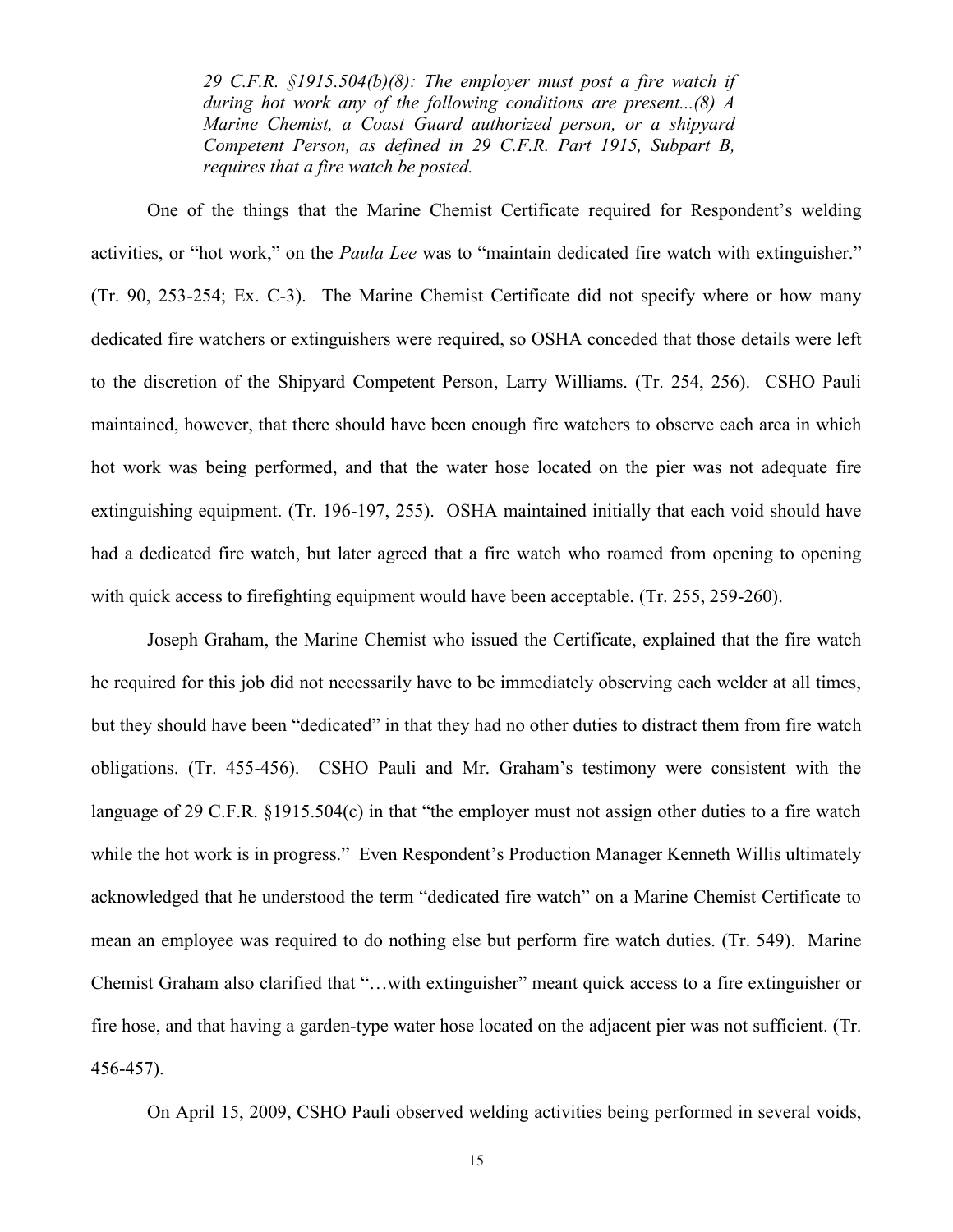with no observable employee dedicated to fire watch and no fire extinguishers or fire hoses anywhere in the area. (Tr. 351). Respondent argued that John Moreno, Respondent's Paint Foreman, and the welders' helpers inside each void were performing fire watch duties. (Tr. 255-256, 352, 699-700, 729- 730). Respondent also argued that in the event of a fire, Mr. Moreno and/or a welder's helper could have exited the void, traveled across the deck of the *Paula Lee*, crossed over the gap onto the pier, obtained the water hose from the pier, dragged the water hose back across the gap onto the ship, traveled back to the void, and then addressed the fire. (Tr. 352-353).

The court rejects Respondent's argument as not compliant with the cited standard or the regulatory description of "fire watch duty" in 29 C.F.R. §1915.504(c). The record clearly established that none of the individuals identified by Respondent were "dedicated" to fire watch, as they were performing numerous other duties, and did not have any type of fire extinguishing equipment near them. (Tr. 352, 699-700, 729-730). The cited standard applied and was violated. In addition, Respondent possessed direct knowledge of its failure to assigned employees to dedicated fire watch duty.

 Ten to fifteen welders and welder's helpers were exposed to the lack of a dedicated fire watch, which could have caused an unnecessary delay in responding to a fire, resulting in serious burns or death. (Tr. 198). Citation 1, Item 9 will be AFFIRMED. The multiple locations on the *Paula Lee* where hot work was being performed, combined with no apparent effort to watch for fires or ensure the proximity of firefighting equipment, increased the likelihood of a fire not being promptly extinguished. Accordingly, the proposed penalty of \$1,200.00 for Citation 1, Item 9 will remain unchanged.

### **Citation 2 Item 1**

Complainant alleged a willful violation of the Act in Citation 2, Item 1 as follows:

*29 C.F.R. §1915.15(c): A competent person did not visually inspect and test each space certified as "Safe for Workers" or "Safe for Hot*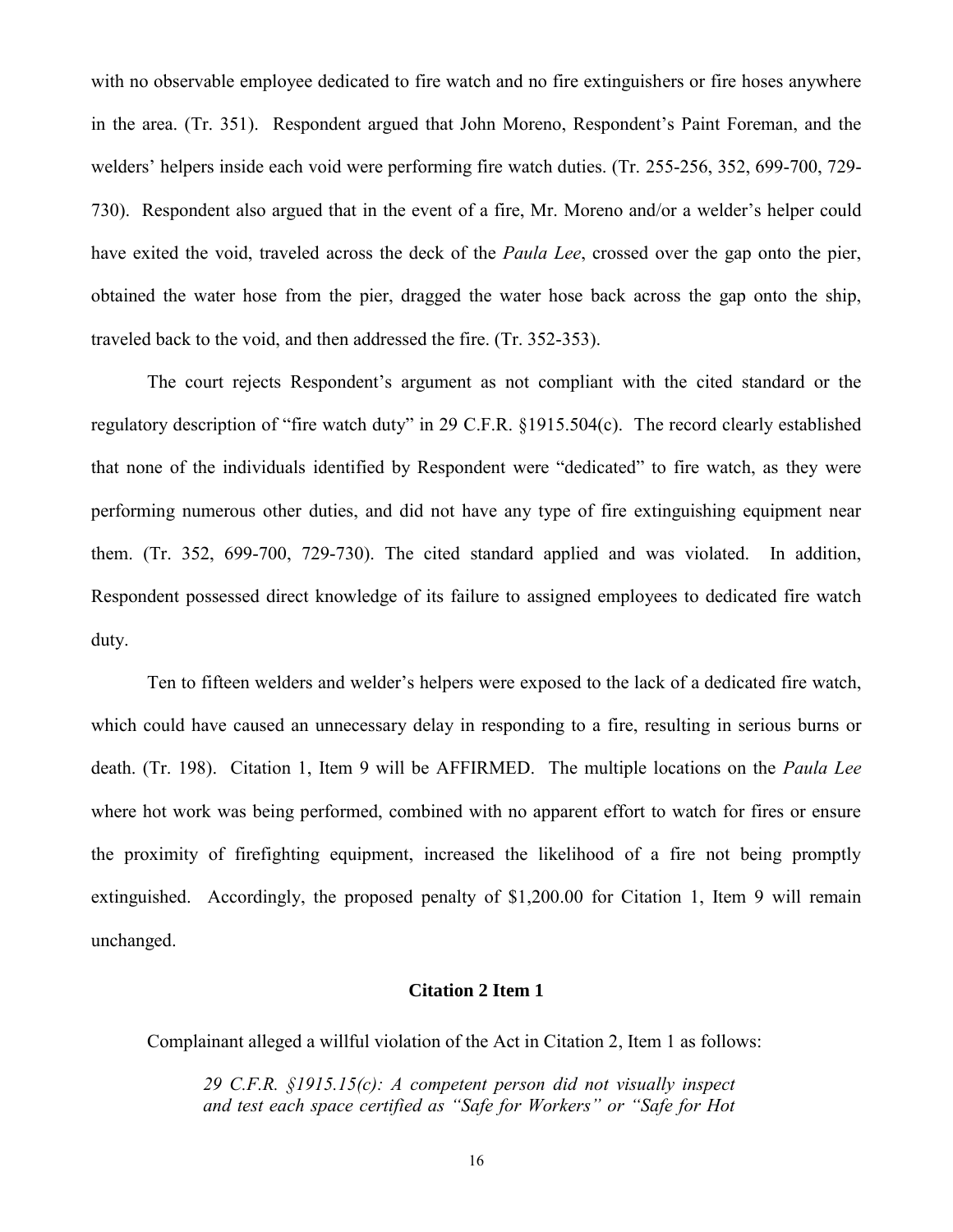*Work" as often as necessary to ensure that atmospheric conditions within that space were maintained within the conditions established by the certificate:*

*(a) Paula Lee Barge, Crane Turnstile Void: On or about April 14, 2009 and at times prior thereto, the competent person did not test each space as often as necessary to maintain safe conditions. This condition exposed employees within the space to Carbon Monoxide levels equaling and exceeding 40 parts per million (ppm);* 

*(b) Paula Lee Barge, Starboard Ballast Tank: On or about April 14, 2009 and at times prior thereto, the competent person did not test each space as often as necessary to maintain safe conditions. This condition exposed employees within the space to Carbon Monoxide levels equaling and exceeding 35 ppm.*

The cited standard provides:

*29 C.F.R. §1915.15(c): Tests to maintain the conditions of a Marine Chemist's or Coast Guard authorized person's certificate. A competent person shall visually inspect and test each space certified as "Safe for Workers" or "Safe for Hot Work," as often as necessary to ensure that atmospheric conditions within that space are maintained within the conditions established by the certificate after the certificate has been issued.*

Respondent's employees were performing welding repairs inside several voids on the *Paula Lee* which were accessible only by 19-inch manhole openings. (Tr. 233, 513, 519-520, 566; Ex. C-4). For this project, Respondent elected to obtain and operate under a Marine Chemist Certificate for the hot work it needed to perform inside the confined spaces. (Tr. 95, 449-450; Ex. C-3). Once a shipyard employer elects to obtain and operate under a Marine Chemist Certificate, compliance with the terms of the Certificate is mandatory. (Tr. 776-777). *See also* 29 C.F.R. §1915.14. Joseph Graham, the Marine Chemist who inspected the *Paula Lee*, commonly evaluates various safety issues, including confined space entry, respiratory hazards, fire safety, and toxicity issues. (Tr. 447, 463). He and other Marine Chemists document their findings on a Marine Chemist Certificate, which is left at the vessel for the Shipyard Competent Person to follow and enforce. (Tr. 82, 95, 448, 646-647; Ex. C-3). The *Paula Lee* voids had previously either been empty or contained only water, and therefore were not as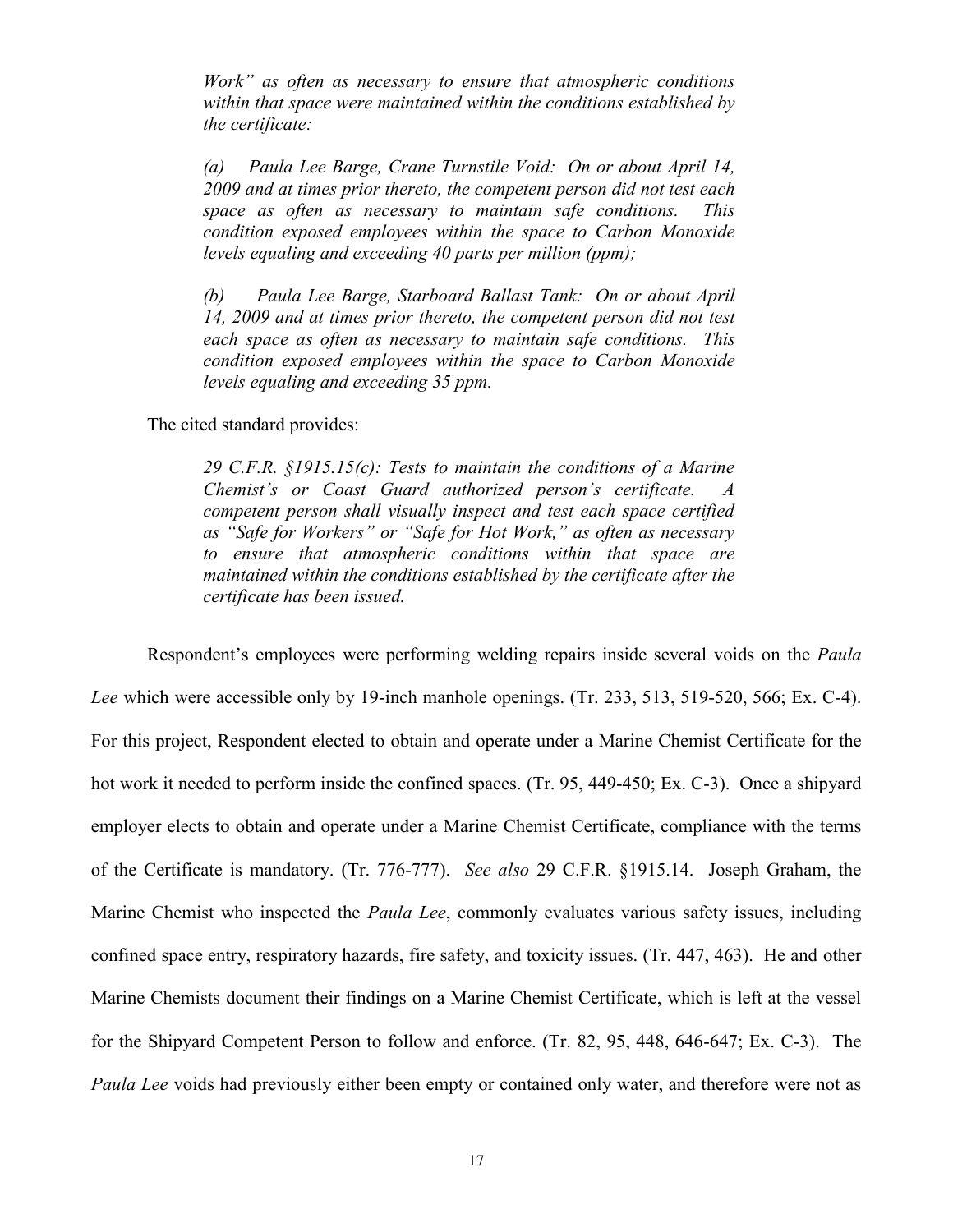hazardous as the voids Mr. Graham inspects on other types of ships. (Tr. 238). For example, tank barges often carry combustible and flammable liquids in their voids.<sup>2</sup> (Tr. 475-476, 748-749). The court finds that the cited standard applied to the conditions in that it implemented certain requirements for shipyard hot work in confined spaces where Respondent elected to operate under a Marine Chemist Certificate.<sup>3</sup>

The manholes for each void were left open during welding to help dissipate welding fumes and for running hoses, electrical cords, and air duct sometimes used for ventilation. (Tr. 236-237; Ex. C-4). On April 14, 2009, CSHO Pauli observed welding smoke rising from the crane turnstile void manhole. (Tr. 68, 76, 112; Ex. C-4, C-26). Upon closer examination, he saw that the interior area of the crane turnstile void was very smoky, with very low visibility, while employees were inside performing welding repairs with no ventilation.<sup>4</sup> (Tr. 73; Ex. C-4). CSHO Pauli used his Industrial/Scientific ITX4 Gas Meter to check the oxygen level, hydrogen sulfide level, carbon monoxide level, and explosivity inside the crane turnstile void. (Tr. 71-72, 77, 208; Ex. C-4). The hose attached to his meter was lowered approximately 10 feet down into the 15-foot void, and indicated the presence of carbon monoxide. (Tr. 77, 79; Ex. C-4, pp. 3, 4, 5). Although the detected level was below the permissible exposure limit ("PEL"), CSHO Pauli was concerned about the presence of carbon monoxide inside the void. (Tr. 96-97, 125). He then asked Respondent to remove the welders from

<sup>2</sup> Also referred to by witnesses as "tanks" because the term "void" in the industry means an empty tank. (Tr. 516).

<sup>3</sup> Respondent raised an argument at trial, for the first time in this proceeding, that the *Paula Lee* Marine Chemist Certificate was void by the time of OSHA's inspection because the ship had been moved from drydock to water (and secured to the pier) three days earlier. Complainant objected to the untimeliness of this new assertion and argued that if Respondent was allowed to raise new defenses at trial, Complainant would be prejudiced and therefore should be allowed to amend certain citations to allege violations of alternative regulations. Respondent then objected to Complainant's attempts to amend its complaint and citations at the last minute as untimely. The court rejected both parties' last minute assertions on this issue as untimely, not previously disclosed in response to related discovery requests, and in violation of the court's Scheduling Order. The court also notes that the record clearly established that: (1) Respondent posted the Marine Chemist Certificate at the entrance point to the ship from the pier *after* the *Paula Lee* was refloated, (2) Respondent's Shipyard Superintendent and Shipyard Competent Person, Larry Williams, continued to reference the Marine Chemist Certificate terms on his own Daily Inspection Log *after* the *Paula Lee* was refloated, and (3) Respondent continued to operate under the stated terms of the Marine Chemist Certificate *after* it was refloated. (Tr. 27-48, 574).

<sup>4</sup> Other than natural air flow in and out of the 19-inch manhole.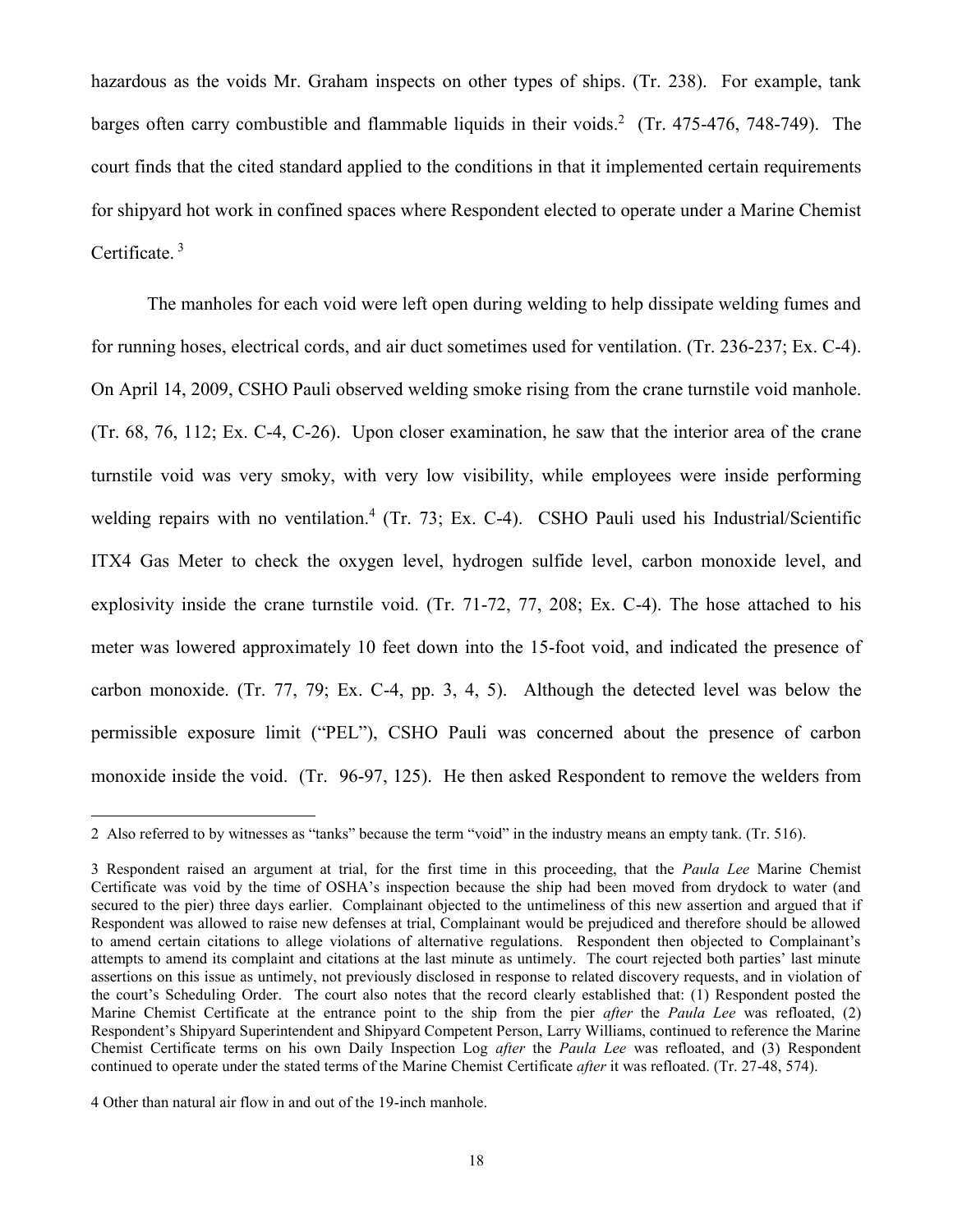the void. (Tr. 80, 528).

Over the next two days, OSHA conducted fifteen additional direct read air sample tests<sup>5</sup> in several of the voids on the ship where hot work was being performed. (Tr. 80, 208-210, 220). None of OSHA's monitoring results indicated the presence of any hazardous substances, including carbon monoxide, above OSHA's permissible exposure limits. (Tr. 225, 375). Despite this fact, any detectible amounts of carbon monoxide inside the voids concerned OSHA because it is a colorless, odorless, tasteless, and toxic gas which asphyxiates people by displacing oxygen in the human bloodstream. (Tr. 96-97, 125, 242, 453, 575, 648, 779). It can only be detected through the use of air testing equipment. (Tr. 779). OSHA's concern with regard to Citation 2, Item 1 was that the actual presence of carbon monoxide inside some of the voids should have alerted Respondent's Shipyard Superintendent and Competent Person, Larry Williams, to conduct periodic testing throughout each shift, rather than just once each morning. (Tr. 124-125, 205, 208, 241).

The cited regulation at issue here is a performance standard, which differs from a specific standard in that employers are afforded broader discretion by OSHA to identify hazards which are peculiar to their own workplace, and to determine the steps necessary to abate them. *OSHRC v. Thomas Industrial Coatings, Inc*., 21 BNA OSHC 2283, 2008 CCH OSHD ¶32,937 (No. 97-1073, 2007). Since performance standards do not identify specific obligations, compliance is evaluated by courts on the basis of reasonableness. *Id*. Broadly worded standards, such as the one here requiring inspecting and testing "as often as necessary," typically require a showing that a reasonable person familiar with the situation would recognize a hazardous condition which should have been addressed. *Farrens Tree Surgeons, Inc*., 15 BNA OSHC 1793, 1992 CCH OSHD ¶29,770 (No. 90-998, 1992). "If the language of the regulation is not specific enough, however, other sources may provide constructive notice: industry custom and practice; the injury rate for that particular type of [ ] work;

<sup>5</sup> As opposed to 8-hour time-weighted averages. (Tr. 99, 766).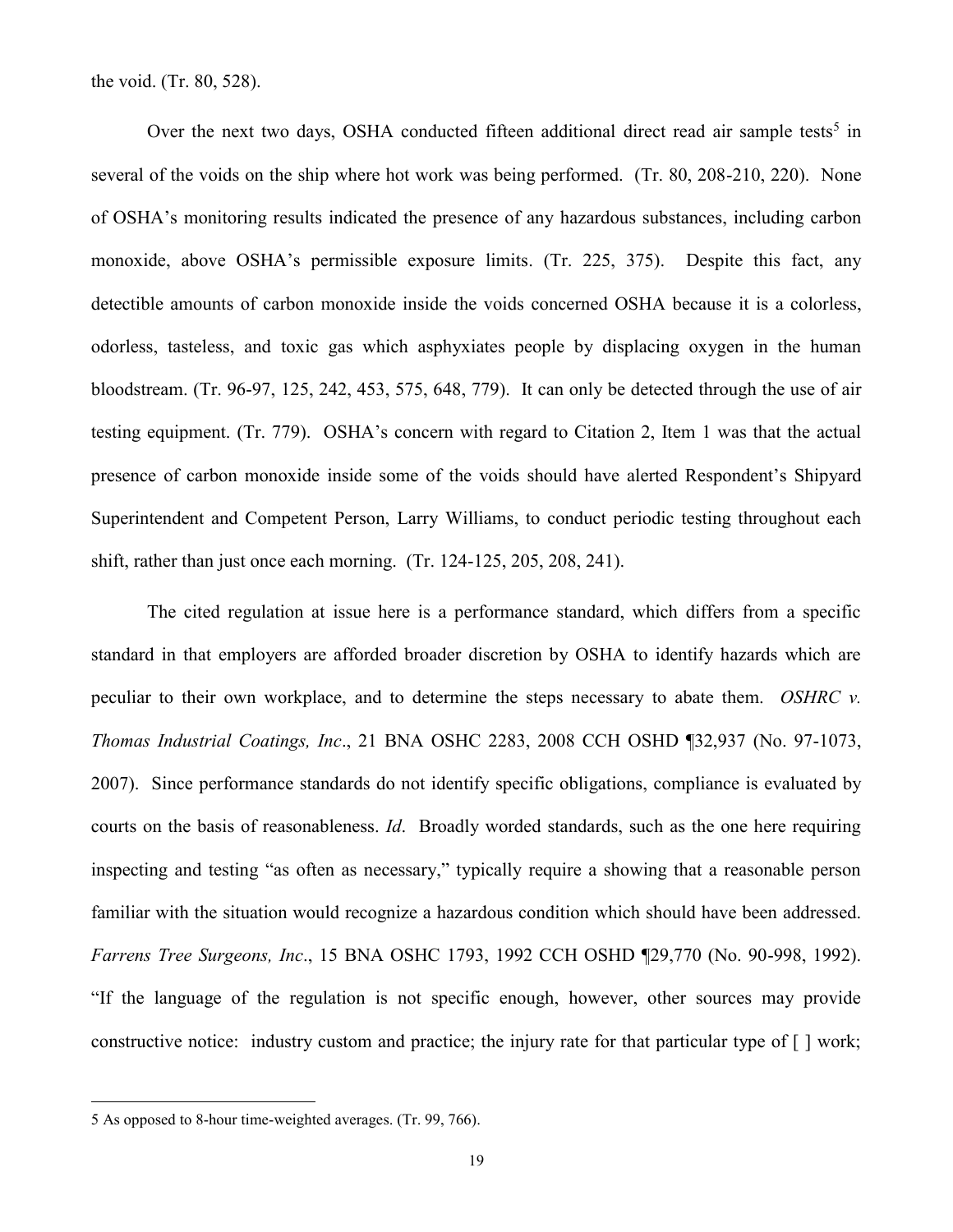the obviousness of the hazard; and the interpretations of the regulation by the Commission." *Corbesco, Inc.*, 926 F.2d 422 (5th Cir. 1991).<sup>6</sup>

The record clearly established that Mr. Williams conducted air monitoring in each void every morning, before welders entered the voids to begin work, to ensure that conditions were safe for them to enter. (Tr. 104, 119, 228, 346, 385-386, 653-655). He also maintained a daily log of his Shipyard Competent Person inspections, which referenced the requirements of the Marine Chemist Certificate. (Tr. 688; Ex. C-24). Furthermore, he implemented mechanical ventilation through the use of fans and blowers in each void to introduce fresh outside air, and to push out any air contaminants. (Tr. 232-233, 650). In sixteen years of working in the ship repair industry, a single pre-shift air test combined with the use of mechanical ventilation had always been sufficient to remove any hazardous substances from the confined space areas in which employees performed this type of work. (Tr. 585, 664-665). He never suspected that the employees performing hot work inside the voids on the *Paula Lee* were working in unsafe environments. (Tr. 588-589; Ex. R-30).

Marine Chemist Graham testified that, to comply with the terms of his Certificate, any hazardous substances detected during hot work on the *Paula Lee* did not have to be completely eliminated. They just needed to be maintained below PELs, which was normally achieved through mechanical ventilation for this type of work. (Tr. 481-483). Only if levels could not be maintained below PELs would it have been necessary to contact the Marine Chemist. (Tr. 481-482). The court also notes that Marine Chemist Graham had worked with Larry Williams for more than five years and had always found him to be a competent Shipyard Competent Person. (Tr. 474, 478).

Respondent's expert witness, Senior Marine Chemist Philip Dovinh,<sup>7</sup> explained that because the Marine Chemist Certificate did not specify any requirement to test for carbon monoxide, Larry

<sup>6</sup> As there were no published Commission cases interpreting this standard, and no evidence concerning injury rates, the court focused on the obviousness of the hazard and industry custom and practice.

<sup>7</sup> Complainant stipulated to Mr. Dovinh's status as a qualified expert witness in the field of shipyard work and shipyard safety. (Tr. 738).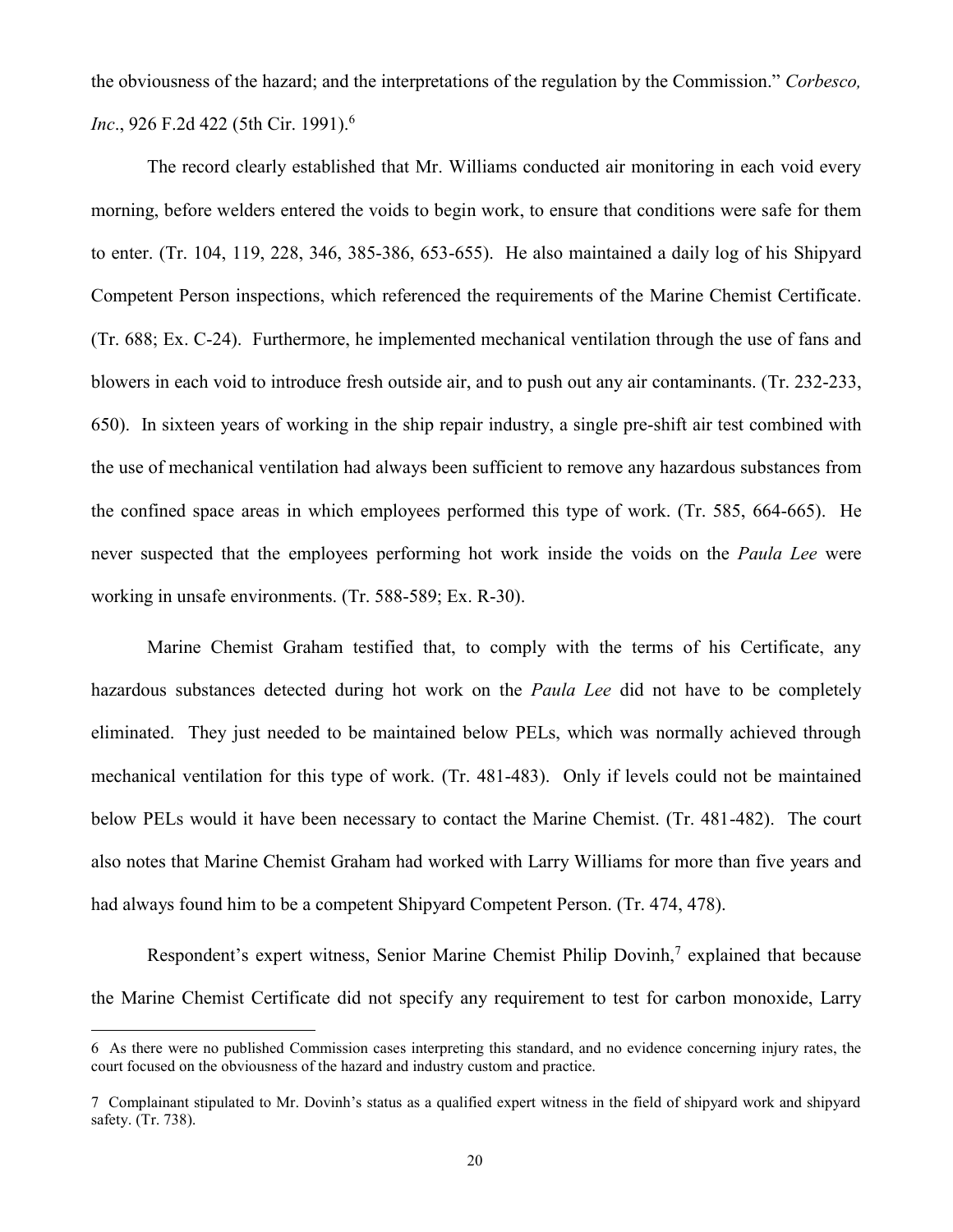Williams technically was not required to do so, even though he did perform such a test each morning with his air monitor. (Tr. 206-207, 751; Ex. C-3). He and Marine Chemist Graham both testified that Shipyard Competent Persons are afforded broad discretion under the plain language of OSHA Part 1915 regarding any need to periodically re-test atmospheric conditions and regarding which type of ventilation to use. (Tr. 232, 458-459, 478, 663, 752-753, 756). Mr. Dovinh pointed to the "as often as necessary" language in the cited standard to support his opinion. (Tr. 756, 762). He testified that the standard practice in the ship repair industry is to do exactly what Mr. Williams did: conduct air monitoring each morning before welders entered the voids. (Tr. 758). He further testified that, in his opinion, even the extreme smokiness of the crane turnstile void did not warrant re-testing because there is absolutely no correlation between smokiness and carbon monoxide levels. (Tr. 760, 780).

It is clear to the court that OSHA's initial concern over this issue arose when CSHO Pauli observed the smoke-filled crane turnstile void on the first day of the inspection. When OSHA subsequently discovered that two employees were working inside the crane turnstile void without active mechanical ventilation, and that carbon monoxide was present (although below permissible exposure limits), OSHA concluded that Mr. Williams was not re-testing the voids "as often as necessary."

The court credits Respondent's undisputed explanation that the majority of the repair work in the crane turnstile void had been completed earlier with active ventilation. Then, just before OSHA arrived, the *Paula Lee* owner's representative had found a few more spots that needed touch-up work and had directed Respondent's welders to go back into the crane turnstile void to address those issues even though the ventilation had been turned off. (Tr. 81, 217, 526-528, 532, 592). Larry Williams did not know that the *Paula Lee* owner's representative had sent the employees back into the void. (Tr. 526-528, 532, 592).

Although afforded broad discretion under the cited standard, the court concludes that there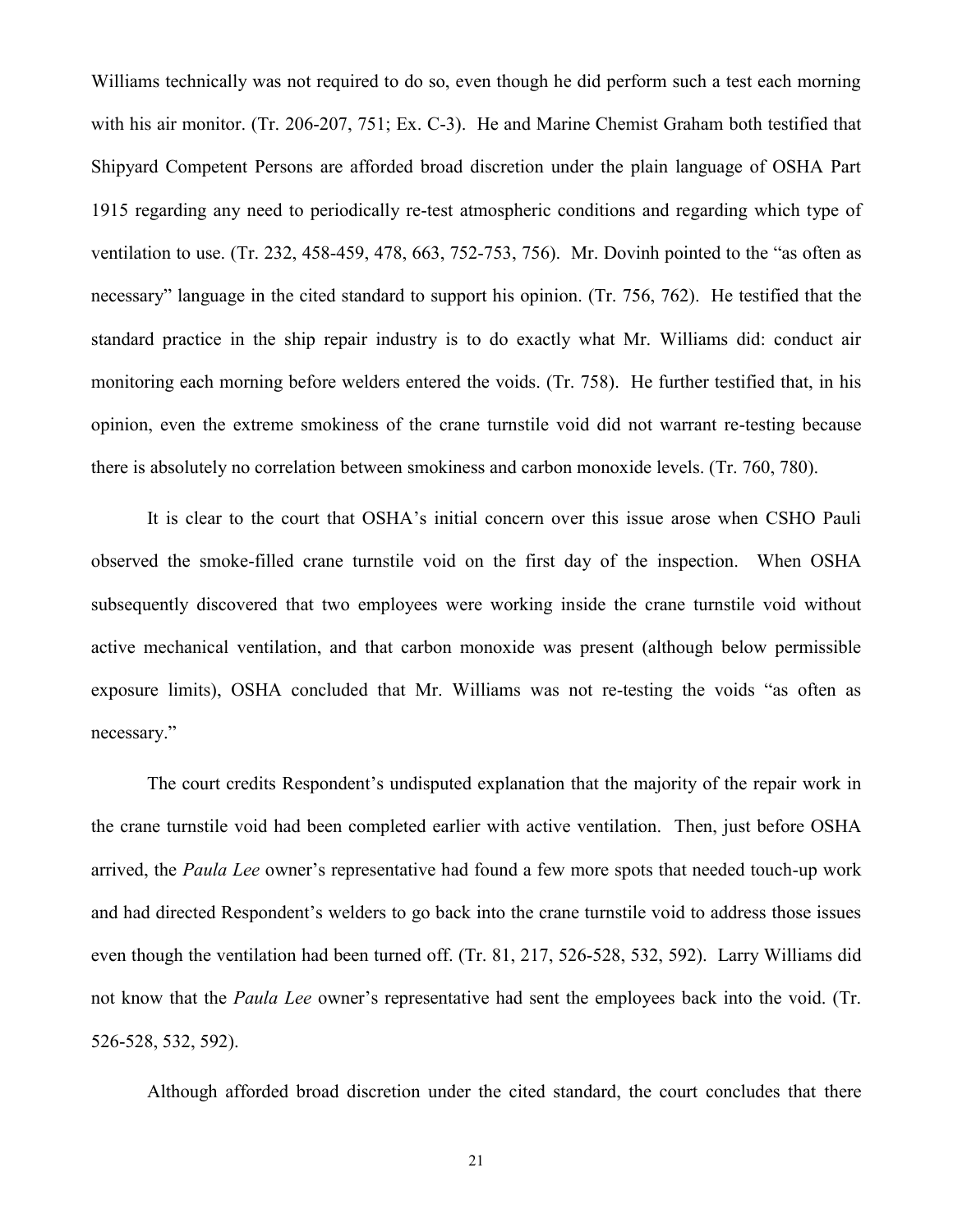were several factors present at this jobsite which should have alerted a reasonable Shipyard Competent Person of the need to re-test the atmospheric conditions of the voids during the shift, and not just once each morning before work began,<sup>8</sup> to maintain the Marine Chemist Certificate conditions: (1) it was undisputed that welding activity changes the atmospheric conditions in the voids from those tested by the Marine Chemist when he issued the Certificate (Tr. 117-119, 654); (2) the welding rods being used by Respondent's welders on the *Paula Lee* were known to generate a small amount of carbon monoxide (Tr. 754; Ex. C-33); (3) carbon monoxide levels inside some of the voids were approaching the permissible exposure limits (Tr. 71-79; Ex. C-4); (4) the crane turnstile void was obviously and openly filled with smoke, and although smokiness may not have directly correlated to carbon monoxide levels, it certainly could indicate the presence of other harmful toxics at least justifying midshift air testing (Tr. 68-76; Ex. C-4); (5) Larry Williams and other supervisors had direct knowledge that the ship owner's representative was actively inspecting Respondent's work on the vessel and pointing out areas which needed further attention. A reasonable and diligent Shipyard Competent Person would have either prohibited employees from taking immediate direction from that person (especially when employees were directed to re-enter confined spaces to perform welding repairs without ventilation), or ensured that safety procedures were followed when employees addressed areas needing more work (Tr. 212-213, 526-528, 532, 592); (6) Welders had been complaining to Respondent's supervisors about inadequate ventilation, smoky conditions, and unusual smells inside the voids<sup>9</sup> (Tr. 299, 301-311, 338, 617); and (7) Respondent was experiencing electrical problems in various work areas due to the wet conditions which resulted in, among other things, problems keeping

<sup>8</sup> The court notes the testimony of Mr. Dovinh indicating that the standard practice in the ship repair industry was to test once each morning before welders enter voids, but even he acknowledged a duty by the competent person to determine whether additional tests during the shift should occur. (Tr. 758). The presence of hazardous and changing conditions in the voids created an obligation to go beyond the minimum industry standard. *Corbesco*, supra.

<sup>9</sup> Mr. Williams did re-test two voids on April 14 and 15, 2009, but only after specific requests by two of Respondent's supervisors. Welding Supervisor Bernie Lewis asked him to re-test a void after employees complained about air quality, and on another occasion Respondent's Production Manager, Kenneth Willis, directed him to re-test because employees thought they smelled acetylene. (Tr. 313-315, 329, 339, 521).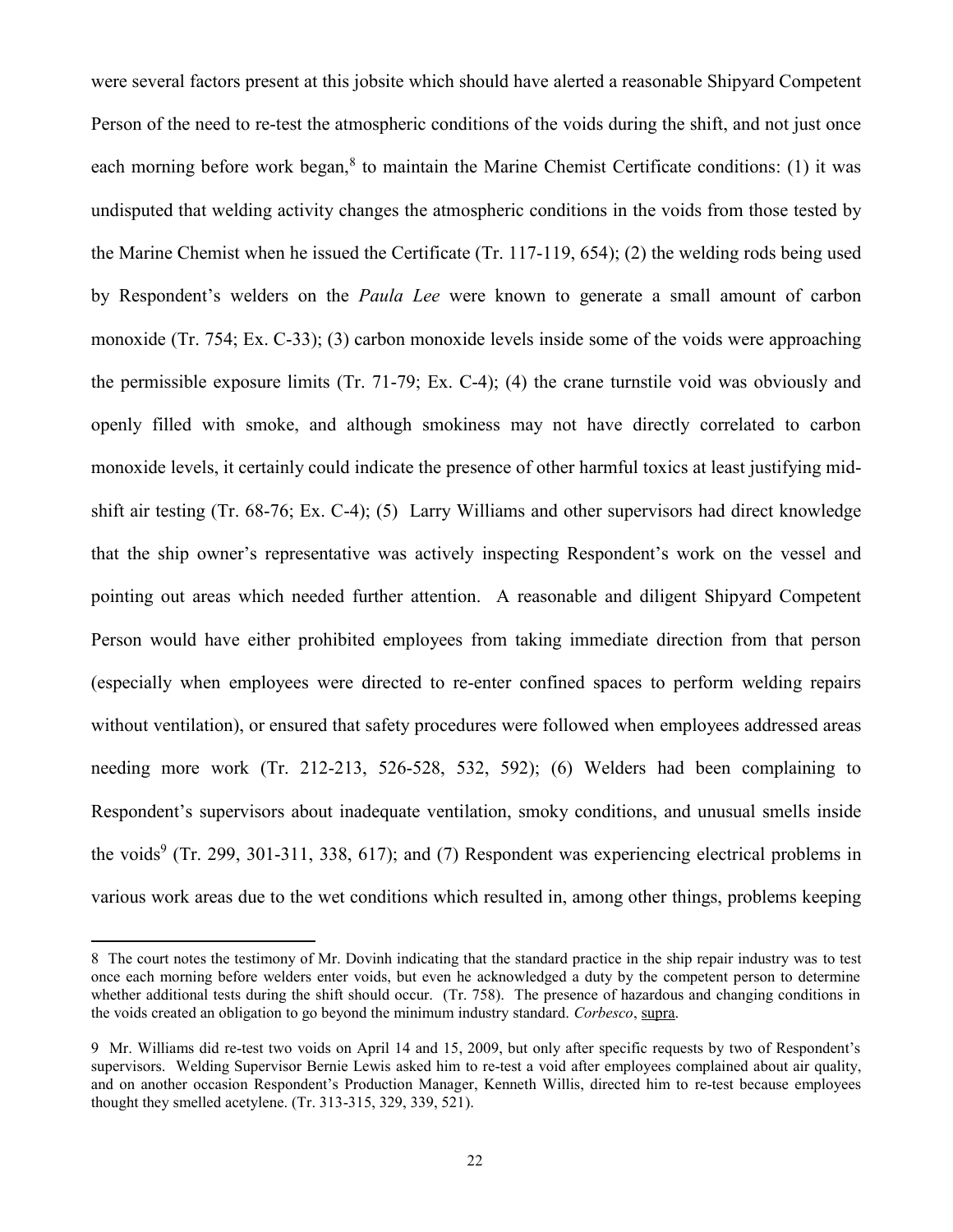the ventilation fans and blowers operational. As a result, Respondent had an electrician onboard attempting to fix electrical problems as they were identified. (Tr. 436, 443, 615-616).

Even Mr. Williams acknowledged that his own Shipyard Competent Person training provided that a "re-inspection frequency must be established and periodic survey of the work must be done to be sure that all requirements are being met." (Tr. 666-667, 670; Ex. R-28, p. DOL 998). He ultimately conceded that his standard practice of never re-testing the air inside voids during a shift was not an option identified in his Shipyard Competent Person training materials. (Tr. 670). The court finds that Mr. Williams' standard practice of never re-testing atmospheric conditions after welding began inside the voids, given the circumstances and conditions described above, was unreasonable and an abuse of the discretion afforded him under the standard. Accordingly, the court finds that Respondent violated the terms of the cited standard.

Two welders, Dan Ursery and Carlos Rodriguez, who were performing hot work inside the crane turnstile void on April 14, 2009 without mechanical ventilation, were exposed to this violative condition. (Tr. 126, 213, 532, 592). The testimony was unclear as to Instance (b), with regard to which employees, on which dates, and under what conditions, were performing hot work inside the starboard ballast tank. Therefore, Complainant failed to establish specific employee exposure for that void as alleged in Instance (b).

Respondent had direct knowledge, through its delegation of authority over the *Paula Lee* project to Larry Williams, of the practice of not re-testing atmospheric conditions inside the voids on the *Paula Lee* after employees entered and welding began. *A.P. O'Horo Co.*, 14 BNA OSHC 2004, 1991 CCH OSHD ¶29,223 (No. 85-0369, 1991). Respondent's failure to re-test atmospheric conditions during shifts, when conditions had obviously changed from those identified in the Marine Chemist Certificate, especially considering the presence of carbon monoxide, exposed employees to serious, and possibly fatal, injuries.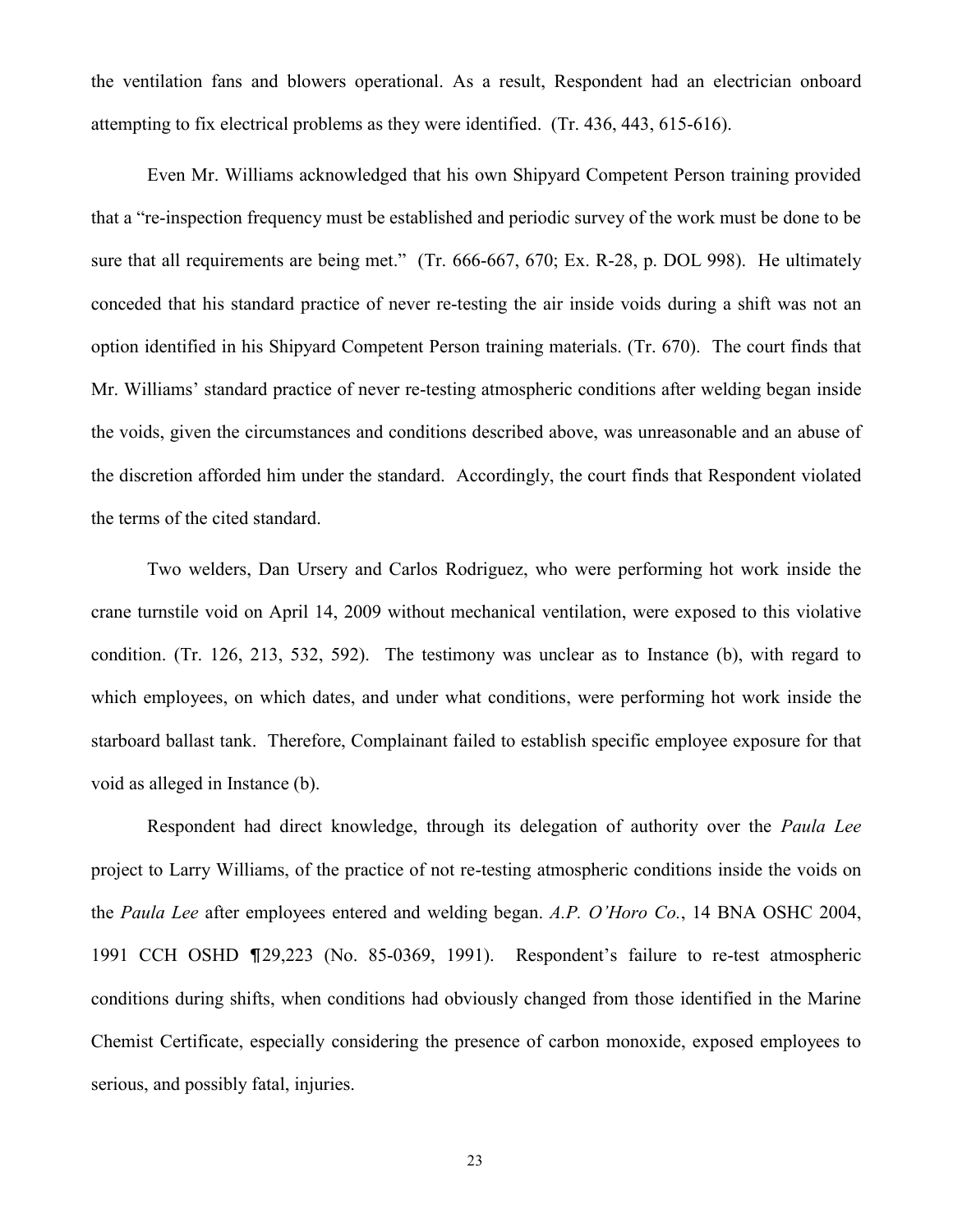Complainant alleged that Respondent's conduct in not re-testing the voids where carbon monoxide was present (although below permissible exposure limits) constituted willful conduct. To establish a willful violation, Complainant must prove heightened awareness of the violative condition which rose to the level of conscious disregard for the requirements of the Act, or plain indifference to employee safety. *General Motors Corp*., 14 BNA OSHC 2064, 1991 CCH OSHD ¶41,251 (No. 82- 630 *et al*., 1991). An employer cannot be found to have willfully violated a standard where it believed in good faith that the standard did not apply, or made good faith efforts to comply with the standard to eliminate a hazard. *Id*. The court finds that Respondent had implemented several measures to ensure the safety of the employees performing hot work inside the *Paula Lee* voids, and therefore, demonstrated a good faith, reasonable belief that its conduct conformed to the requirements of the cited regulation. *Aviation Constructors, Inc.*, 18 BNA OSHC 1917, 1999 CCH OSHD ¶31,933 (No. 96-0593, 1999). Respondent, through Mr. Williams, performed daily air testing before each shift, retested on at least two occasions when specifically requested to do so by other supervisors, and worked diligently to ensure that mechanical ventilation was working in each void (although the record revealed at least one failure in that task on April 14, 2009 in the crane turnstile void for about fortyfive minutes). (Tr. 212-213). These facts, combined with the extremely broad discretion afforded Shipyard Competent Persons under the cited regulation, convince the court that Complainant failed to establish the willfulness of this violation. The record, considered in its totality, does not establish that Respondent committed this violation with either an intentional disregard for the requirements of the Act, or with plain indifference toward employee safety. *Kaspar Wireworks, Inc.*, 18 BNA OSHC 2178, 2000 CCH OSHD ¶32,134 (No. 90-2775, 2000); *Ensign-Bickford Co. v. OSHRC,* 717 F.2d 1419, 1422-23 (D.C. Cir. 1983). Accordingly, Citation 2, Item 1 will be AMENDED from a willful violation to a serious violation, Instance (b) will be VACATED, Instance (a) will be AFFIRMED as amended, and a \$7,000.00 penalty will be ASSESSED.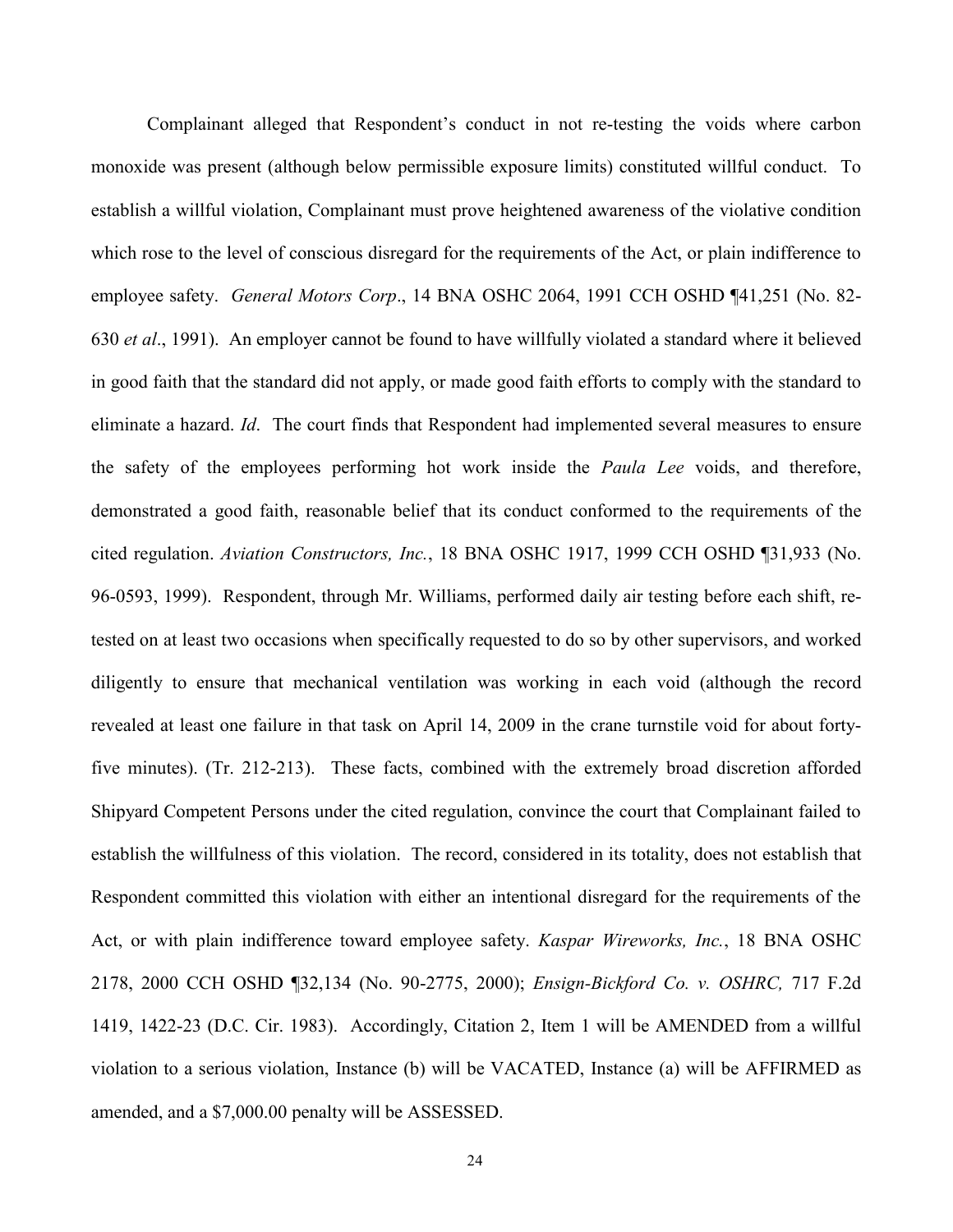### **Citation 3 Item 1**

Complainant alleged a repeat violation of the Act in Citation 3, Item 1 as follows:

*29 C.F.R. §1915.56(b)(2): Cables that were used were not free from repair or splices for a minimum distance of 10 feet from the cable end to which the electrode holder was connected: Paula Lee Barge, Port Crane Void: On or about April 14, 2009 and times prior thereto, the electrode holder (welding stinger) connected to a Miller XMT 304 series welder operating at 28.0 volts and 124 was repaired with black vinyl tape at five (5) feet from the electrode holder (welding stinger). This condition exposed employees to shock hazards from using defective cables repaired within 10 feet of the working lead. Seward Ship's Drydock, Inc. was previously cited for a violation of this occupational safety and health standard 29 CFR 1915.56(b)(2) which was contained in OSHA inspection number 307503631, Citation 03, Item 02, issued on September 18, 2008, with regard to a workplace located at Seward Ship's Drydock, Inc., Seward, Alaska.*

The cited standard provides:

*29 C.F.R. §1915.56(b)(2): Only cable free from repair or splices for a minimum distance of ten (10) feet from the cable end to which the electrode holder is connected shall be used, except that cables with standard insulated connectors or with splices whose insulating quality is equal to that of the cable are permitted.*

On April 14, 2009, during OSHA's inspection, CSHO Casper observed one of Respondent's welders using a "stinger" cable with black electrical tape wrapped around a cable repair approximately five feet from the electrode holder. (Tr. 390, 394). A "stinger" cable is the electrical cable that runs between the welding machine and the welding tip where actual welding is performed. (Tr. 392). When CSHO Casper closely examined the cable underneath the tape, he observed a cut in the cable which exposed the metal conductor wires. (Tr. 392). The welder was using the repaired cable at a setting of 124 amps, which could have resulted in electrical shock. (Tr. 391, 396). The repaired stinger cable was in plain view to anyone walking by or working near that welder. (Tr. 395).

Henry Hogge, another of Respondent's welders testified that he observed other employees on the *Paula Lee* project using welding stinger cables which had been repaired and wrapped with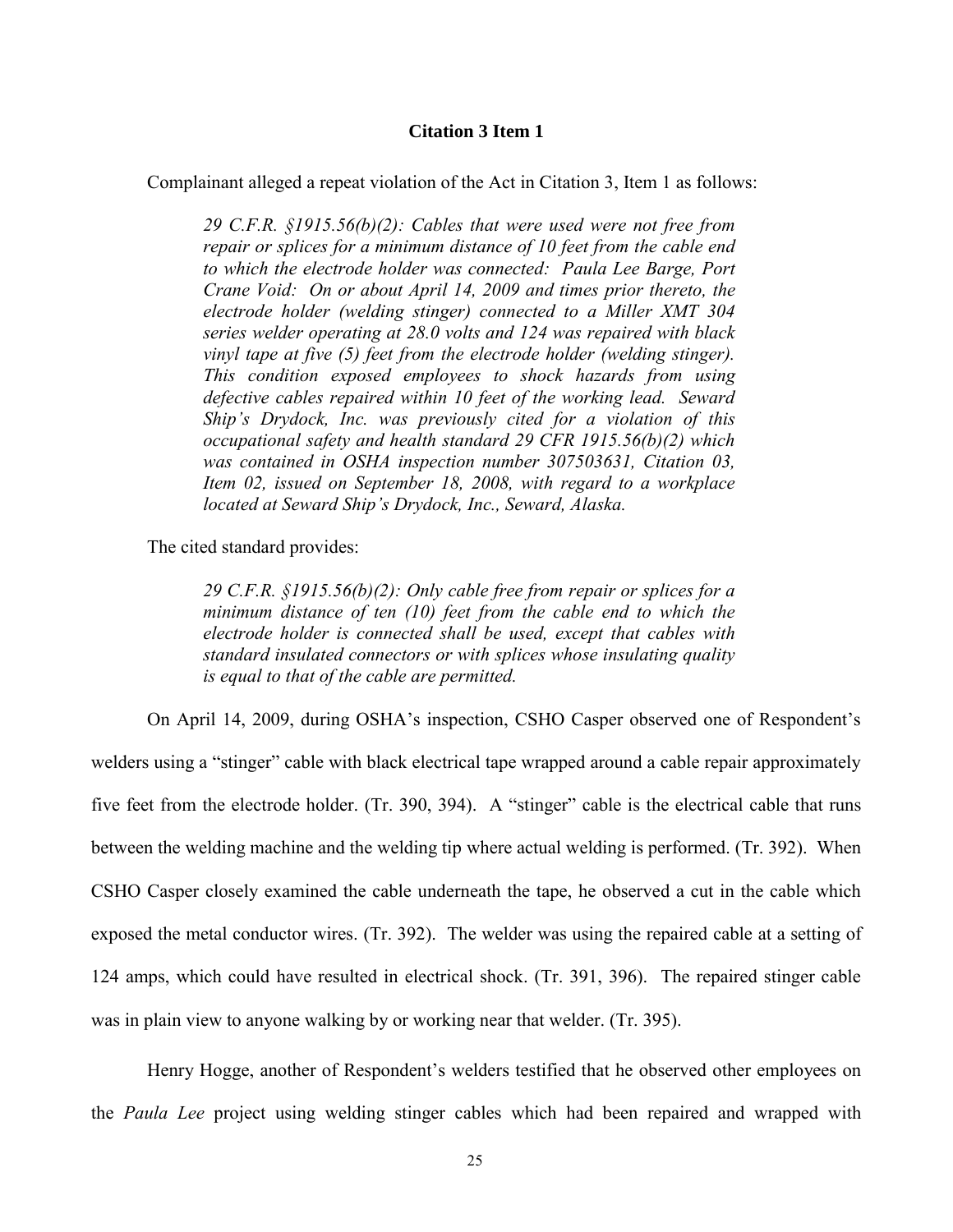electrical tape and duct tape while working on the *Paula Lee*. (Tr. 325). On one occasion, Mr. Hogge witnessed Welding Supervisor Bernie Lewis ask a welder who was using a repaired stinger cable, if it was "Time for a new stinger?" The welder replied to Mr. Lewis that he "can't afford it." (Tr. 326- 327). Welder Bruce Whitmore testified that he also observed some of Respondent's welders using repaired and taped over stinger cables, that Respondent's own tool shop was issuing welding stingers with frayed cables, and that he was personally shocked several times because of the wet conditions in his work area and contact with the welding stinger. (Tr. 629, 633). It was unclear whether the other cable repairs observed by Respondent's welders were within ten feet of the cable end.

Respondent's Production Manager, Kenneth Willis, testified that he was not aware that welders were specifically experiencing shocks while working on the *Paula Lee*, but acknowledged that it was not uncommon and was "just part of the game," especially when welding in wet conditions. (Tr. 523- 524). Respondent provided rubber gloves to address the issue. (Tr. 524, 555). Although the reports of shocks by welders were never directly attributed to repaired stinger cables, and were apparently more related to the wet conditions and incidental contact with the stinger end of the cable, the presence of repaired and taped-over welding cables increased the likelihood of a serious injury resulting from continued use of damaged welding cables. The court finds that the cited standard applied,  $10$  was violated, that the specific instance described in Citation 3, Item 1 was open, obvious, and could have resulted in serious injury or death through electric shock.

On September 18, 2008, Respondent was cited for an other-than-serious violation of the exact same standard as a result of OSHA Inspection No. 307503631. (Ex. C-13). On October 10, 2008, that item was accepted through Respondent's execution of an *Informal Settlement Agreement* with the local OSHA Area Office. (Ex. C-13). Therefore, the violation became a *Final Order* of the Commission pursuant to Section 10(b) of the Act prior to the current inspection. Complainant made a *prima facie*

<sup>10</sup> There was no testimony indicating any purported application of the exception contained within the language of the standard.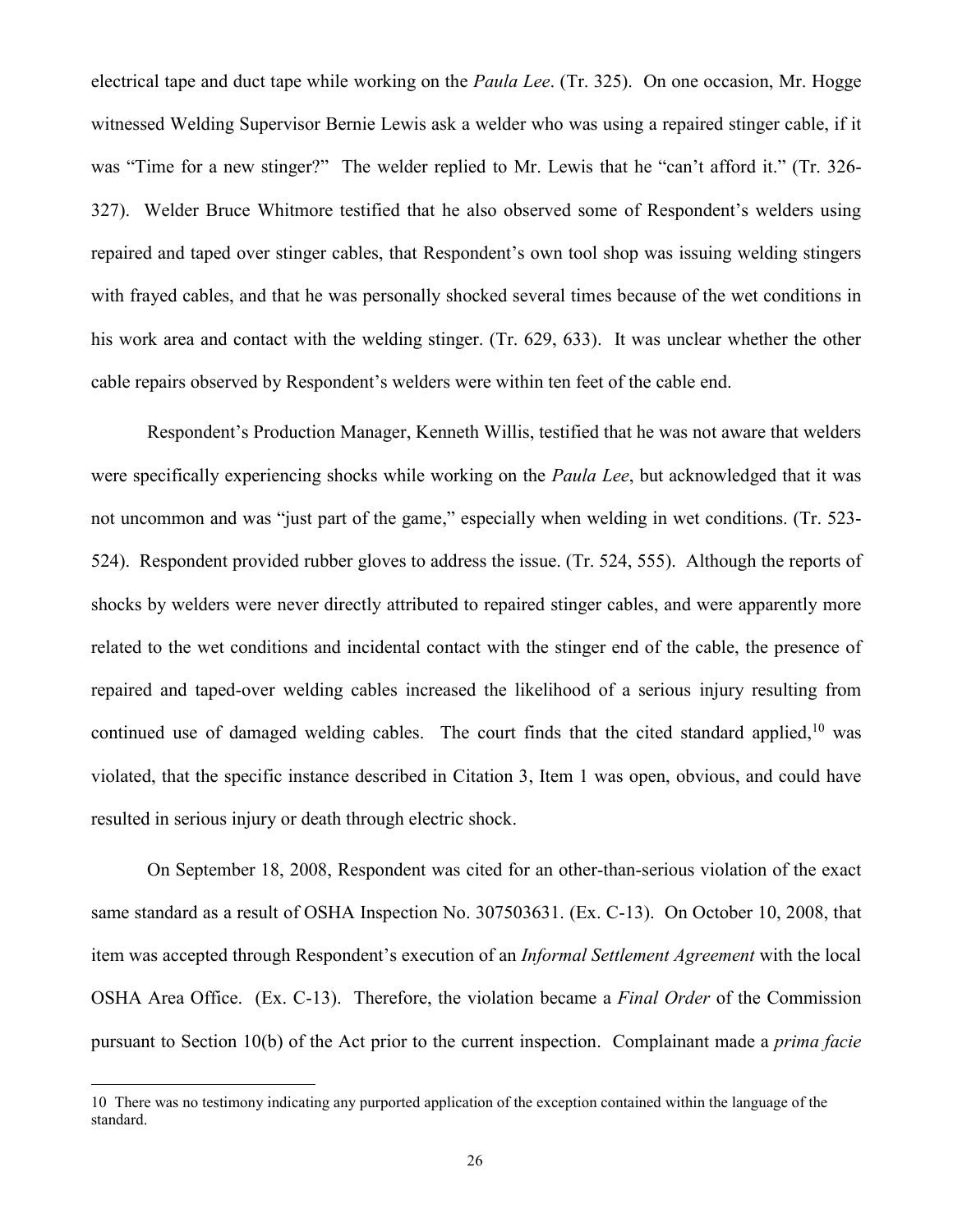showing of "substantial similarity" by establishing that the previous and present violations are for failure to comply with the same regulatory standard. Respondent failed to rebut that showing. *Potlatch Corp*., 7 BNA OSHC 1061 (No. 16183, 1979); *Monitor Construction Co*., 16 BNA OSHC 1589 (No. 91-1807, 1994). Accordingly, Citation 3, Item 1 will be AFFIRMED as a repeat violation. Considering the totality of the circumstances, including the fact that only one instance of a cable repair within ten feet of the cable end was actually documented, as well as Respondent's recent history of committing the same violation less than a year earlier, the court will reduce the penalty to \$3,000.00.

## **Citation 3 Item 2**

Complainant alleged a repeat violation of the Act in Citation 3, Item 2 as follows:

*29 C.F.R. §1915.72(a)(1): The use of defective ladders was not prohibited: Paula Lee Barge: On or about April 14, 2009 and times prior thereto, a defective ladder with a broken rung and footpad was used to access the vessel after the vessel was put back in the water. This condition exposed employees to fall hazards to the steel deck of the barge or into the water. Seward Ship's Drydock was previously cited for a violation of this occupational safety and health standard 29 CFR 1915.72(a)(1) which was contained in OSHA inspection number 307503631, Citation 01, Item 4(a), issued on September 18, 2008, with regard to a workplace located at Seward Ship's Drydock, Inc., Seward, Alaska.*

The cited standard provides:

*29 C.F.R. §1915.72(a)(1): The use of ladders with broken or missing rungs or steps, broken or split side rails, or other faulty or defective construction is prohibited. When ladders with such defects are discovered, they shall be immediately withdrawn from service.*  Inspection of metal ladders shall include checking for corrosion of *interiors of open end, hollow rungs.*

After the *Paula Lee* was refloated and secured to the pier on April 11, 2009, an extension ladder was stretched across the gap between the pier and the ship. (Tr. 134-135, 315). Walking back and forth on the ladder rungs was the only means of access for employees on and off the boat for two days, until it was replaced with a gangway plank. (Tr. 315-316, 708-710). The angle of the ladder also fluctuated with the tide, becoming nearly horizontal at times. (Tr. 315, 625-626, 713). The ladder was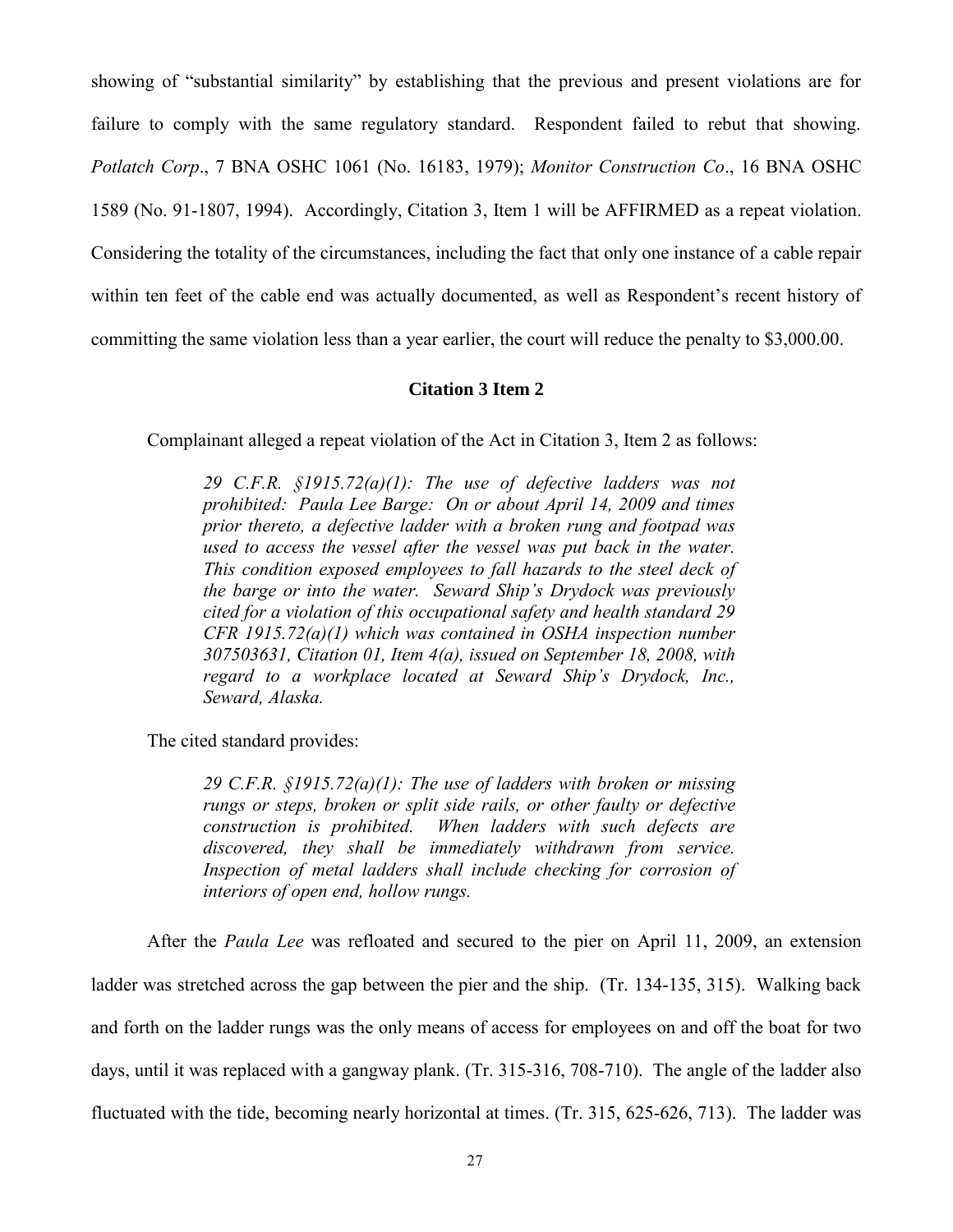defective in that it had a broken lower rung, and one of the bases, or feet, was missing. (Tr. 132-134, 317, 693-694; Ex. C-10). Although the precise number was unclear, at least four of Respondent's employees, and possibly as many as fifteen, used the ladder to access the *Paula Lee* on April 11-12, 2009. (Tr. 137, 298, 318, 627-629).

Bernie Lewis, Respondent's Welding Supervisor, had instructed the employees to use the ladder to access the *Paula Lee*. (Tr. 317). Both he and Production Supervisor Kenneth Willis knew that employees had been using the ladder to access the barge and that some had been complaining about it. (Tr. 563-564, 579, 627, 710). By the time CSHO Pauli observed the ladder, it had already been replaced by a gangway plank and was lying on a pile of tires on the deck of the *Paula Lee*. It still had not been tagged or otherwise labeled as defective and unusable. (Tr. 367; Ex. C-1, pp. 2, 4; C-10).

The cited standard applied, was violated, and at least four of Respondent's employees were exposed to the violative condition. Complainant established knowledge of the condition by at least two of Respondent's supervisors, which is imputed to Respondent. The court also finds that falling from the defective ladder, which in this instance would have occurred through the gap over the water between the ship and the pier, could have resulted in serious injury or death.

On September 18, 2008, Respondent was cited for a serious violation of the exact same standard as a result of OSHA Inspection No. 307503631. (Ex. C-13). On October 10, 2008, that item was accepted through Respondent's execution of an *Informal Settlement Agreement* with the local OSHA Area Office. (Ex. C-13). Therefore, the violation became a *Final Order* of the Commission pursuant to Section 10(b) of the Act prior to the current inspection. Complainant made a *prima facie* showing of "substantial similarity" by establishing that the past and present violations are for failure to comply with the same regulatory standard. Respondent failed to rebut that showing. *Potlatch Corp*., supra; *Monitor Construction Co*., supra. Accordingly, Citation 3, Item 2 will be AFFIRMED as a repeat violation. Considering the totality of the circumstances, including the fact that Respondent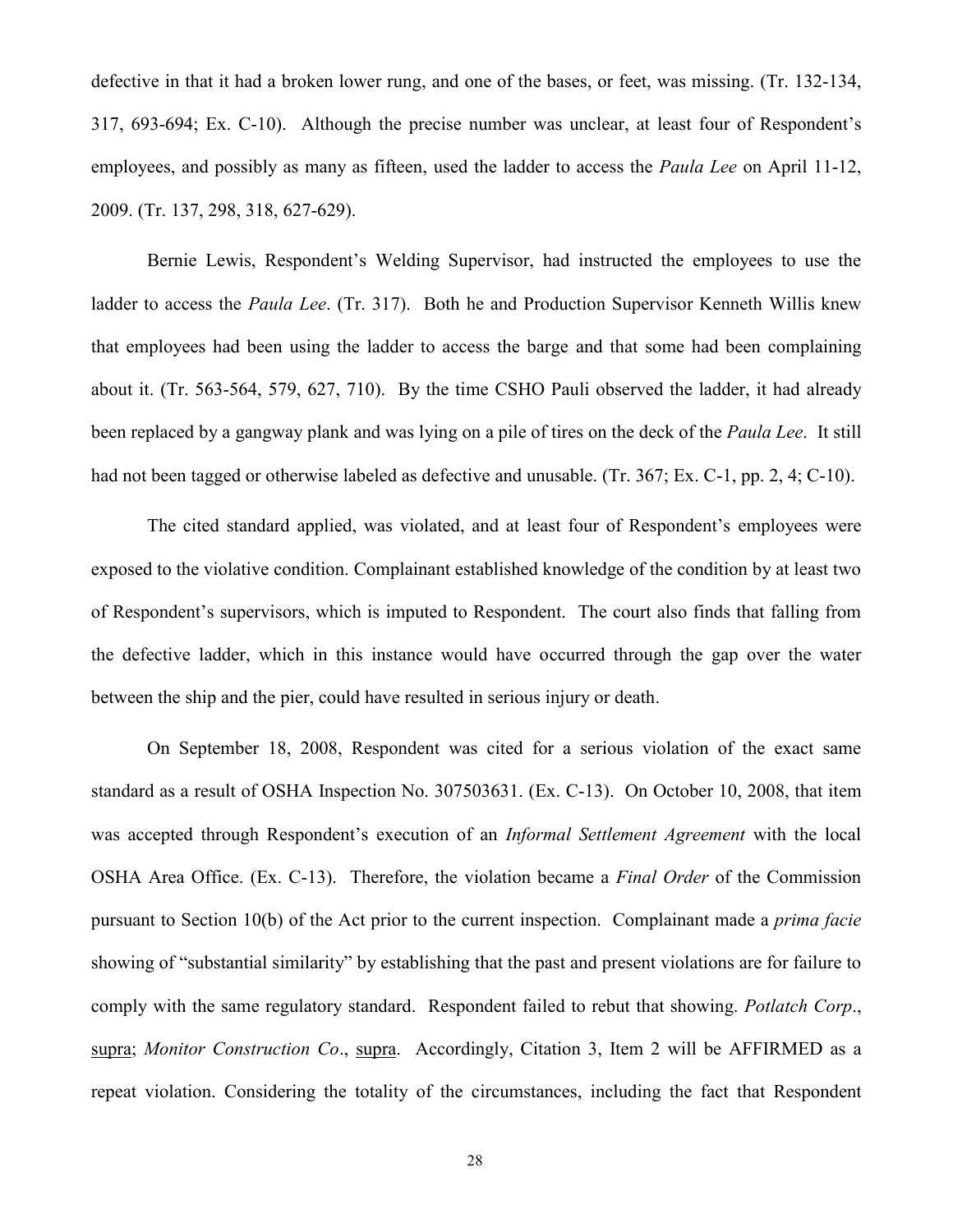violated this same standard less than a year earlier, and that there was a high likelihood of an actual accident due to employees having to walk across a defective, horizontal, extension ladder stretched between a barge and a pier, in icy, wet, springtime Alaska conditions, the proposed penalty of \$8,400.00 will remain unchanged.

## **Citation 3 Item 3**

Complainant alleged a repeat violation of the Act in Citation 3, Item 3 as follows:

*29 C.F.R. §1915.73(b): Flush manholes or other comparable small openings in the deck and other working surfaces were not suitably covered or guarded while employees were working in the vicinity:*

*(a) Paula Lee Barge, Weatherdeck, Port Ballast Tank: On or about April 15, 2009 and times prior thereto, employees were exposed to an open and unguarded flush manhole. This condition exposed employees to fall hazards of up to 15 feet.*

*(b) Paula Lee Barge, Weatherdeck, Starboard Ballast Tank: On or about April 15, 2009 and times prior thereto, employees were exposed to an open and unguarded flush manhole. This condition exposed employees to fall hazards of up to 15 feet.*

*(c) Paula Lee Barge, Weatherdeck, Port Crane Void: On or about April 15, 2009 and times prior thereto, employees were exposed to an open and unguarded flush manhole. This condition exposed employees to fall hazards of up to 15 feet.*

*(d) Paula Lee Barge, Weatherdeck, Starboard Crane Void: On or about April 15, 2009 and times prior thereto, employees were exposed to an open and unguarded flush manhole. This condition exposed employees to fall hazards of up to 15 feet.*

*(e) Paula Lee Barge, Weatherdeck, Starboard P5 Void: On or about April 15, 2009 and times prior thereto, employees were exposed to an open and unguarded flush manhole. This condition exposed employees to fall hazards of up to 15 feet.*

*(f) Paula Lee Barge, Weatherdeck, Starboard S5 Void: On or about April 15, 2009 and times prior thereto, employees were exposed to an open and unguarded flush manhole. This condition exposed employees to fall hazards of up to 15 feet.*

*(g) Paula Lee Barge, Weatherdeck, P/CL Void: On or about April 15, 2009 and times prior thereto, employees were exposed to an open and*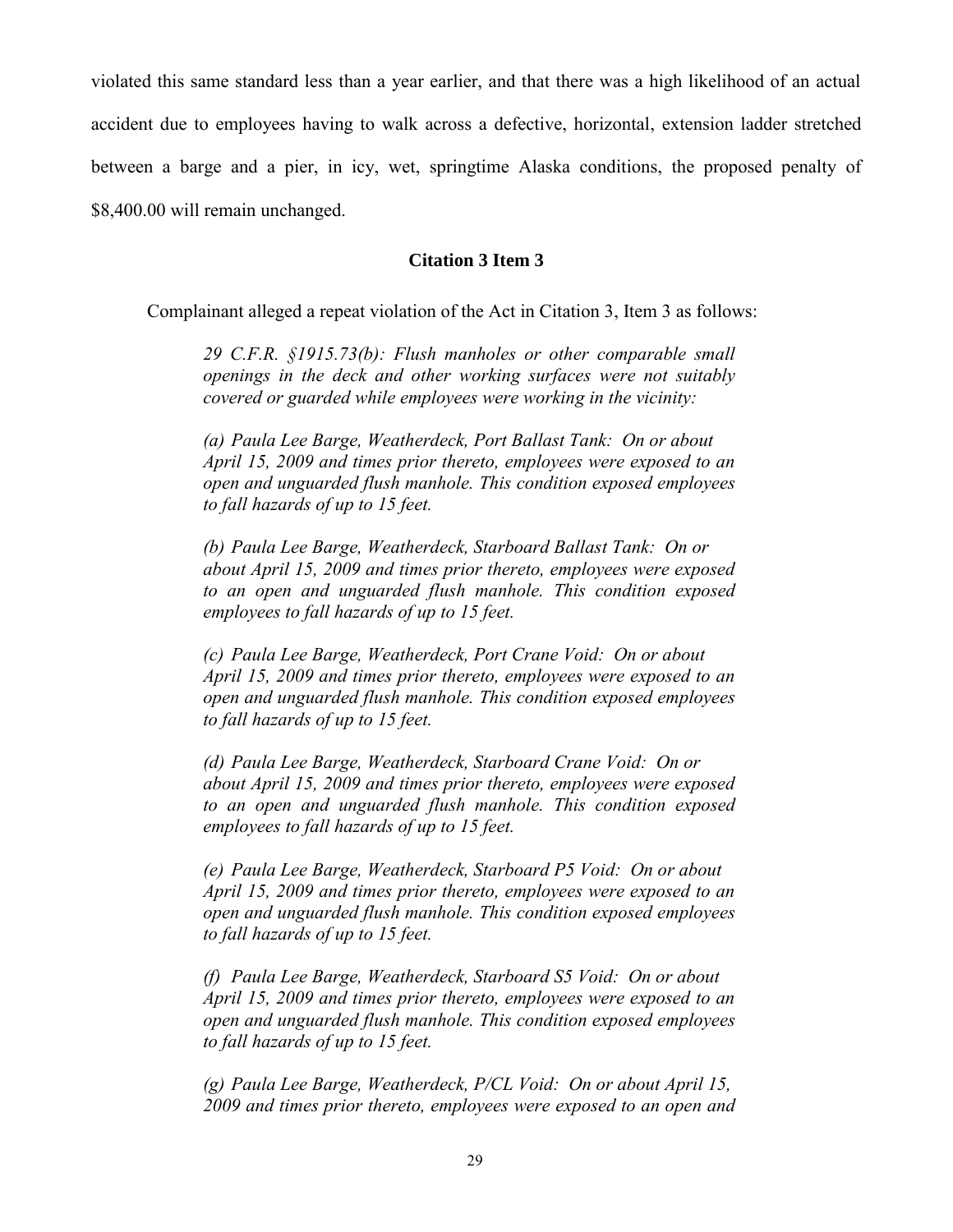*unguarded flush manhole. This condition exposed employees to fall hazards of up to 15 feet.*

*(h) Paula Lee Barge, Weatherdeck, Port Midship Void: On or about April 15, 2009 and times prior thereto, employees were exposed to an open and unguarded flush manhole. This condition exposed employees to fall hazards of up to 15 feet.*

*Seward Ship's Drydock was previously cited for a violation of a substantially similar hazard under 29 CFR 1915.73(d) which was contained in OSHA inspection number 307503631, Citation 01, Item 4(c), issued on September 18, 2008, with regard to a workplace located at Seward Ship's Drydock, Inc., Seward, Alaska.*

The cited standard provides:

*29 C.F.R. §1915.73(b): When employees are working in the vicinity of flush manholes and other small openings of comparable size in the deck and other working surfaces, such openings shall be suitably covered or guarded to a height of not less than 30 inches, except where the use of such guards is made impracticable by the work actually in progress.*

During the inspection, CSHO Pauli observed eight flush manholes on the deck of the Paula Lee

that were open, with no guarding around them which would prevent employees from falling or stepping into the holes. (Tr. 140-147, 412; Ex. C-12, C-28). Each manhole was approximately 19 inches wide. (Tr. 143). Some of the tanks/voids had employees performing work inside them. Some did not. (Tr. 272). All of Respondent's employees were working and traveling near the eight unguarded manholes, and were exposed to the hazard of falling fifteen feet to the bottom of the voids. (Tr. 147-149, 414-415). Falls through the openings could have resulted in serious injuries, including cuts and broken bones. (Tr. 150). The cited standard applied, was violated, and fifteen of Respondent's employees were exposed to the serious condition.

Respondent's Production Manager, Kenneth Willis, acknowledged the existence of the open, unguarded manholes. (Tr. 534). In addition, their condition was in plain view to each of Respondent's three supervisors walking and working on the *Paula Lee*. In direct contradiction of the plain language of the cited standard, Mr. Willis did not think it was reasonable to have to put guards around them. (Tr.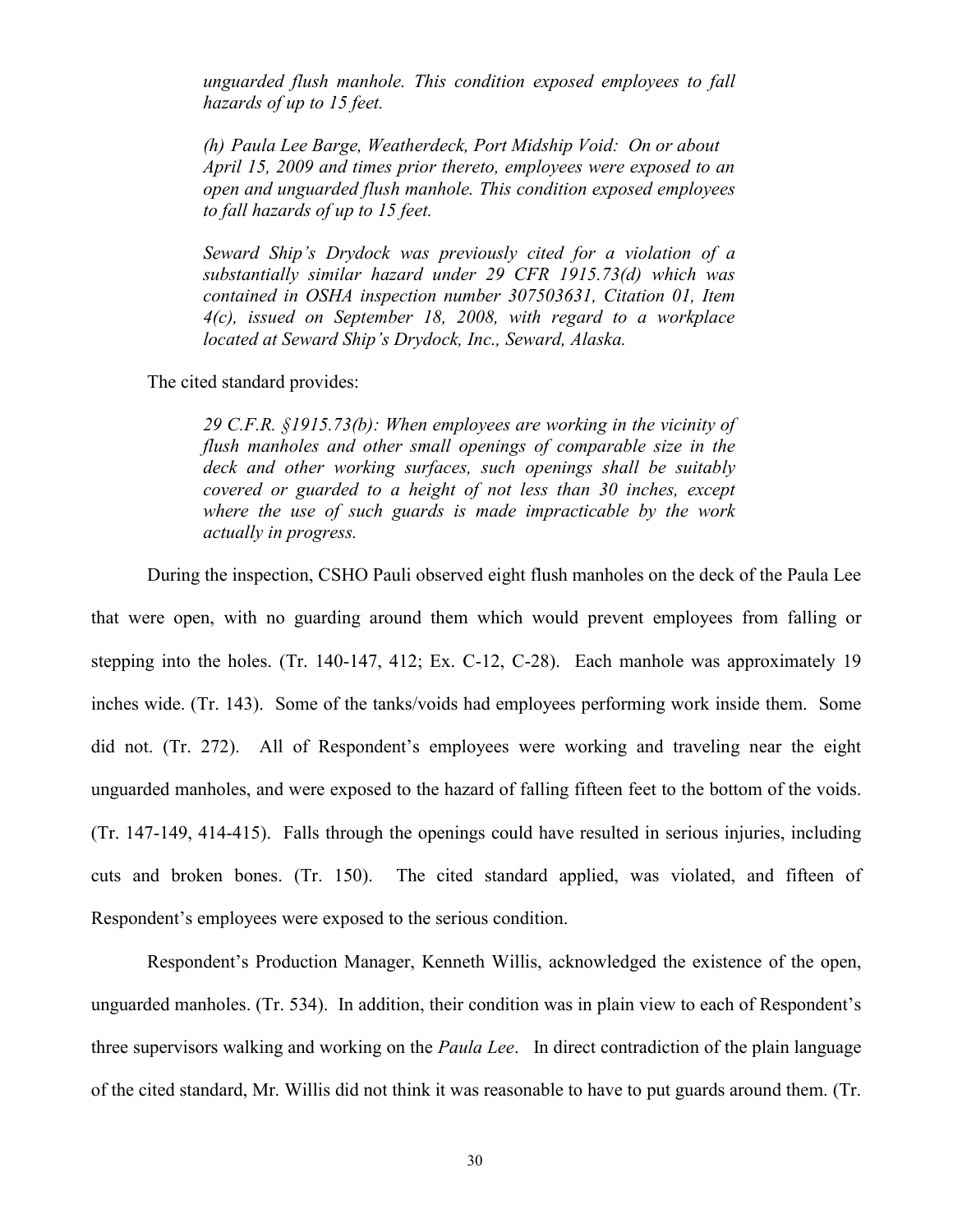535-536). He was aware, however, that there were various methods of guarding open manholes. (Tr. 557). The manhole openings could have been guarded using a raised U-bar type protection, or by placing standard railing around the opening. (Tr. 141-142, 414). Knowledge of the violative conditions by Respondent's supervisors, and specific means of abating the conditions, were established.

The court rejects Respondent's assertion that the abatement methods were impracticable because employees were working inside the voids, and therefore, the exception language in the standard applied. First, employees were not working inside all of the eight unguarded voids. Second, the railing and U-bar protection methods described by witnesses could have easily been installed so that they would not have impeded prompt entry or exit from the voids.

On September 18, 2008, Respondent was cited for a serious violation of a different fall hazard regulation as a result of OSHA Inspection No. 307503631, in Citation 1, Item 4c, which Complainant argues involved a substantially similar hazard. (Tr. 151; Ex. C-13, p. 12). Where the citations involve different standards, Complainant must introduce evidence to show the substantial similarity of the hazards in each violation. *Monitor Construction Co*., supra. The cited standard in the 2008 case, 29 C.F.R. §1915.73(d), requires guardrails for "unguarded edges of decks, platforms, flats, and similar flat surfaces more than 5 feet above a solid surface…" The 2008 violation was based on an unguarded "leading edge of the hatch to the freezer hold" which was ten feet above the next lower level. (Ex. C-13, p.12). On October 10, 2008, that citation item was accepted through Respondent's execution of an *Informal Settlement Agreement* with the local OSHA Area Office. (Ex. C-13). Therefore, the violation became a *Final Order* of the Commission pursuant to Section 10(b) of the Act prior to the current inspection.

The court finds that Complainant made a *prima facie* showing of substantial similarity by establishing that both the previous and present violations were for fall hazards related to unguarded openings on the deck of a ship. Respondent failed to rebut that showing of substantial similarity.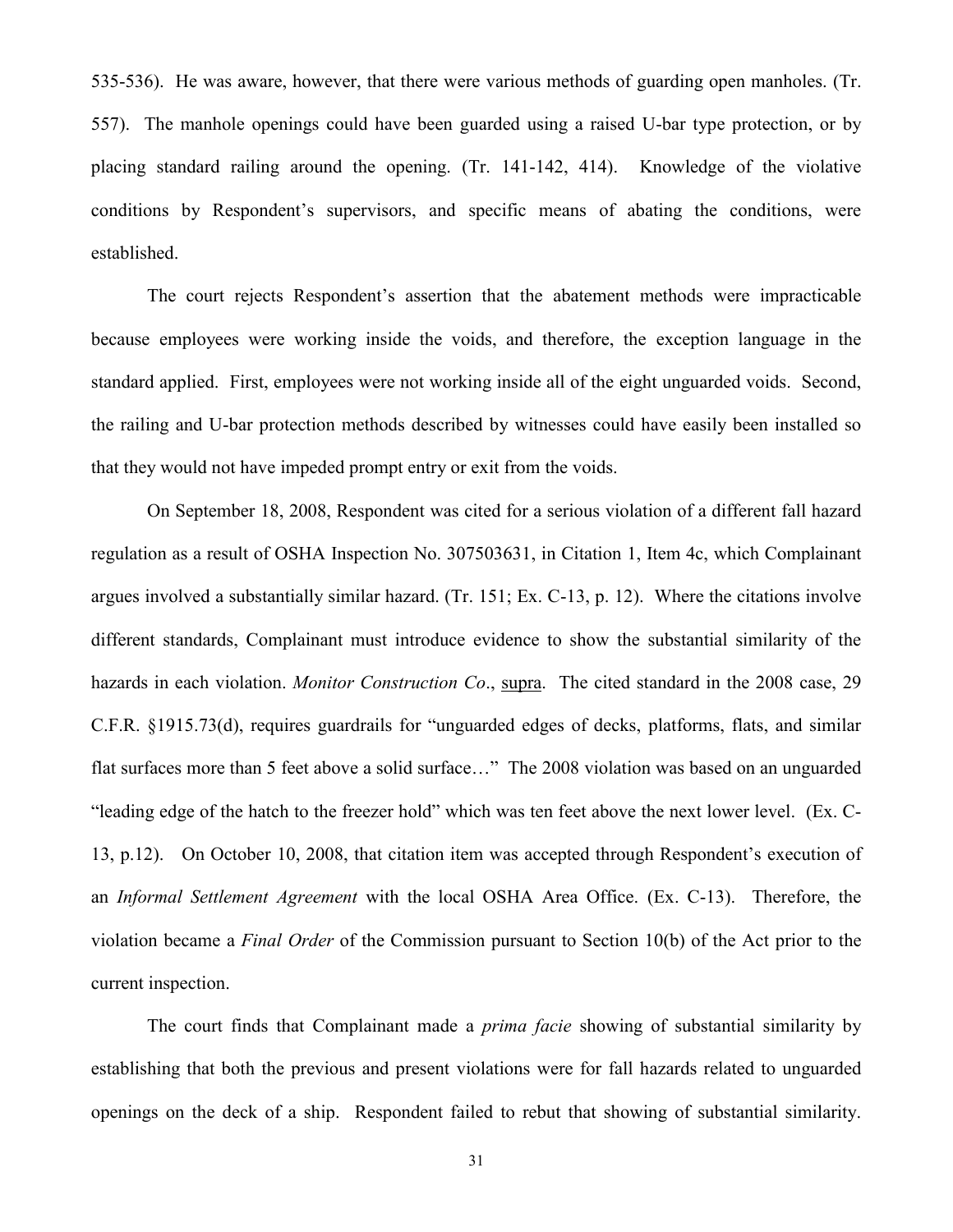*Potlatch Corp*., supra; *Monitor Construction Co*., supra. Accordingly, Citation 3, Item 3 will be AFFIRMED as a repeat violation. Considering the totality of the circumstances, including the fact that Respondent exposed employees to a similar hazard less than a year earlier, and that there were eight different unguarded openings throughout an already cluttered, icy, and wet deck, creating a high likelihood of an actual accident, the proposed penalty of \$8,400.00 will remain unchanged.

#### **Affirmative Defenses**

Respondent did not specifically or separately address the elements of any affirmative defenses in its *Post-Trial Brief*. Typically, this results in a waiver of any affirmative defenses pled in a party's *Answer*. *Georgia-Pacific Corp*., 15 BNA OSHC 1127, 1991 CCH OSHD ¶29,395 (No. 89-2713, 1991). However, Respondent did briefly refer to an employee failing to comply with company policy with regard to Citation 2, Item 1; used the terms "unfeasible" and "impracticable" with regard to Citation 3, Item 3; and "not feasible" with regard to Citation 1, Item 7. (*Resp. Brief*, pp. 14-15, 21, 24, 44). Therefore, the court will briefly address those assertions.

To establish the affirmative defense of "unpreventable employee misconduct", Respondent must show that: (1) it established work rules designed to prevent the violation, (2) it adequately communicated those rules to its employees, (3) it took steps to discover violations, and (4) it effectively enforced the rules when violations were discovered. *American Sterilizer Co.,* 18 BNA OSHC 1082, 1995-97 CCH OSHD ¶31,451 (No. 91-2494, 1997)*.* When the alleged misconduct is that of a supervisor, the proof of "unpreventable employee misconduct" is more rigorous and more difficult to establish since it is the supervisor's duty to protect the safety of employees under his supervision. *Archer-Western Contractors Ltd*., 15 BNA OSHC 1013, 1991 CCH OSHD ¶29,317 (No. 87-1067, 1991). Respondent's reference to a violation of company policy pointed to the conduct of welders working inside the crane turnstile void without proper ventilation. However, the conduct addressed in Citation 2 Item 1 was that of Respondent's Shipyard Competent Person, not the welders, for failing to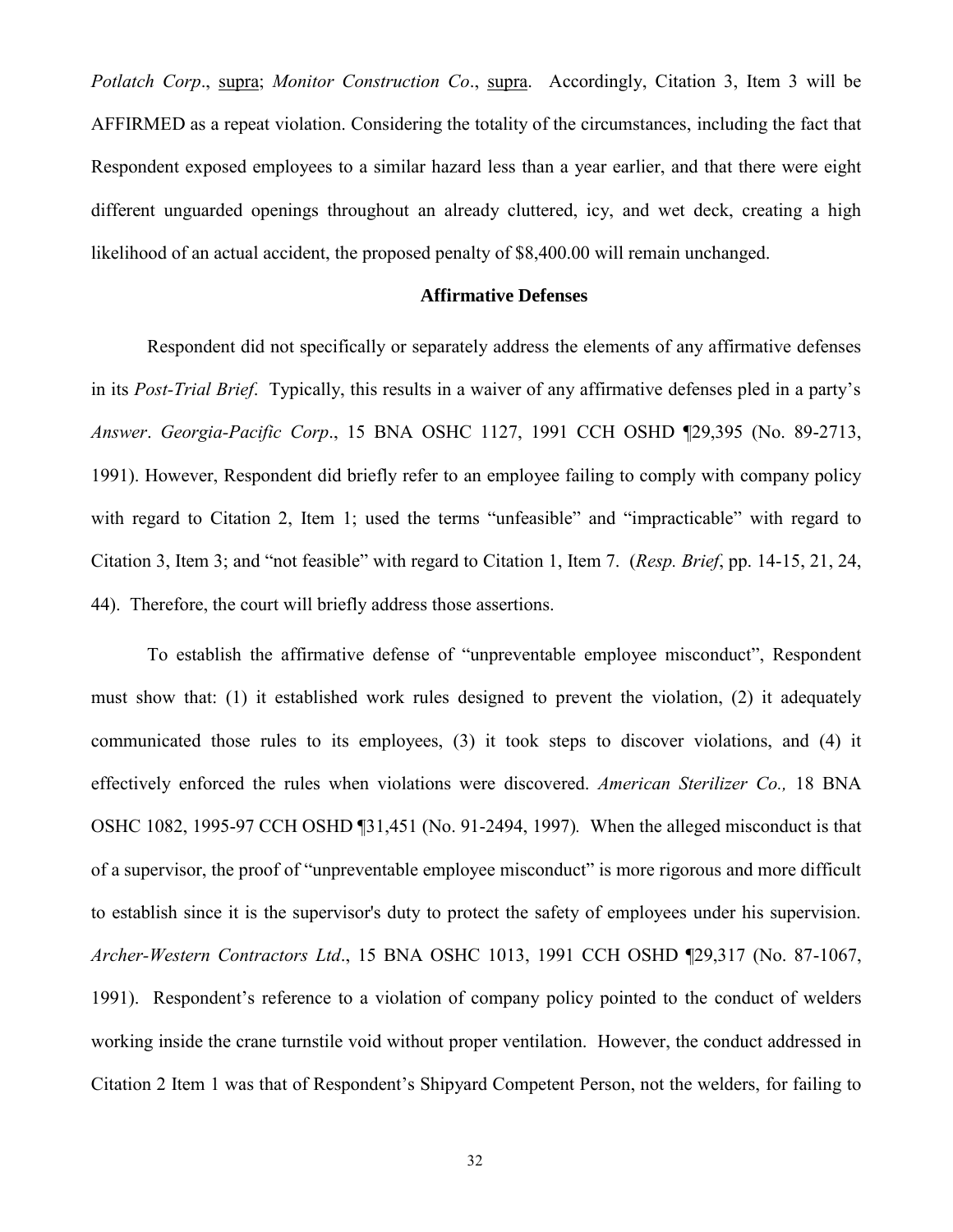test the void atmospheres as often as necessary to maintain the conditions of the Marine Chemist Certificate. There were six other factors identified above, besides the two welders working inside an unventilated void, which should have alerted Mr. Williams of the need to periodically re-test the void atmospheres *after* welding began. The court also notes that Shipyard Superintendent and Competent Person Larry Williams never issued any documented discipline for any employee who worked on the *Paula Lee* project. (Tr. 644, 698). Accordingly, Respondent failed to establish the defense of unpreventable employee misconduct.

The defense of infeasibility requires an employer to prove that: (1) the means of compliance prescribed by the standard were technologically or economically infeasible, or necessary work operations were technologically infeasible after implementation; and (2) there were no feasible alternative means of protection available. *V.I.P. Structures, Inc.*, 16 BNA OSHC 1873, 1993-95 CCH OSHD ¶ 30,485 (No. 91-1167, 1994). Although it may not have been convenient to implement good housekeeping measures on the deck (Citation 1, Item 7), including raising electrical lines and air hoses above the walking surface of the deck, it certainly was technically and economically possible. Similarly, several witnesses testified that there were at least two recognized and available methods which could have been implemented to guard the eight manholes identified in Citation 3, Item 3. Accordingly, Respondent failed to establish the affirmative defense of infeasibility with regard to Citation 1, Item 7 or Citation 3, Item 3.

#### **ORDER**

Based upon the foregoing Findings of Fact and Conclusions of Law, it is ORDERED that:

- 1. Citation 1, Item 1 is hereby AFFIRMED and a penalty of \$500.00 is ASSESSED;
- 2. Citation 1, Item 3 is hereby VACATED;
- 3. Citation 1, Item 4a is hereby VACATED;
- 4. Citation 1, Item 4b is hereby AFFIRMED and a penalty of \$1,000.00 is ASSESSED;

33